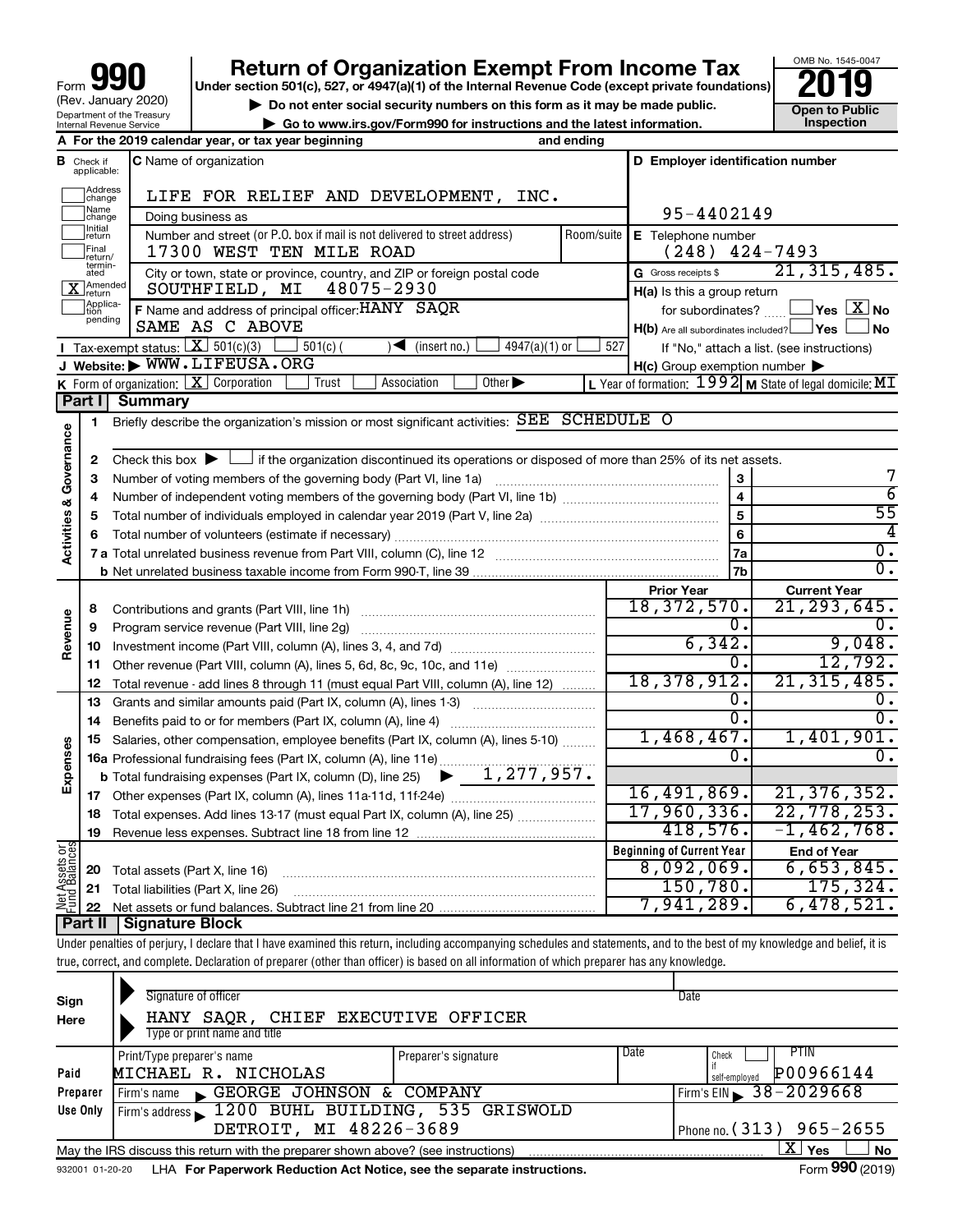|              | 95-4402149<br>LIFE FOR RELIEF AND DEVELOPMENT, INC.<br>Page 2<br>Form 990 (2019)                                                                                       |
|--------------|------------------------------------------------------------------------------------------------------------------------------------------------------------------------|
|              | <b>Statement of Program Service Accomplishments</b><br>Part III<br>$\boxed{\textbf{X}}$                                                                                |
|              | Check if Schedule O contains a response or note to any line in this Part III                                                                                           |
| 1            | Briefly describe the organization's mission:<br>TO ALLEVIATE HUMAN SUFFERING, REGARDLESS OF RACE, COLOR, RELIGION, OR                                                  |
|              | CULTURAL BACKGROUND, TO PROVIDE ASSISTANCE TO PEOPLE ACROSS THE GLOBE                                                                                                  |
|              | BY OFFERING HUMANITARIAN SERVICES, SUCH AS HEALTH CARE AND EDUCATION,                                                                                                  |
|              | AND TO CATER TO CASUALTIES OF SOCIAL AND ECONOMIC TURMOIL.                                                                                                             |
| $\mathbf{2}$ | Did the organization undertake any significant program services during the year which were not listed on the                                                           |
|              | $Yes$ $\boxed{\text{X}}$ No<br>prior Form 990 or 990-EZ?                                                                                                               |
|              | If "Yes," describe these new services on Schedule O.                                                                                                                   |
| 3            | $ {\mathsf Y}\mathsf{es}^- \overline{{\mathsf X}} $ No<br>Did the organization cease conducting, or make significant changes in how it conducts, any program services? |
|              | If "Yes," describe these changes on Schedule O.                                                                                                                        |
| 4            | Describe the organization's program service accomplishments for each of its three largest program services, as measured by expenses.                                   |
|              | Section 501(c)(3) and 501(c)(4) organizations are required to report the amount of grants and allocations to others, the total expenses, and                           |
|              | revenue, if any, for each program service reported.                                                                                                                    |
| 4a           | $6,622,668$ including grants of \$<br>) (Expenses \$<br>) (Revenue \$<br>(Code:                                                                                        |
|              | HEALTH AND SAFETY PROGRAM - MEDICINES, MEDICAL SUPPLIES, AND MEDICAL<br>EQUIPMENT ARE DISTRIBUTED TO UNDERSERVED HOSPITALS AND CLINICS AROUND                          |
|              | THE WORLD AND TO COMMUNITIES IN AREAS THAT LACK ADEQUATE HEALTH                                                                                                        |
|              | THE HEARING IMPAIRED IN MANY COUNTRIES RECEIVE HEARING AIDS<br>SERVICES.                                                                                               |
|              | THROUGH HEARING AID MEDICAL MISSIONS.                                                                                                                                  |
|              |                                                                                                                                                                        |
|              |                                                                                                                                                                        |
|              |                                                                                                                                                                        |
|              |                                                                                                                                                                        |
|              |                                                                                                                                                                        |
|              |                                                                                                                                                                        |
|              |                                                                                                                                                                        |
| 4b           | 5,765,767. including grants of \$<br>) (Revenue \$<br>(Code:<br>(Expenses \$                                                                                           |
|              | EDUCATIONAL PROGRAM - THE ORGANIZATION PROMOTES LITERACY THROUGH THE                                                                                                   |
|              | DISTRIBUTION OF BOOKS TO COLLEGES, UNIVERSITIES, PRIMARY SCHOOLS, AND                                                                                                  |
|              | THROUGH THIS PROGRAM, THE ORGANIZATION ALSO DONATES<br>SECONDARY SCHOOLS.<br>CLASSROOM FURNITURE TO NATIVE AMERICAN SCHOOLS IN THE UNITED STATES AND                   |
|              | NEEDY SCHOOLS THROUGHOUT THE WORLD, AND GIVES ORPHANS AND POOR SCHOOL                                                                                                  |
|              | CHILDREN UNIFORMS, SHOES, AND SCHOOL BAGS FILLED WITH STATIONERY, PENS,                                                                                                |
|              | AND OTHER EDUCATIONAL ITEMS THROUGH ITS BACK TO SCHOOL PROGRAM.                                                                                                        |
|              |                                                                                                                                                                        |
|              |                                                                                                                                                                        |
|              |                                                                                                                                                                        |
|              |                                                                                                                                                                        |
|              |                                                                                                                                                                        |
| 4c           | 3,120,937.<br>including grants of \$<br>) (Revenue \$<br>(Code:<br>) (Expenses \$                                                                                      |
|              | THE ORPHAN SPONSORSHIP PROGRAM PROVIDES ORPHANS<br>ORPHANS PROGRAM                                                                                                     |
|              | VULNERABLE NEEDY FAMILIES OF THE ORPHANS<br>THROUGHOUT THE WORLD AND THE                                                                                               |
|              | THEIR EDUCATION, HEALTH, NUTRITION, SHELTER, AND OTHER NEEDS.                                                                                                          |
|              |                                                                                                                                                                        |
|              |                                                                                                                                                                        |
|              |                                                                                                                                                                        |
|              |                                                                                                                                                                        |
|              |                                                                                                                                                                        |
|              |                                                                                                                                                                        |
|              |                                                                                                                                                                        |
|              |                                                                                                                                                                        |
| 4d           | Other program services (Describe on Schedule O.)                                                                                                                       |
|              | 4,982,277. including grants of \$<br>(Expenses \$<br>(Revenue \$                                                                                                       |
| 4е           | 20,491,649.<br>Total program service expenses                                                                                                                          |
|              | Form 990 (2019)                                                                                                                                                        |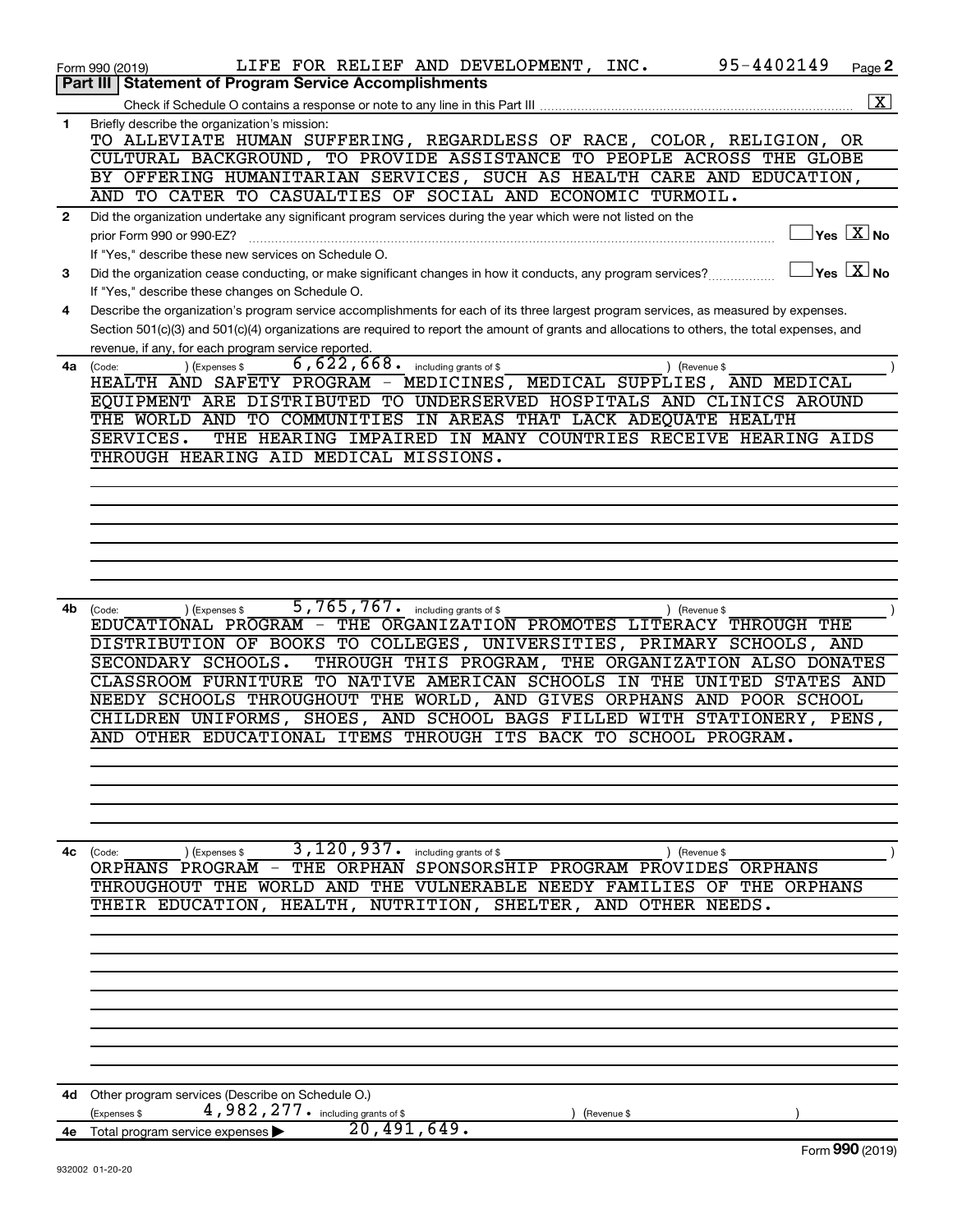|     | 95-4402149<br>LIFE FOR RELIEF AND DEVELOPMENT, INC.<br>Form 990 (2019)<br>Part IV   Checklist of Required Schedules                                                                                                                                                                                                                                                  |                 |     | Page 3                  |  |  |  |  |  |
|-----|----------------------------------------------------------------------------------------------------------------------------------------------------------------------------------------------------------------------------------------------------------------------------------------------------------------------------------------------------------------------|-----------------|-----|-------------------------|--|--|--|--|--|
|     |                                                                                                                                                                                                                                                                                                                                                                      |                 | Yes | No                      |  |  |  |  |  |
| 1.  | Is the organization described in section $501(c)(3)$ or $4947(a)(1)$ (other than a private foundation)?                                                                                                                                                                                                                                                              |                 |     |                         |  |  |  |  |  |
|     |                                                                                                                                                                                                                                                                                                                                                                      | 1               | X   |                         |  |  |  |  |  |
| 2   | Is the organization required to complete Schedule B, Schedule of Contributors? [111] [12] the organization required to complete Schedule B, Schedule of Contributors?                                                                                                                                                                                                | $\overline{2}$  | X   |                         |  |  |  |  |  |
| 3   | Did the organization engage in direct or indirect political campaign activities on behalf of or in opposition to candidates for                                                                                                                                                                                                                                      |                 |     |                         |  |  |  |  |  |
|     |                                                                                                                                                                                                                                                                                                                                                                      | 3               |     | x                       |  |  |  |  |  |
| 4   | Section 501(c)(3) organizations. Did the organization engage in lobbying activities, or have a section 501(h) election in effect                                                                                                                                                                                                                                     | 4               |     | x                       |  |  |  |  |  |
| 5   | Is the organization a section 501(c)(4), 501(c)(5), or 501(c)(6) organization that receives membership dues, assessments, or                                                                                                                                                                                                                                         | 5               |     | x                       |  |  |  |  |  |
| 6   | Did the organization maintain any donor advised funds or any similar funds or accounts for which donors have the right to<br>provide advice on the distribution or investment of amounts in such funds or accounts? If "Yes," complete Schedule D, Part I                                                                                                            | 6               |     | х                       |  |  |  |  |  |
| 7   | Did the organization receive or hold a conservation easement, including easements to preserve open space,                                                                                                                                                                                                                                                            |                 |     |                         |  |  |  |  |  |
|     |                                                                                                                                                                                                                                                                                                                                                                      | $\overline{7}$  |     | х                       |  |  |  |  |  |
| 8   | Did the organization maintain collections of works of art, historical treasures, or other similar assets? If "Yes," complete                                                                                                                                                                                                                                         |                 |     |                         |  |  |  |  |  |
| 9   | Schedule D, Part III <b>Marting Community</b> Construction of the Construction of the Construction of the Construction of the Construction of the Construction of the Construction of the Construction of the Construction of the C<br>Did the organization report an amount in Part X, line 21, for escrow or custodial account liability, serve as a custodian for | 8               |     | х                       |  |  |  |  |  |
|     | amounts not listed in Part X; or provide credit counseling, debt management, credit repair, or debt negotiation services?<br>If "Yes," complete Schedule D, Part IV [[11] Manufacture manufacture Schedule D, Part IV [[11] Manufacture manufacture manufacture manufacture manufacture manufacture manufacture manufacture manufacture manufacture manufac          | 9               |     | х                       |  |  |  |  |  |
| 10  | Did the organization, directly or through a related organization, hold assets in donor-restricted endowments                                                                                                                                                                                                                                                         |                 |     | x                       |  |  |  |  |  |
|     | If the organization's answer to any of the following questions is "Yes," then complete Schedule D, Parts VI, VII, VIII, IX, or X                                                                                                                                                                                                                                     | 10              |     |                         |  |  |  |  |  |
| 11  | as applicable.                                                                                                                                                                                                                                                                                                                                                       |                 |     |                         |  |  |  |  |  |
|     | a Did the organization report an amount for land, buildings, and equipment in Part X, line 10? If "Yes," complete Schedule D,                                                                                                                                                                                                                                        | 11a             | х   |                         |  |  |  |  |  |
|     | <b>b</b> Did the organization report an amount for investments - other securities in Part X, line 12, that is 5% or more of its total                                                                                                                                                                                                                                | 11 <sub>b</sub> |     | x                       |  |  |  |  |  |
|     | c Did the organization report an amount for investments - program related in Part X, line 13, that is 5% or more of its total                                                                                                                                                                                                                                        |                 |     |                         |  |  |  |  |  |
|     |                                                                                                                                                                                                                                                                                                                                                                      | 11c             |     | x                       |  |  |  |  |  |
|     | d Did the organization report an amount for other assets in Part X, line 15, that is 5% or more of its total assets reported in                                                                                                                                                                                                                                      |                 |     |                         |  |  |  |  |  |
|     |                                                                                                                                                                                                                                                                                                                                                                      | 11d             |     | х                       |  |  |  |  |  |
|     |                                                                                                                                                                                                                                                                                                                                                                      | 11e             |     | $\overline{\texttt{x}}$ |  |  |  |  |  |
|     | f Did the organization's separate or consolidated financial statements for the tax year include a footnote that addresses<br>the organization's liability for uncertain tax positions under FIN 48 (ASC 740)? If "Yes," complete Schedule D, Part X                                                                                                                  | 11f             | х   |                         |  |  |  |  |  |
|     | 12a Did the organization obtain separate, independent audited financial statements for the tax year? If "Yes," complete                                                                                                                                                                                                                                              |                 |     |                         |  |  |  |  |  |
|     | <b>b</b> Was the organization included in consolidated, independent audited financial statements for the tax year?                                                                                                                                                                                                                                                   | 12a             |     | x                       |  |  |  |  |  |
|     | If "Yes," and if the organization answered "No" to line 12a, then completing Schedule D, Parts XI and XII is optional <i></i>                                                                                                                                                                                                                                        | 12 <sub>b</sub> | х   |                         |  |  |  |  |  |
| 13  |                                                                                                                                                                                                                                                                                                                                                                      | 13              |     | X                       |  |  |  |  |  |
| 14a |                                                                                                                                                                                                                                                                                                                                                                      | 14a             | х   |                         |  |  |  |  |  |
| b   | Did the organization have aggregate revenues or expenses of more than \$10,000 from grantmaking, fundraising, business,                                                                                                                                                                                                                                              |                 |     |                         |  |  |  |  |  |
|     | investment, and program service activities outside the United States, or aggregate foreign investments valued at \$100,000                                                                                                                                                                                                                                           | 14 <sub>b</sub> | х   |                         |  |  |  |  |  |
| 15  | Did the organization report on Part IX, column (A), line 3, more than \$5,000 of grants or other assistance to or for any                                                                                                                                                                                                                                            |                 |     | х                       |  |  |  |  |  |
| 16  | Did the organization report on Part IX, column (A), line 3, more than \$5,000 of aggregate grants or other assistance to                                                                                                                                                                                                                                             | 15              |     |                         |  |  |  |  |  |
|     |                                                                                                                                                                                                                                                                                                                                                                      | 16              |     | х                       |  |  |  |  |  |
| 17  | Did the organization report a total of more than \$15,000 of expenses for professional fundraising services on Part IX,                                                                                                                                                                                                                                              | 17              |     | х                       |  |  |  |  |  |
| 18  | Did the organization report more than \$15,000 total of fundraising event gross income and contributions on Part VIII, lines                                                                                                                                                                                                                                         | 18              |     | х                       |  |  |  |  |  |
| 19  | Did the organization report more than \$15,000 of gross income from gaming activities on Part VIII, line 9a? If "Yes,"                                                                                                                                                                                                                                               |                 |     |                         |  |  |  |  |  |
|     |                                                                                                                                                                                                                                                                                                                                                                      | 19              |     | х                       |  |  |  |  |  |
| 20a |                                                                                                                                                                                                                                                                                                                                                                      | 20a             |     | $\overline{\textbf{X}}$ |  |  |  |  |  |
| b   |                                                                                                                                                                                                                                                                                                                                                                      | 20 <sub>b</sub> |     |                         |  |  |  |  |  |
| 21  | Did the organization report more than \$5,000 of grants or other assistance to any domestic organization or                                                                                                                                                                                                                                                          |                 |     |                         |  |  |  |  |  |
|     |                                                                                                                                                                                                                                                                                                                                                                      | 21              |     | x                       |  |  |  |  |  |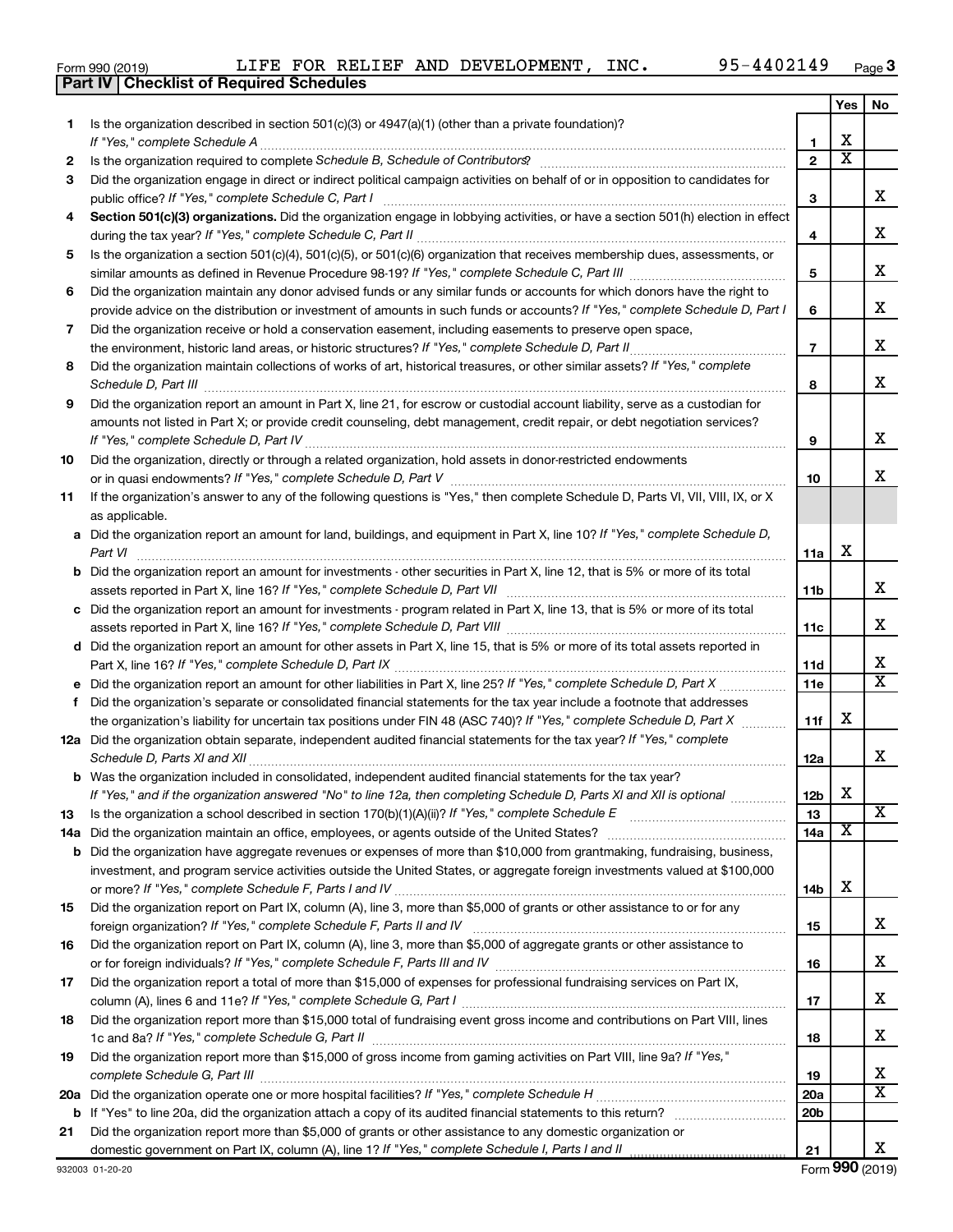|  | Form 990 (2019) |
|--|-----------------|
|  |                 |

*(continued)* **Part IV Checklist of Required Schedules**

|               |                                                                                                                                     |                        | Yes | No                      |
|---------------|-------------------------------------------------------------------------------------------------------------------------------------|------------------------|-----|-------------------------|
| 22            | Did the organization report more than \$5,000 of grants or other assistance to or for domestic individuals on                       |                        |     |                         |
|               |                                                                                                                                     | 22                     |     | x                       |
| 23            | Did the organization answer "Yes" to Part VII, Section A, line 3, 4, or 5 about compensation of the organization's current          |                        |     |                         |
|               | and former officers, directors, trustees, key employees, and highest compensated employees? If "Yes," complete                      |                        |     |                         |
|               | Schedule J                                                                                                                          | 23                     |     | x                       |
|               | 24a Did the organization have a tax-exempt bond issue with an outstanding principal amount of more than \$100,000 as of the         |                        |     |                         |
|               | last day of the year, that was issued after December 31, 2002? If "Yes," answer lines 24b through 24d and complete                  |                        |     |                         |
|               | Schedule K. If "No," go to line 25a                                                                                                 | 24a                    |     | x                       |
|               |                                                                                                                                     | 24 <sub>b</sub>        |     |                         |
|               | c Did the organization maintain an escrow account other than a refunding escrow at any time during the year to defease              |                        |     |                         |
|               | any tax-exempt bonds?                                                                                                               | 24c                    |     |                         |
|               |                                                                                                                                     | 24d                    |     |                         |
|               | 25a Section 501(c)(3), 501(c)(4), and 501(c)(29) organizations. Did the organization engage in an excess benefit                    |                        |     |                         |
|               |                                                                                                                                     | 25a                    |     | x                       |
|               | <b>b</b> Is the organization aware that it engaged in an excess benefit transaction with a disqualified person in a prior year, and |                        |     |                         |
|               | that the transaction has not been reported on any of the organization's prior Forms 990 or 990-EZ? If "Yes," complete               |                        |     |                         |
|               | Schedule L, Part I                                                                                                                  | 25b                    |     | х                       |
| 26            | Did the organization report any amount on Part X, line 5 or 22, for receivables from or payables to any current                     |                        |     |                         |
|               | or former officer, director, trustee, key employee, creator or founder, substantial contributor, or 35%                             |                        |     | x                       |
|               | controlled entity or family member of any of these persons? If "Yes," complete Schedule L, Part II                                  | 26                     |     |                         |
| 27            | Did the organization provide a grant or other assistance to any current or former officer, director, trustee, key employee,         |                        |     |                         |
|               | creator or founder, substantial contributor or employee thereof, a grant selection committee member, or to a 35% controlled         |                        |     | x                       |
|               | entity (including an employee thereof) or family member of any of these persons? If "Yes," complete Schedule L, Part III            | 27                     |     |                         |
| 28            | Was the organization a party to a business transaction with one of the following parties (see Schedule L, Part IV                   |                        |     |                         |
|               | instructions, for applicable filing thresholds, conditions, and exceptions):                                                        |                        |     |                         |
|               | a A current or former officer, director, trustee, key employee, creator or founder, or substantial contributor? If                  |                        |     | х                       |
|               |                                                                                                                                     | 28a<br>28 <sub>b</sub> |     | X                       |
|               |                                                                                                                                     |                        |     |                         |
|               | c A 35% controlled entity of one or more individuals and/or organizations described in lines 28a or 28b?If                          | 28c                    |     | X                       |
|               |                                                                                                                                     | 29                     | х   |                         |
| 29            | Did the organization receive contributions of art, historical treasures, or other similar assets, or qualified conservation         |                        |     |                         |
| 30            |                                                                                                                                     | 30                     |     | х                       |
| 31            | Did the organization liquidate, terminate, or dissolve and cease operations? If "Yes," complete Schedule N, Part I                  | 31                     |     | $\overline{\textbf{X}}$ |
| 32            | Did the organization sell, exchange, dispose of, or transfer more than 25% of its net assets? If "Yes," complete                    |                        |     |                         |
|               | Schedule N, Part II                                                                                                                 | 32                     |     | х                       |
| 33            | Did the organization own 100% of an entity disregarded as separate from the organization under Regulations                          |                        |     |                         |
|               |                                                                                                                                     | 33                     | х   |                         |
| 34            | Was the organization related to any tax-exempt or taxable entity? If "Yes," complete Schedule R, Part II, III, or IV, and           |                        |     |                         |
|               | Part V, line 1                                                                                                                      | 34                     |     | х                       |
|               |                                                                                                                                     | 35a                    |     | $\overline{\text{X}}$   |
|               | b If "Yes" to line 35a, did the organization receive any payment from or engage in any transaction with a controlled entity         |                        |     |                         |
|               |                                                                                                                                     | 35 <sub>b</sub>        |     |                         |
| 36            | Section 501(c)(3) organizations. Did the organization make any transfers to an exempt non-charitable related organization?          |                        |     |                         |
|               |                                                                                                                                     | 36                     |     | х                       |
| 37            | Did the organization conduct more than 5% of its activities through an entity that is not a related organization                    |                        |     |                         |
|               | and that is treated as a partnership for federal income tax purposes? If "Yes," complete Schedule R, Part VI                        | 37                     |     | x                       |
| 38            | Did the organization complete Schedule O and provide explanations in Schedule O for Part VI, lines 11b and 19?                      |                        |     |                         |
|               |                                                                                                                                     | 38                     | X   |                         |
| <b>Part V</b> | <b>Statements Regarding Other IRS Filings and Tax Compliance</b>                                                                    |                        |     |                         |
|               |                                                                                                                                     |                        |     |                         |
|               |                                                                                                                                     |                        | Yes | No                      |
|               | 1a                                                                                                                                  |                        |     |                         |
|               | 1b                                                                                                                                  |                        |     |                         |
|               | c Did the organization comply with backup withholding rules for reportable payments to vendors and reportable gaming                |                        |     |                         |
|               |                                                                                                                                     | 1c                     | х   |                         |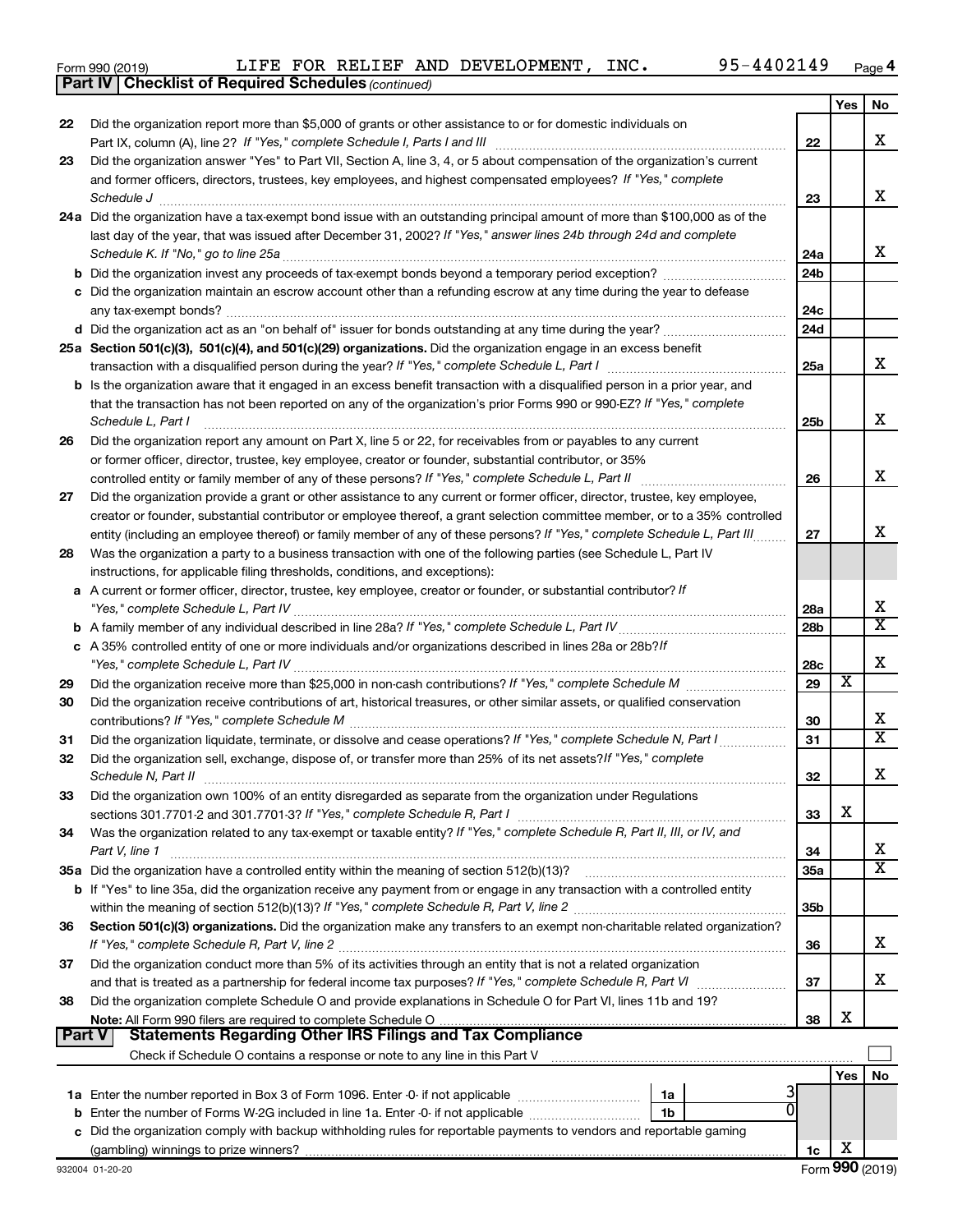| Form 990 (2019) |  |  | LIFE FOR RELIEF AND DEVELOPMENT, INC.                                               | 95-4402149 | Page |
|-----------------|--|--|-------------------------------------------------------------------------------------|------------|------|
|                 |  |  | <b>Part V</b> Statements Regarding Other IRS Filings and Tax Compliance (continued) |            |      |

|         |                                                                                                                                                                                                                              |                | <b>Yes</b> | No                      |  |  |  |  |  |  |
|---------|------------------------------------------------------------------------------------------------------------------------------------------------------------------------------------------------------------------------------|----------------|------------|-------------------------|--|--|--|--|--|--|
|         | 2a Enter the number of employees reported on Form W-3, Transmittal of Wage and Tax Statements,                                                                                                                               |                |            |                         |  |  |  |  |  |  |
|         | 55<br>filed for the calendar year ending with or within the year covered by this return <i>[[[[[[[[[[[[[]]]]</i><br>2a                                                                                                       |                |            |                         |  |  |  |  |  |  |
|         |                                                                                                                                                                                                                              | 2 <sub>b</sub> | х          |                         |  |  |  |  |  |  |
|         |                                                                                                                                                                                                                              |                |            |                         |  |  |  |  |  |  |
|         | 3a Did the organization have unrelated business gross income of \$1,000 or more during the year?                                                                                                                             | 3a             |            | х                       |  |  |  |  |  |  |
|         |                                                                                                                                                                                                                              | 3 <sub>b</sub> |            |                         |  |  |  |  |  |  |
|         | 4a At any time during the calendar year, did the organization have an interest in, or a signature or other authority over, a                                                                                                 |                |            |                         |  |  |  |  |  |  |
|         | financial account in a foreign country (such as a bank account, securities account, or other financial account)?                                                                                                             | 4a             |            | х                       |  |  |  |  |  |  |
|         | <b>b</b> If "Yes," enter the name of the foreign country $\blacktriangleright$                                                                                                                                               |                |            |                         |  |  |  |  |  |  |
|         | See instructions for filing requirements for FinCEN Form 114, Report of Foreign Bank and Financial Accounts (FBAR).                                                                                                          |                |            |                         |  |  |  |  |  |  |
|         | b                                                                                                                                                                                                                            |                |            |                         |  |  |  |  |  |  |
|         |                                                                                                                                                                                                                              |                |            |                         |  |  |  |  |  |  |
|         | 6a Does the organization have annual gross receipts that are normally greater than \$100,000, and did the organization solicit                                                                                               | 5c             |            |                         |  |  |  |  |  |  |
|         | any contributions that were not tax deductible as charitable contributions?                                                                                                                                                  | 6a             |            | х                       |  |  |  |  |  |  |
|         | b If "Yes," did the organization include with every solicitation an express statement that such contributions or gifts                                                                                                       |                |            |                         |  |  |  |  |  |  |
|         | were not tax deductible?                                                                                                                                                                                                     | 6b             |            |                         |  |  |  |  |  |  |
| 7       | Organizations that may receive deductible contributions under section 170(c).                                                                                                                                                |                |            |                         |  |  |  |  |  |  |
|         | Did the organization receive a payment in excess of \$75 made partly as a contribution and partly for goods and services provided to the payor?                                                                              | 7a             |            | x                       |  |  |  |  |  |  |
|         |                                                                                                                                                                                                                              | 7b             |            |                         |  |  |  |  |  |  |
|         | c Did the organization sell, exchange, or otherwise dispose of tangible personal property for which it was required                                                                                                          |                |            |                         |  |  |  |  |  |  |
|         |                                                                                                                                                                                                                              | 7c             |            | х                       |  |  |  |  |  |  |
|         | 7d<br>If "Yes," indicate the number of Forms 8282 filed during the year <i>manumumumumumumumum</i>                                                                                                                           |                |            |                         |  |  |  |  |  |  |
|         | Did the organization receive any funds, directly or indirectly, to pay premiums on a personal benefit contract?                                                                                                              |                |            |                         |  |  |  |  |  |  |
|         | Did the organization, during the year, pay premiums, directly or indirectly, on a personal benefit contract?                                                                                                                 |                |            |                         |  |  |  |  |  |  |
|         | If the organization received a contribution of qualified intellectual property, did the organization file Form 8899 as required?                                                                                             |                |            |                         |  |  |  |  |  |  |
| h       | If the organization received a contribution of cars, boats, airplanes, or other vehicles, did the organization file a Form 1098-C?                                                                                           |                |            |                         |  |  |  |  |  |  |
| 8       | Sponsoring organizations maintaining donor advised funds. Did a donor advised fund maintained by the                                                                                                                         |                |            |                         |  |  |  |  |  |  |
|         |                                                                                                                                                                                                                              | 8              |            | x                       |  |  |  |  |  |  |
| 9       | Sponsoring organizations maintaining donor advised funds.                                                                                                                                                                    |                |            | x                       |  |  |  |  |  |  |
| а       | Did the sponsoring organization make any taxable distributions under section 4966?                                                                                                                                           | 9а<br>9b       |            | $\overline{\textbf{X}}$ |  |  |  |  |  |  |
| b<br>10 | Section 501(c)(7) organizations. Enter:                                                                                                                                                                                      |                |            |                         |  |  |  |  |  |  |
| а       | 10a                                                                                                                                                                                                                          |                |            |                         |  |  |  |  |  |  |
| b       | 10 <sub>b</sub><br>Gross receipts, included on Form 990, Part VIII, line 12, for public use of club facilities                                                                                                               |                |            |                         |  |  |  |  |  |  |
| 11      | Section 501(c)(12) organizations. Enter:                                                                                                                                                                                     |                |            |                         |  |  |  |  |  |  |
|         | 11a                                                                                                                                                                                                                          |                |            |                         |  |  |  |  |  |  |
|         | <b>b</b> Gross income from other sources (Do not net amounts due or paid to other sources against                                                                                                                            |                |            |                         |  |  |  |  |  |  |
|         | 11 <sub>b</sub>                                                                                                                                                                                                              |                |            |                         |  |  |  |  |  |  |
|         | 12a Section 4947(a)(1) non-exempt charitable trusts. Is the organization filing Form 990 in lieu of Form 1041?                                                                                                               | 12a            |            |                         |  |  |  |  |  |  |
|         | <b>b</b> If "Yes," enter the amount of tax-exempt interest received or accrued during the year $\ldots$ $N/A$ .<br>  12b                                                                                                     |                |            |                         |  |  |  |  |  |  |
| 13      | Section 501(c)(29) qualified nonprofit health insurance issuers.                                                                                                                                                             |                |            |                         |  |  |  |  |  |  |
|         | N/A                                                                                                                                                                                                                          | 1За            |            |                         |  |  |  |  |  |  |
|         | Note: See the instructions for additional information the organization must report on Schedule O.                                                                                                                            |                |            |                         |  |  |  |  |  |  |
|         | <b>b</b> Enter the amount of reserves the organization is required to maintain by the states in which the                                                                                                                    |                |            |                         |  |  |  |  |  |  |
|         | 13b                                                                                                                                                                                                                          |                |            |                         |  |  |  |  |  |  |
|         | 13с                                                                                                                                                                                                                          |                |            | X                       |  |  |  |  |  |  |
|         | 14a Did the organization receive any payments for indoor tanning services during the tax year?                                                                                                                               | 14a<br>14b     |            |                         |  |  |  |  |  |  |
| 15      | b If "Yes," has it filed a Form 720 to report these payments? If "No," provide an explanation on Schedule O<br>Is the organization subject to the section 4960 tax on payment(s) of more than \$1,000,000 in remuneration or |                |            |                         |  |  |  |  |  |  |
|         |                                                                                                                                                                                                                              | 15             |            | х                       |  |  |  |  |  |  |
|         | If "Yes," see instructions and file Form 4720, Schedule N.                                                                                                                                                                   |                |            |                         |  |  |  |  |  |  |
| 16      | Is the organization an educational institution subject to the section 4968 excise tax on net investment income?                                                                                                              | 16             |            | x                       |  |  |  |  |  |  |
|         | If "Yes," complete Form 4720, Schedule O.                                                                                                                                                                                    |                |            |                         |  |  |  |  |  |  |

Form (2019) **990**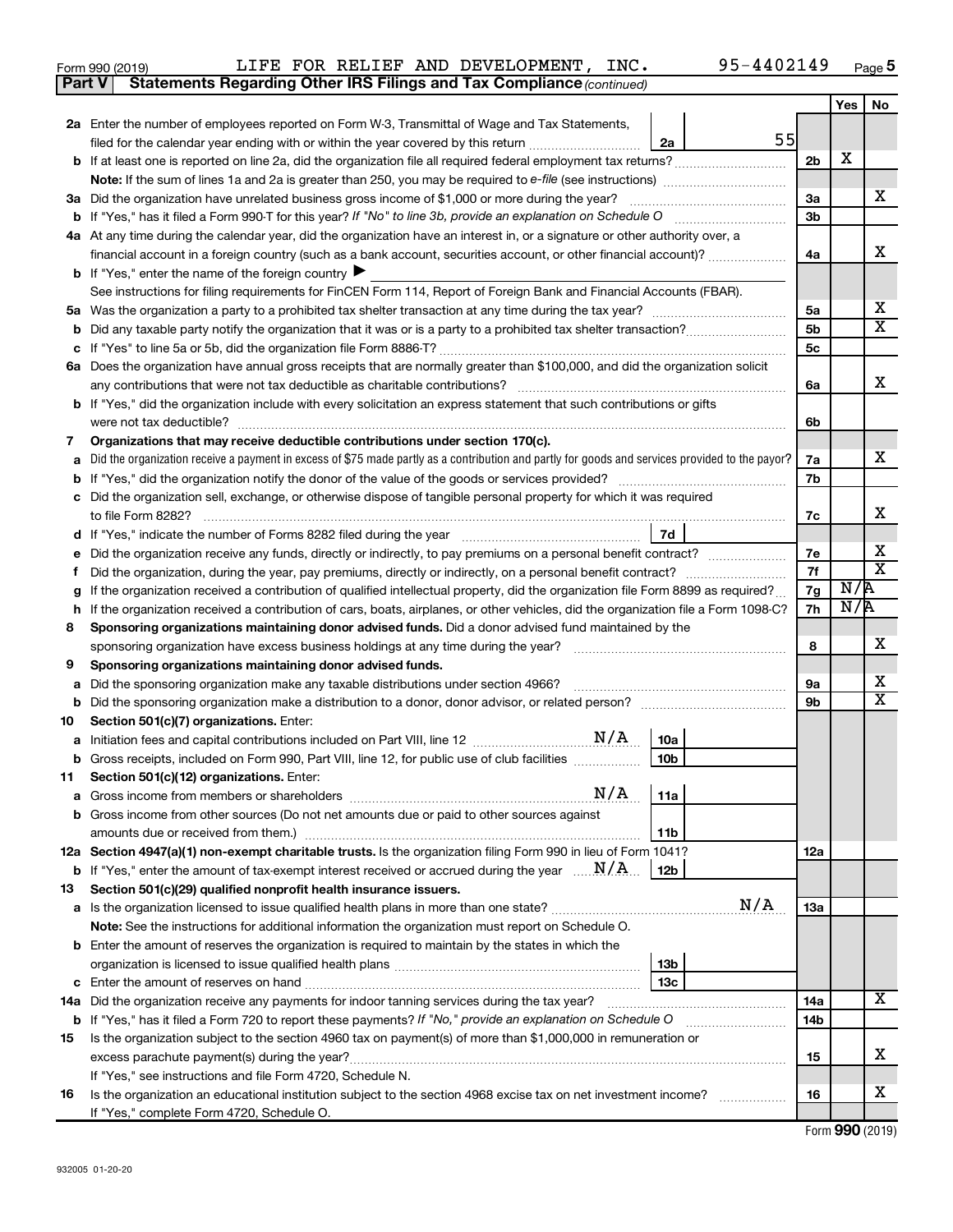932006 01-20-20

| Form 990 (2019) |  |  | LIFE FOR RELIEF AND DEVELOPMENT, | INC. | $-4402149$ | Page |
|-----------------|--|--|----------------------------------|------|------------|------|
|                 |  |  |                                  |      |            |      |

**6**

**Part VI** Governance, Management, and Disclosure For each "Yes" response to lines 2 through 7b below, and for a "No" response *to line 8a, 8b, or 10b below, describe the circumstances, processes, or changes on Schedule O. See instructions.*

|     |                                                                                                                                                                                                                                                                                                         |    |  |                 |                         | X                                                  |  |  |  |  |  |
|-----|---------------------------------------------------------------------------------------------------------------------------------------------------------------------------------------------------------------------------------------------------------------------------------------------------------|----|--|-----------------|-------------------------|----------------------------------------------------|--|--|--|--|--|
|     | <b>Section A. Governing Body and Management</b>                                                                                                                                                                                                                                                         |    |  |                 |                         |                                                    |  |  |  |  |  |
|     |                                                                                                                                                                                                                                                                                                         |    |  |                 | Yes                     | No                                                 |  |  |  |  |  |
|     | <b>1a</b> Enter the number of voting members of the governing body at the end of the tax year                                                                                                                                                                                                           | 1a |  |                 |                         |                                                    |  |  |  |  |  |
|     | If there are material differences in voting rights among members of the governing body, or if the governing                                                                                                                                                                                             |    |  |                 |                         |                                                    |  |  |  |  |  |
|     | body delegated broad authority to an executive committee or similar committee, explain on Schedule O.                                                                                                                                                                                                   |    |  |                 |                         |                                                    |  |  |  |  |  |
| b   | Enter the number of voting members included on line 1a, above, who are independent                                                                                                                                                                                                                      | 1b |  | 6               |                         |                                                    |  |  |  |  |  |
| 2   | Did any officer, director, trustee, or key employee have a family relationship or a business relationship with any other                                                                                                                                                                                |    |  |                 |                         |                                                    |  |  |  |  |  |
|     | officer, director, trustee, or key employee?                                                                                                                                                                                                                                                            |    |  | 2               |                         | x                                                  |  |  |  |  |  |
| 3   | Did the organization delegate control over management duties customarily performed by or under the direct supervision                                                                                                                                                                                   |    |  |                 |                         |                                                    |  |  |  |  |  |
|     |                                                                                                                                                                                                                                                                                                         |    |  | 3               |                         | х                                                  |  |  |  |  |  |
|     | Did the organization make any significant changes to its governing documents since the prior Form 990 was filed?<br>4                                                                                                                                                                                   |    |  |                 |                         |                                                    |  |  |  |  |  |
| 5   |                                                                                                                                                                                                                                                                                                         |    |  |                 |                         |                                                    |  |  |  |  |  |
| 6   |                                                                                                                                                                                                                                                                                                         |    |  | 5<br>6          |                         | $\overline{\textbf{X}}$<br>$\overline{\mathtt{x}}$ |  |  |  |  |  |
| 7a  | Did the organization have members, stockholders, or other persons who had the power to elect or appoint one or                                                                                                                                                                                          |    |  |                 |                         |                                                    |  |  |  |  |  |
|     |                                                                                                                                                                                                                                                                                                         |    |  | 7a              |                         | х                                                  |  |  |  |  |  |
|     | <b>b</b> Are any governance decisions of the organization reserved to (or subject to approval by) members, stockholders, or                                                                                                                                                                             |    |  |                 |                         |                                                    |  |  |  |  |  |
|     | persons other than the governing body?                                                                                                                                                                                                                                                                  |    |  | 7b              |                         | X                                                  |  |  |  |  |  |
| 8   | Did the organization contemporaneously document the meetings held or written actions undertaken during the year by the following:                                                                                                                                                                       |    |  |                 |                         |                                                    |  |  |  |  |  |
|     |                                                                                                                                                                                                                                                                                                         |    |  | 8а              | х                       |                                                    |  |  |  |  |  |
| a   | The governing body? [[11] notice is a construction of the construction of the construction of the construction of the construction of the construction of the construction of the construction of the construction of the cons<br>Each committee with authority to act on behalf of the governing body? |    |  | 8b              |                         | $\overline{\mathbf{X}}$                            |  |  |  |  |  |
| b   | Is there any officer, director, trustee, or key employee listed in Part VII, Section A, who cannot be reached at the                                                                                                                                                                                    |    |  |                 |                         |                                                    |  |  |  |  |  |
| 9   |                                                                                                                                                                                                                                                                                                         |    |  | 9               |                         | X                                                  |  |  |  |  |  |
|     | <b>Section B. Policies</b> (This Section B requests information about policies not required by the Internal Revenue Code.)                                                                                                                                                                              |    |  |                 |                         |                                                    |  |  |  |  |  |
|     |                                                                                                                                                                                                                                                                                                         |    |  |                 | Yes                     | No                                                 |  |  |  |  |  |
|     |                                                                                                                                                                                                                                                                                                         |    |  | 10a             | х                       |                                                    |  |  |  |  |  |
|     |                                                                                                                                                                                                                                                                                                         |    |  |                 |                         |                                                    |  |  |  |  |  |
|     | b If "Yes," did the organization have written policies and procedures governing the activities of such chapters, affiliates,                                                                                                                                                                            |    |  | 10 <sub>b</sub> | х                       |                                                    |  |  |  |  |  |
|     |                                                                                                                                                                                                                                                                                                         |    |  | 11a             | $\overline{\mathbf{x}}$ |                                                    |  |  |  |  |  |
|     | 11a Has the organization provided a complete copy of this Form 990 to all members of its governing body before filing the form?                                                                                                                                                                         |    |  |                 |                         |                                                    |  |  |  |  |  |
| b   | Describe in Schedule O the process, if any, used by the organization to review this Form 990.                                                                                                                                                                                                           |    |  |                 | х                       |                                                    |  |  |  |  |  |
| 12a | Did the organization have a written conflict of interest policy? If "No," go to line 13                                                                                                                                                                                                                 |    |  | 12a             |                         | x                                                  |  |  |  |  |  |
| b   | Were officers, directors, or trustees, and key employees required to disclose annually interests that could give rise to conflicts?                                                                                                                                                                     |    |  | 12 <sub>b</sub> |                         |                                                    |  |  |  |  |  |
| с   | Did the organization regularly and consistently monitor and enforce compliance with the policy? If "Yes," describe                                                                                                                                                                                      |    |  |                 | х                       |                                                    |  |  |  |  |  |
|     | in Schedule O how this was done                                                                                                                                                                                                                                                                         |    |  | 12c             | $\overline{\textbf{x}}$ |                                                    |  |  |  |  |  |
| 13  | Did the organization have a written whistleblower policy?                                                                                                                                                                                                                                               |    |  | 13              | $\overline{\mathbf{x}}$ |                                                    |  |  |  |  |  |
| 14  |                                                                                                                                                                                                                                                                                                         |    |  | 14              |                         |                                                    |  |  |  |  |  |
| 15  | Did the process for determining compensation of the following persons include a review and approval by independent                                                                                                                                                                                      |    |  |                 |                         |                                                    |  |  |  |  |  |
|     | persons, comparability data, and contemporaneous substantiation of the deliberation and decision?                                                                                                                                                                                                       |    |  |                 |                         |                                                    |  |  |  |  |  |
|     | The organization's CEO, Executive Director, or top management official manufactured content of the organization's CEO, Executive Director, or top management official manufactured and the state of the state of the state of                                                                           |    |  | 15a             | Χ                       |                                                    |  |  |  |  |  |
| b   |                                                                                                                                                                                                                                                                                                         |    |  | 15b             | $\overline{\textbf{x}}$ |                                                    |  |  |  |  |  |
|     | If "Yes" to line 15a or 15b, describe the process in Schedule O (see instructions).                                                                                                                                                                                                                     |    |  |                 |                         |                                                    |  |  |  |  |  |
|     | 16a Did the organization invest in, contribute assets to, or participate in a joint venture or similar arrangement with a                                                                                                                                                                               |    |  |                 |                         |                                                    |  |  |  |  |  |
|     | taxable entity during the year?                                                                                                                                                                                                                                                                         |    |  | 16a             |                         | X                                                  |  |  |  |  |  |
|     | b If "Yes," did the organization follow a written policy or procedure requiring the organization to evaluate its participation                                                                                                                                                                          |    |  |                 |                         |                                                    |  |  |  |  |  |
|     | in joint venture arrangements under applicable federal tax law, and take steps to safequard the organization's                                                                                                                                                                                          |    |  |                 |                         |                                                    |  |  |  |  |  |
|     | exempt status with respect to such arrangements?                                                                                                                                                                                                                                                        |    |  | 16b             |                         |                                                    |  |  |  |  |  |
|     | <b>Section C. Disclosure</b>                                                                                                                                                                                                                                                                            |    |  |                 |                         |                                                    |  |  |  |  |  |
| 17  | List the states with which a copy of this Form 990 is required to be filed $\blacktriangleright$ SEE SCHEDULE O                                                                                                                                                                                         |    |  |                 |                         |                                                    |  |  |  |  |  |
| 18  | Section 6104 requires an organization to make its Forms 1023 (1024 or 1024-A, if applicable), 990, and 990-T (Section 501(c)(3)s only) available                                                                                                                                                        |    |  |                 |                         |                                                    |  |  |  |  |  |
|     | for public inspection. Indicate how you made these available. Check all that apply.                                                                                                                                                                                                                     |    |  |                 |                         |                                                    |  |  |  |  |  |
|     | $\lfloor x \rfloor$ Upon request<br><b>X</b> Own website<br>$ \mathbf{X} $ Another's website<br>Other (explain on Schedule O)                                                                                                                                                                           |    |  |                 |                         |                                                    |  |  |  |  |  |
| 19  | Describe on Schedule O whether (and if so, how) the organization made its governing documents, conflict of interest policy, and financial                                                                                                                                                               |    |  |                 |                         |                                                    |  |  |  |  |  |
|     | statements available to the public during the tax year.                                                                                                                                                                                                                                                 |    |  |                 |                         |                                                    |  |  |  |  |  |
| 20  | State the name, address, and telephone number of the person who possesses the organization's books and records                                                                                                                                                                                          |    |  |                 |                         |                                                    |  |  |  |  |  |
|     | AMR MOHAMED - (248) 424-7493                                                                                                                                                                                                                                                                            |    |  |                 |                         |                                                    |  |  |  |  |  |
|     | 48075-2930<br>17300 WEST TEN MILE ROAD, SOUTHFIELD, MI                                                                                                                                                                                                                                                  |    |  |                 |                         |                                                    |  |  |  |  |  |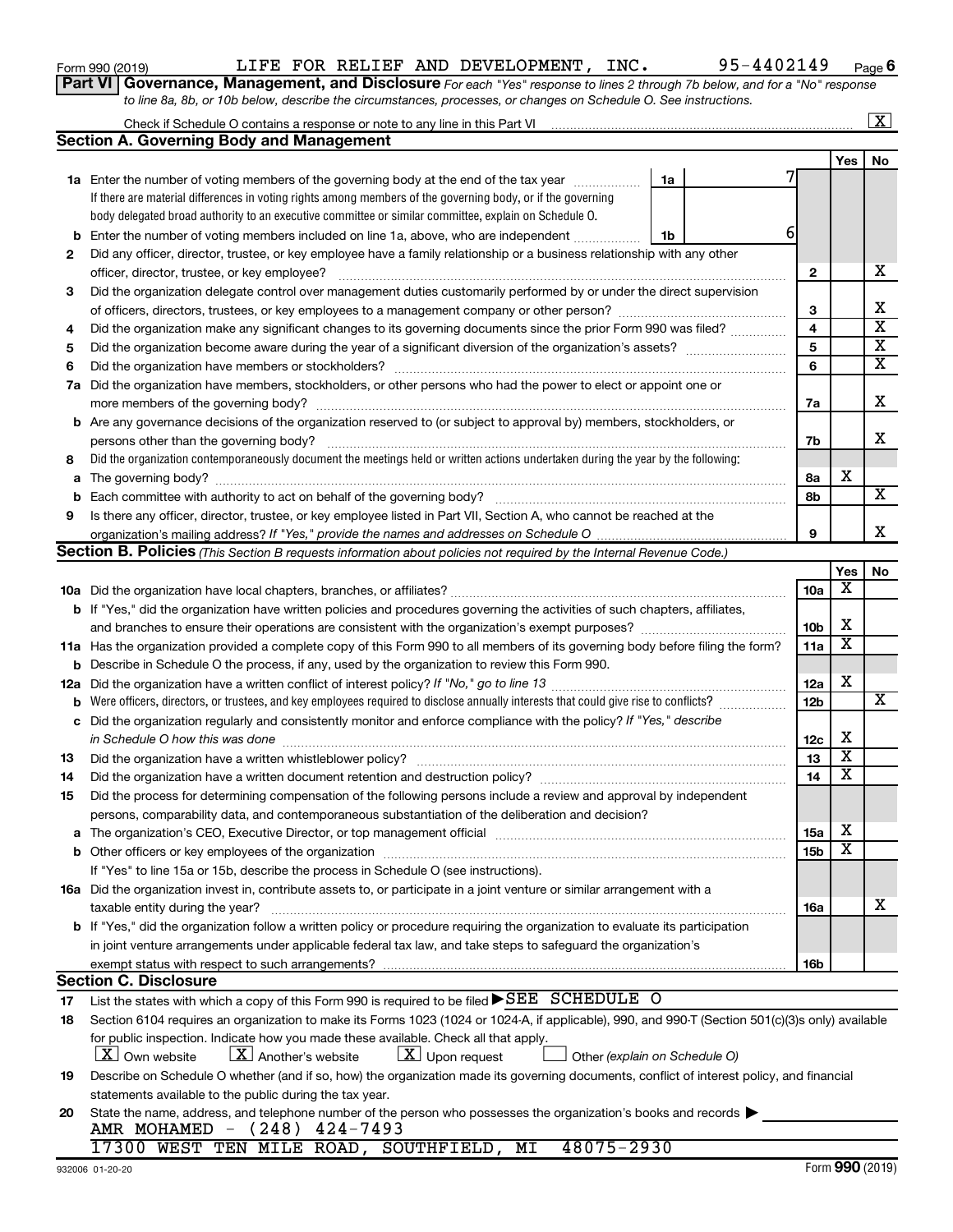Form 990 (2019)  $L$  LIFE FOR RELIEF AND DEVELOPMENT, INC.  $95-4402149$   $_{Page}$ 

 $\Box$ 

| Part VII Compensation of Officers, Directors, Trustees, Key Employees, Highest Compensated |
|--------------------------------------------------------------------------------------------|
| <b>Employees, and Independent Contractors</b>                                              |

Check if Schedule O contains a response or note to any line in this Part VII

**Section A. Officers, Directors, Trustees, Key Employees, and Highest Compensated Employees**

**1a**  Complete this table for all persons required to be listed. Report compensation for the calendar year ending with or within the organization's tax year.  $\bullet$  List all of the organization's current officers, directors, trustees (whether individuals or organizations), regardless of amount of compensation.

Enter -0- in columns (D), (E), and (F) if no compensation was paid.

**•** List all of the organization's current key employees, if any. See instructions for definition of "key employee."

• List the organization's five *current* highest compensated employees (other than an officer, director, trustee, or key employee) who received reportable compensation (Box 5 of Form W-2 and/or Box 7 of Form 1099-MISC) of more than \$100,000 from the organization and any related organizations.

 $\bullet$  List all of the organization's former officers, key employees, and highest compensated employees who received more than \$100,000 of reportable compensation from the organization and any related organizations.

**•** List all of the organization's former directors or trustees that received, in the capacity as a former director or trustee of the organization, more than \$10,000 of reportable compensation from the organization and any related organizations.

See instructions for the order in which to list the persons above.

Check this box if neither the organization nor any related organization compensated any current officer, director, or trustee.  $\Box$ 

| (A)                                | (B)                                                | (C)                            |                               |             |                                 |                                  |            | (D)             | (E)             | (F)           |
|------------------------------------|----------------------------------------------------|--------------------------------|-------------------------------|-------------|---------------------------------|----------------------------------|------------|-----------------|-----------------|---------------|
| Name and title                     | Position<br>Average<br>(do not check more than one |                                |                               |             |                                 |                                  | Reportable | Reportable      | Estimated       |               |
|                                    | hours per                                          |                                | box, unless person is both an |             |                                 |                                  |            | compensation    | compensation    | amount of     |
|                                    | week                                               |                                |                               |             | officer and a director/trustee) |                                  |            | from            | from related    | other         |
|                                    | (list any                                          |                                |                               |             |                                 |                                  |            | the             | organizations   | compensation  |
|                                    | hours for                                          |                                |                               |             |                                 |                                  |            | organization    | (W-2/1099-MISC) | from the      |
|                                    | related                                            |                                |                               |             |                                 |                                  |            | (W-2/1099-MISC) |                 | organization  |
|                                    | organizations                                      |                                |                               |             |                                 |                                  |            |                 |                 | and related   |
|                                    | below<br>line)                                     | Individual trustee or director | Institutional trustee         | Officer     | Key employee                    | Highest compensated<br> employee | Former     |                 |                 | organizations |
| (1) DR. ABDULWAHAB ASAMARAI        | 1.00                                               |                                |                               |             |                                 |                                  |            |                 |                 |               |
| CHAIRMAN                           |                                                    | $\mathbf X$                    |                               | $\mathbf X$ |                                 |                                  |            | 0.              | 0.              | $\mathbf 0$ . |
| (2) MICHAEL J. SALLOUM             | 1.00                                               |                                |                               |             |                                 |                                  |            |                 |                 |               |
| SECRETARY AND TRESAURER            |                                                    | $\mathbf X$                    |                               | $\mathbf X$ |                                 |                                  |            | 0.              | 0.              | $\mathbf 0$ . |
| (3) DR. HANY SAQR                  | 40.00                                              |                                |                               |             |                                 |                                  |            |                 |                 |               |
| CHIEF EXECUTIVE OFFICER            |                                                    | X                              |                               | $\mathbf X$ |                                 |                                  |            | 127,550.        | 0.              | $\mathbf 0$ . |
| (4) DR. MOHAMMED YAHIA ABDUL-RAHIM | 1.00                                               |                                |                               |             |                                 |                                  |            |                 |                 |               |
| <b>DIRECTOR</b>                    |                                                    | $\mathbf X$                    |                               |             |                                 |                                  |            | $\mathbf 0$ .   | 0.              | $\mathbf 0$ . |
| (5) SIYAD ABDULLAHI                | 1.00                                               |                                |                               |             |                                 |                                  |            |                 |                 |               |
| <b>DIRECTOR</b>                    |                                                    | $\mathbf X$                    |                               |             |                                 |                                  |            | 0.              | 0.              | $\mathbf 0$ . |
| (6) DR. SHARIF GINDY               | 1.00                                               |                                |                               |             |                                 |                                  |            |                 |                 |               |
| <b>DIRECTOR</b>                    |                                                    | X                              |                               |             |                                 |                                  |            | $\mathbf 0$ .   | $\mathbf 0$ .   | $\mathbf 0$ . |
| (7) JUKAKU TAYEB                   | 1.00                                               |                                |                               |             |                                 |                                  |            |                 |                 |               |
| <b>DIRECTOR</b>                    |                                                    | X                              |                               |             |                                 |                                  |            | 0.              | 0.              | $\mathbf 0$ . |
|                                    |                                                    |                                |                               |             |                                 |                                  |            |                 |                 |               |
|                                    |                                                    |                                |                               |             |                                 |                                  |            |                 |                 |               |
|                                    |                                                    |                                |                               |             |                                 |                                  |            |                 |                 |               |
|                                    |                                                    |                                |                               |             |                                 |                                  |            |                 |                 |               |
|                                    |                                                    |                                |                               |             |                                 |                                  |            |                 |                 |               |
|                                    |                                                    |                                |                               |             |                                 |                                  |            |                 |                 |               |
|                                    |                                                    |                                |                               |             |                                 |                                  |            |                 |                 |               |
|                                    |                                                    |                                |                               |             |                                 |                                  |            |                 |                 |               |
|                                    |                                                    |                                |                               |             |                                 |                                  |            |                 |                 |               |
|                                    |                                                    |                                |                               |             |                                 |                                  |            |                 |                 |               |
|                                    |                                                    |                                |                               |             |                                 |                                  |            |                 |                 |               |
|                                    |                                                    |                                |                               |             |                                 |                                  |            |                 |                 |               |
|                                    |                                                    |                                |                               |             |                                 |                                  |            |                 |                 |               |
|                                    |                                                    |                                |                               |             |                                 |                                  |            |                 |                 |               |
|                                    |                                                    |                                |                               |             |                                 |                                  |            |                 |                 |               |
|                                    |                                                    |                                |                               |             |                                 |                                  |            |                 |                 |               |
|                                    |                                                    |                                |                               |             |                                 |                                  |            |                 |                 |               |
|                                    |                                                    |                                |                               |             |                                 |                                  |            |                 |                 |               |
|                                    |                                                    |                                |                               |             |                                 |                                  |            |                 |                 |               |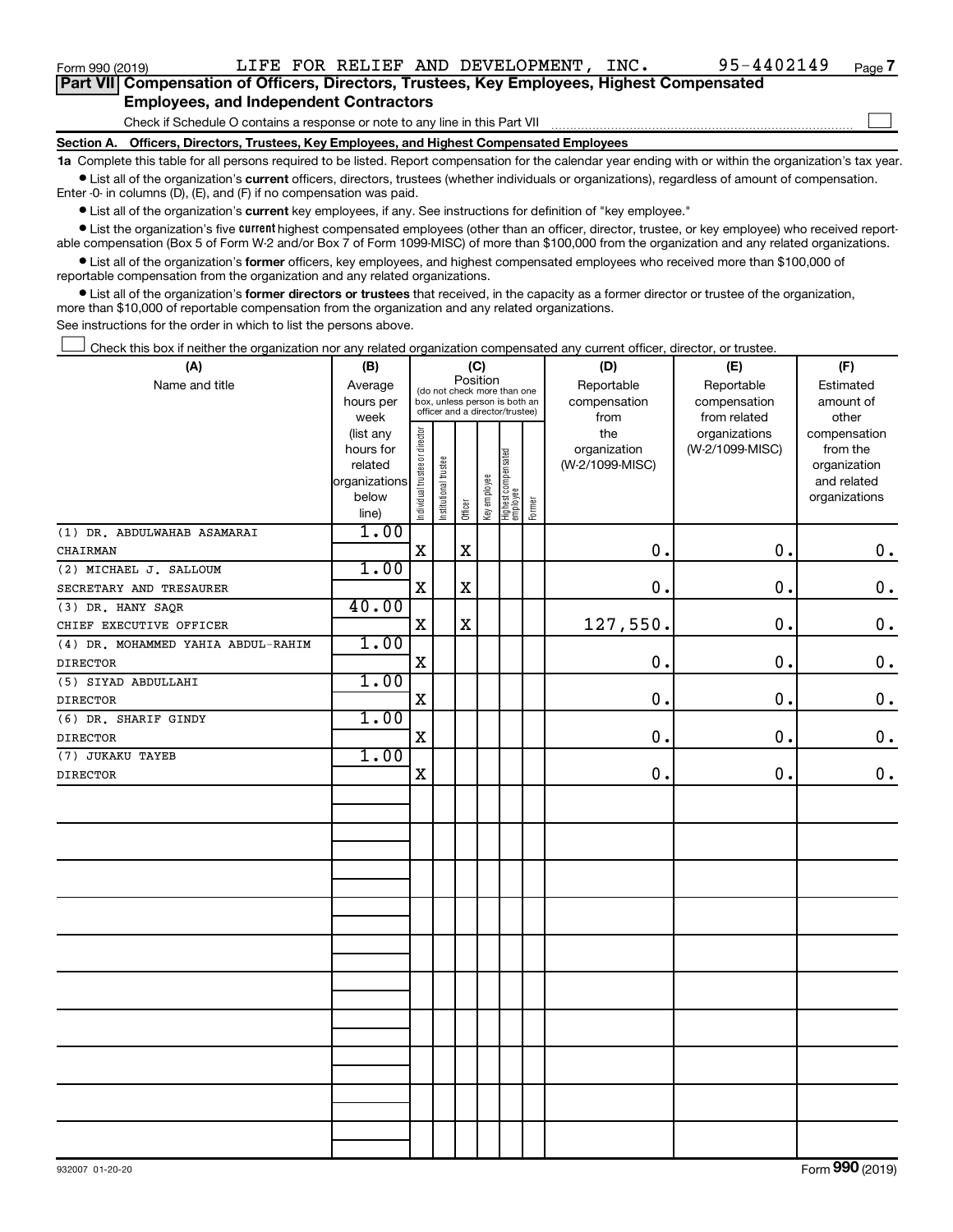|    | Form 990 (2019)                                                                                                                                                                                                                 |                                                                                                        |                                | LIFE FOR RELIEF AND DEVELOPMENT, INC. |                                                                                                                    |              |                                   |        |  |                                        |                                                                                                |                              | 95-4402149 |                                                                          |              |     | Page 8                               |
|----|---------------------------------------------------------------------------------------------------------------------------------------------------------------------------------------------------------------------------------|--------------------------------------------------------------------------------------------------------|--------------------------------|---------------------------------------|--------------------------------------------------------------------------------------------------------------------|--------------|-----------------------------------|--------|--|----------------------------------------|------------------------------------------------------------------------------------------------|------------------------------|------------|--------------------------------------------------------------------------|--------------|-----|--------------------------------------|
|    | <b>Part VII</b>                                                                                                                                                                                                                 | Section A. Officers, Directors, Trustees, Key Employees, and Highest Compensated Employees (continued) |                                |                                       |                                                                                                                    |              |                                   |        |  |                                        |                                                                                                |                              |            |                                                                          |              |     |                                      |
|    | (A)<br>Name and title                                                                                                                                                                                                           |                                                                                                        |                                | (B)<br>Average<br>hours per<br>week   | (C)<br>Position<br>(do not check more than one<br>box, unless person is both an<br>officer and a director/trustee) |              |                                   |        |  |                                        | (D)<br>(E)<br>Reportable<br>Reportable<br>compensation<br>compensation<br>from related<br>from |                              |            | (F)<br>Estimated<br>amount of<br>other                                   |              |     |                                      |
|    |                                                                                                                                                                                                                                 | (list any<br>hours for<br>related<br>organizations<br>below<br>line)                                   | Individual trustee or director | Institutional trustee                 | Officer                                                                                                            | Key employee | Highest compensated<br>  employee | Former |  | the<br>organization<br>(W-2/1099-MISC) | organizations<br>(W-2/1099-MISC)                                                               |                              |            | compensation<br>from the<br>organization<br>and related<br>organizations |              |     |                                      |
|    |                                                                                                                                                                                                                                 |                                                                                                        |                                |                                       |                                                                                                                    |              |                                   |        |  |                                        |                                                                                                |                              |            |                                                                          |              |     |                                      |
|    |                                                                                                                                                                                                                                 |                                                                                                        |                                |                                       |                                                                                                                    |              |                                   |        |  |                                        |                                                                                                |                              |            |                                                                          |              |     |                                      |
|    |                                                                                                                                                                                                                                 |                                                                                                        |                                |                                       |                                                                                                                    |              |                                   |        |  |                                        |                                                                                                |                              |            |                                                                          |              |     |                                      |
|    |                                                                                                                                                                                                                                 |                                                                                                        |                                |                                       |                                                                                                                    |              |                                   |        |  |                                        |                                                                                                |                              |            |                                                                          |              |     |                                      |
|    |                                                                                                                                                                                                                                 |                                                                                                        |                                |                                       |                                                                                                                    |              |                                   |        |  |                                        |                                                                                                |                              |            |                                                                          |              |     |                                      |
|    |                                                                                                                                                                                                                                 |                                                                                                        |                                |                                       |                                                                                                                    |              |                                   |        |  |                                        |                                                                                                |                              |            |                                                                          |              |     |                                      |
|    |                                                                                                                                                                                                                                 |                                                                                                        |                                |                                       |                                                                                                                    |              |                                   |        |  |                                        |                                                                                                |                              |            |                                                                          |              |     |                                      |
|    |                                                                                                                                                                                                                                 |                                                                                                        |                                |                                       |                                                                                                                    |              |                                   |        |  |                                        |                                                                                                |                              |            |                                                                          |              |     |                                      |
|    | 1b Subtotal                                                                                                                                                                                                                     |                                                                                                        |                                |                                       |                                                                                                                    |              |                                   |        |  |                                        |                                                                                                | 127,550.                     |            | 0.                                                                       |              |     | $\overline{0}$ .                     |
|    |                                                                                                                                                                                                                                 |                                                                                                        |                                |                                       |                                                                                                                    |              |                                   |        |  |                                        |                                                                                                | $\overline{0}$ .<br>127,550. |            | σ.<br>о.                                                                 |              |     | $\overline{0}$ .<br>$\overline{0}$ . |
| 2  | Total number of individuals (including but not limited to those listed above) who received more than \$100,000 of reportable<br>compensation from the organization $\blacktriangleright$                                        |                                                                                                        |                                |                                       |                                                                                                                    |              |                                   |        |  |                                        |                                                                                                |                              |            |                                                                          |              |     | 1                                    |
|    |                                                                                                                                                                                                                                 |                                                                                                        |                                |                                       |                                                                                                                    |              |                                   |        |  |                                        |                                                                                                |                              |            |                                                                          |              | Yes | No                                   |
| 3  | Did the organization list any former officer, director, trustee, key employee, or highest compensated employee on                                                                                                               |                                                                                                        |                                |                                       |                                                                                                                    |              |                                   |        |  |                                        |                                                                                                |                              |            |                                                                          | 3            |     | х                                    |
|    | For any individual listed on line 1a, is the sum of reportable compensation and other compensation from the organization<br>and related organizations greater than \$150,000? If "Yes," complete Schedule J for such individual |                                                                                                        |                                |                                       |                                                                                                                    |              |                                   |        |  |                                        |                                                                                                |                              |            |                                                                          | 4            |     | х                                    |
| 5  | Did any person listed on line 1a receive or accrue compensation from any unrelated organization or individual for services                                                                                                      |                                                                                                        |                                |                                       |                                                                                                                    |              |                                   |        |  |                                        |                                                                                                |                              |            |                                                                          | 5            |     | х                                    |
| 1. | <b>Section B. Independent Contractors</b><br>Complete this table for your five highest compensated independent contractors that received more than \$100,000 of compensation from                                               |                                                                                                        |                                |                                       |                                                                                                                    |              |                                   |        |  |                                        |                                                                                                |                              |            |                                                                          |              |     |                                      |
|    | the organization. Report compensation for the calendar year ending with or within the organization's tax year.                                                                                                                  |                                                                                                        | (A)                            |                                       |                                                                                                                    |              |                                   |        |  |                                        |                                                                                                | (B)                          |            |                                                                          | (C)          |     |                                      |
|    |                                                                                                                                                                                                                                 | Name and business address                                                                              |                                |                                       |                                                                                                                    | <b>NONE</b>  |                                   |        |  |                                        |                                                                                                | Description of services      |            |                                                                          | Compensation |     |                                      |
|    |                                                                                                                                                                                                                                 |                                                                                                        |                                |                                       |                                                                                                                    |              |                                   |        |  |                                        |                                                                                                |                              |            |                                                                          |              |     |                                      |
|    |                                                                                                                                                                                                                                 |                                                                                                        |                                |                                       |                                                                                                                    |              |                                   |        |  |                                        |                                                                                                |                              |            |                                                                          |              |     |                                      |
|    |                                                                                                                                                                                                                                 |                                                                                                        |                                |                                       |                                                                                                                    |              |                                   |        |  |                                        |                                                                                                |                              |            |                                                                          |              |     |                                      |
|    |                                                                                                                                                                                                                                 |                                                                                                        |                                |                                       |                                                                                                                    |              |                                   |        |  |                                        |                                                                                                |                              |            |                                                                          |              |     |                                      |
| 2  | Total number of independent contractors (including but not limited to those listed above) who received more than<br>\$100,000 of compensation from the organization                                                             |                                                                                                        |                                |                                       |                                                                                                                    |              |                                   | 0      |  |                                        |                                                                                                |                              |            |                                                                          |              |     |                                      |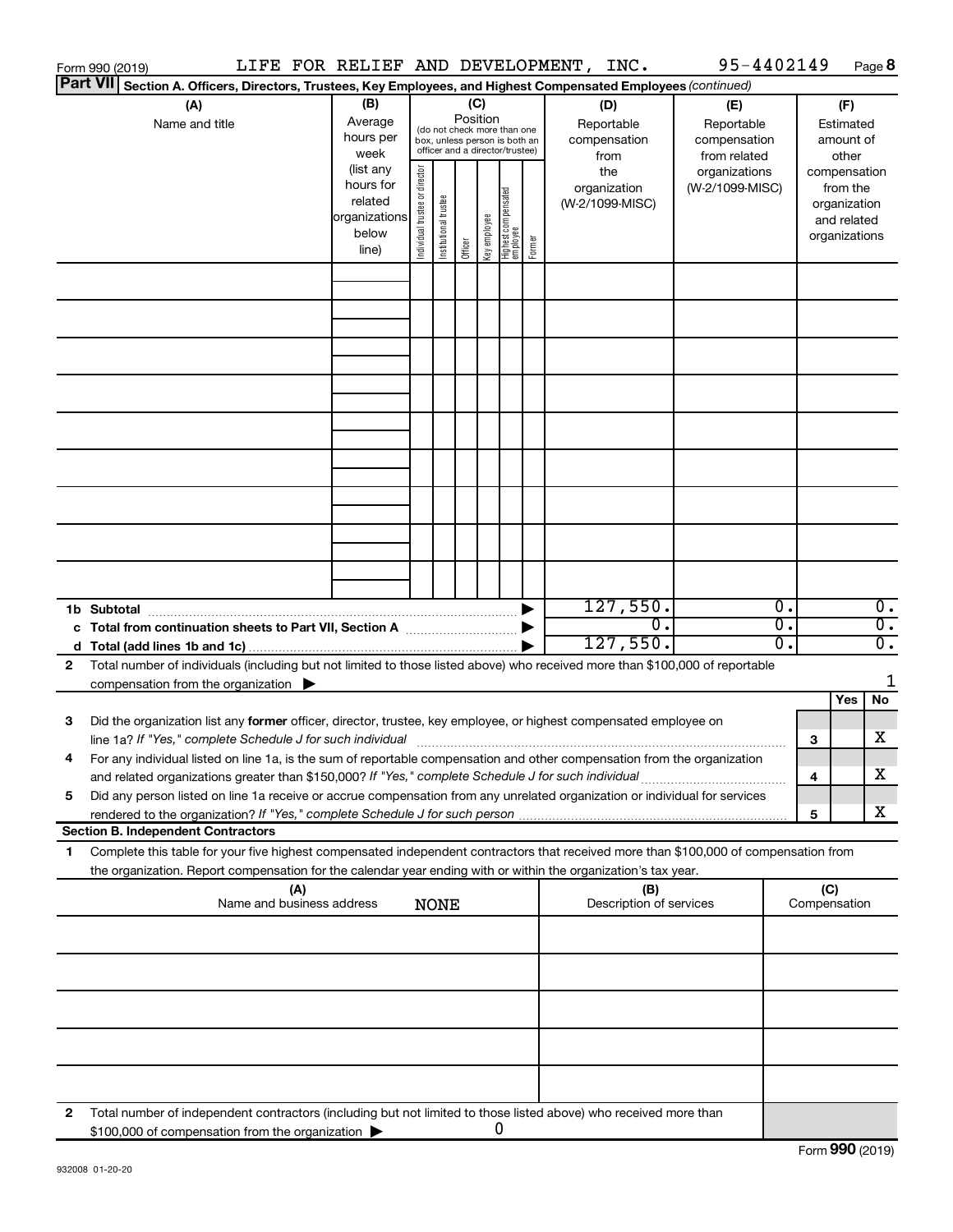|                                                           | Form 990 (2019)  | LIFE FOR RELIEF AND DEVELOPMENT, INC.                                                                                 |                          |                                   | 95-4402149     | Page 9                  |
|-----------------------------------------------------------|------------------|-----------------------------------------------------------------------------------------------------------------------|--------------------------|-----------------------------------|----------------|-------------------------|
|                                                           | <b>Part VIII</b> | <b>Statement of Revenue</b>                                                                                           |                          |                                   |                |                         |
|                                                           |                  |                                                                                                                       |                          |                                   |                |                         |
|                                                           |                  |                                                                                                                       |                          | Related or exempt                 | Unrelated      | (D)<br>Revenue excluded |
|                                                           |                  |                                                                                                                       | Total revenue            | function revenue business revenue |                | from tax under          |
|                                                           |                  |                                                                                                                       |                          |                                   |                | sections 512 - 514      |
| Contributions, Gifts, Grants<br>and Other Similar Amounts |                  | 1a<br>1 a Federated campaigns                                                                                         |                          |                                   |                |                         |
|                                                           |                  | 1 <sub>b</sub><br><b>b</b> Membership dues                                                                            |                          |                                   |                |                         |
|                                                           |                  | 1 <sub>c</sub><br>c Fundraising events                                                                                |                          |                                   |                |                         |
|                                                           |                  | 1 <sub>d</sub><br>d Related organizations                                                                             |                          |                                   |                |                         |
|                                                           |                  | e Government grants (contributions)<br>1е                                                                             |                          |                                   |                |                         |
|                                                           |                  | f All other contributions, gifts, grants, and                                                                         |                          |                                   |                |                         |
|                                                           |                  | similar amounts not included above<br>21, 293, 645.<br>1f                                                             |                          |                                   |                |                         |
|                                                           |                  | 13,821,849.<br>g Noncash contributions included in lines 1a-1f<br> 1g                                                 |                          |                                   |                |                         |
|                                                           |                  |                                                                                                                       | 21, 293, 645.            |                                   |                |                         |
|                                                           |                  | <b>Business Code</b>                                                                                                  |                          |                                   |                |                         |
|                                                           | 2a               | <u> 1989 - Johann John Stein, mars an deutscher Stein († 1958)</u>                                                    |                          |                                   |                |                         |
|                                                           | b                | <u> 1989 - Johann Harry Barn, mars and de Branch and de Branch and de Branch and de Branch and de Branch and de B</u> |                          |                                   |                |                         |
|                                                           | c                |                                                                                                                       |                          |                                   |                |                         |
|                                                           | d                |                                                                                                                       |                          |                                   |                |                         |
| Program Service<br>Revenue                                | е                |                                                                                                                       |                          |                                   |                |                         |
|                                                           |                  | f All other program service revenue <i>minimum</i>                                                                    |                          |                                   |                |                         |
|                                                           |                  |                                                                                                                       |                          |                                   |                |                         |
|                                                           | З                | Investment income (including dividends, interest, and                                                                 |                          |                                   |                |                         |
|                                                           |                  |                                                                                                                       | 9,048.<br>▶              |                                   |                | 9,048.                  |
|                                                           | 4                | Income from investment of tax-exempt bond proceeds                                                                    | ▶                        |                                   |                |                         |
|                                                           | 5                |                                                                                                                       |                          |                                   |                |                         |
|                                                           |                  | (i) Real<br>(ii) Personal                                                                                             |                          |                                   |                |                         |
|                                                           |                  |                                                                                                                       |                          |                                   |                |                         |
|                                                           |                  | <b>b</b> Less: rental expenses<br>l 6b                                                                                |                          |                                   |                |                         |
|                                                           |                  | c Rental income or (loss)<br>6с                                                                                       |                          |                                   |                |                         |
|                                                           |                  | d Net rental income or (loss)                                                                                         |                          |                                   |                |                         |
|                                                           |                  | (i) Securities<br>(ii) Other<br>7 a Gross amount from sales of                                                        |                          |                                   |                |                         |
|                                                           |                  | assets other than inventory                                                                                           |                          |                                   |                |                         |
|                                                           |                  | 7a<br><b>b</b> Less: cost or other basis                                                                              |                          |                                   |                |                         |
|                                                           |                  |                                                                                                                       |                          |                                   |                |                         |
| enue                                                      |                  | and sales expenses<br>7b<br>7c                                                                                        |                          |                                   |                |                         |
|                                                           |                  | c Gain or (loss)                                                                                                      |                          |                                   |                |                         |
|                                                           |                  |                                                                                                                       |                          |                                   |                |                         |
| Other Rev                                                 |                  | 8 a Gross income from fundraising events (not                                                                         |                          |                                   |                |                         |
|                                                           |                  | including \$                                                                                                          |                          |                                   |                |                         |
|                                                           |                  | contributions reported on line 1c). See                                                                               |                          |                                   |                |                         |
|                                                           |                  | 8a<br>8b                                                                                                              |                          |                                   |                |                         |
|                                                           |                  |                                                                                                                       |                          |                                   |                |                         |
|                                                           |                  | c Net income or (loss) from fundraising events<br>.                                                                   |                          |                                   |                |                         |
|                                                           |                  | 9 a Gross income from gaming activities. See                                                                          |                          |                                   |                |                         |
|                                                           |                  | 9а<br>9 <sub>b</sub>                                                                                                  |                          |                                   |                |                         |
|                                                           |                  |                                                                                                                       |                          |                                   |                |                         |
|                                                           |                  | c Net income or (loss) from gaming activities                                                                         |                          |                                   |                |                         |
|                                                           |                  | 10 a Gross sales of inventory, less returns                                                                           |                          |                                   |                |                         |
|                                                           |                  |                                                                                                                       |                          |                                   |                |                         |
|                                                           |                  | 10 <sub>b</sub><br><b>b</b> Less: cost of goods sold                                                                  |                          |                                   |                |                         |
|                                                           |                  | c Net income or (loss) from sales of inventory                                                                        |                          |                                   |                |                         |
|                                                           |                  | <b>Business Code</b>                                                                                                  |                          |                                   |                |                         |
|                                                           | 11 a             |                                                                                                                       |                          |                                   |                |                         |
| Miscellaneous<br>Revenue                                  | b                |                                                                                                                       |                          |                                   |                |                         |
|                                                           | с                | 900099                                                                                                                |                          |                                   |                |                         |
|                                                           |                  |                                                                                                                       | 12,792.                  |                                   |                | 12,792.                 |
|                                                           |                  |                                                                                                                       | 12,792.<br>21, 315, 485. | 0.                                | $\mathbf{0}$ . | 21,840.                 |
|                                                           | 12               |                                                                                                                       |                          |                                   |                |                         |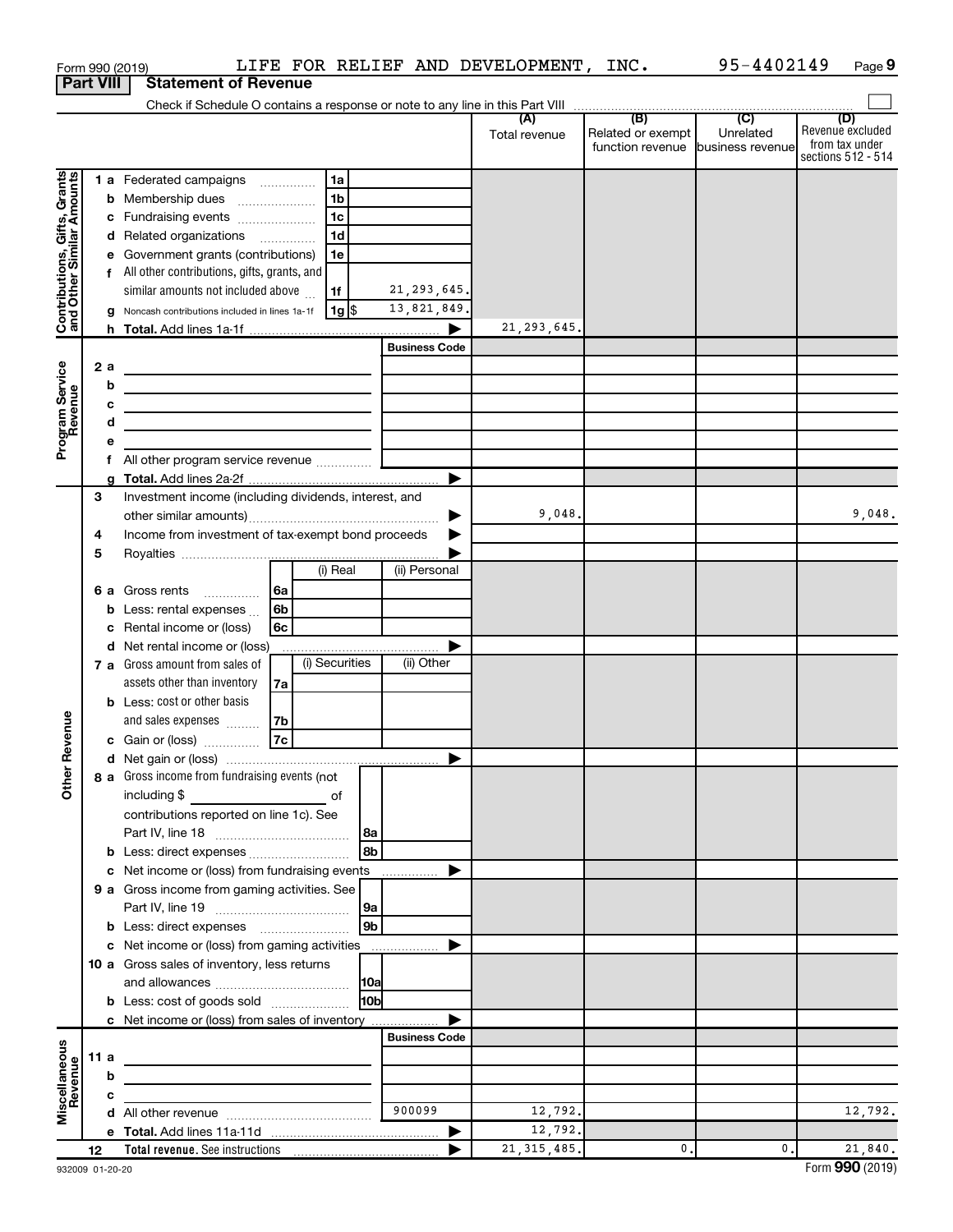Form 990 (2019)  $L$  LIFE FOR RELIEF AND DEVELOPMENT, INC.  $95-4402149$   $_{\rm Page}$ Form 990 (2019) LIFE FOR RELI<br>**Part IX** Statement of Functional Expenses

|                                                                                    | Section 501(c)(3) and 501(c)(4) organizations must complete all columns. All other organizations must complete column (A).                                                                                 |                       |                                    |                                           |                                |  |  |  |  |  |  |
|------------------------------------------------------------------------------------|------------------------------------------------------------------------------------------------------------------------------------------------------------------------------------------------------------|-----------------------|------------------------------------|-------------------------------------------|--------------------------------|--|--|--|--|--|--|
| X <br>Check if Schedule O contains a response or note to any line in this Part IX. |                                                                                                                                                                                                            |                       |                                    |                                           |                                |  |  |  |  |  |  |
|                                                                                    | Do not include amounts reported on lines 6b,<br>7b, 8b, 9b, and 10b of Part VIII.                                                                                                                          | (A)<br>Total expenses | (B)<br>Program service<br>expenses | (C)<br>Management and<br>general expenses | (D)<br>Fundraising<br>expenses |  |  |  |  |  |  |
| 1                                                                                  | Grants and other assistance to domestic organizations                                                                                                                                                      |                       |                                    |                                           |                                |  |  |  |  |  |  |
|                                                                                    | and domestic governments. See Part IV, line 21                                                                                                                                                             |                       |                                    |                                           |                                |  |  |  |  |  |  |
| $\mathbf{2}$                                                                       | Grants and other assistance to domestic                                                                                                                                                                    |                       |                                    |                                           |                                |  |  |  |  |  |  |
|                                                                                    | individuals. See Part IV, line 22                                                                                                                                                                          |                       |                                    |                                           |                                |  |  |  |  |  |  |
| 3                                                                                  | Grants and other assistance to foreign                                                                                                                                                                     |                       |                                    |                                           |                                |  |  |  |  |  |  |
|                                                                                    | organizations, foreign governments, and foreign                                                                                                                                                            |                       |                                    |                                           |                                |  |  |  |  |  |  |
|                                                                                    | individuals. See Part IV, lines 15 and 16                                                                                                                                                                  |                       |                                    |                                           |                                |  |  |  |  |  |  |
| 4                                                                                  | Benefits paid to or for members                                                                                                                                                                            |                       |                                    |                                           |                                |  |  |  |  |  |  |
| 5                                                                                  | Compensation of current officers, directors,                                                                                                                                                               |                       |                                    |                                           |                                |  |  |  |  |  |  |
|                                                                                    | trustees, and key employees                                                                                                                                                                                | 127,550.              | 76,530.                            | 25,510.                                   | 25,510.                        |  |  |  |  |  |  |
| 6                                                                                  | Compensation not included above to disqualified                                                                                                                                                            |                       |                                    |                                           |                                |  |  |  |  |  |  |
|                                                                                    | persons (as defined under section 4958(f)(1)) and                                                                                                                                                          |                       |                                    |                                           |                                |  |  |  |  |  |  |
|                                                                                    | persons described in section 4958(c)(3)(B)                                                                                                                                                                 |                       |                                    |                                           |                                |  |  |  |  |  |  |
| 7                                                                                  |                                                                                                                                                                                                            | 868, 134.             | 520,882.                           | $173,626$ .                               | 173,626.                       |  |  |  |  |  |  |
| 8                                                                                  | Pension plan accruals and contributions (include                                                                                                                                                           |                       |                                    |                                           |                                |  |  |  |  |  |  |
|                                                                                    | section 401(k) and 403(b) employer contributions)                                                                                                                                                          |                       |                                    |                                           |                                |  |  |  |  |  |  |
| 9                                                                                  |                                                                                                                                                                                                            | 324, 372.<br>81,845.  | 194,624.<br>49, 107.               | 64,874.<br>16, 369.                       | $\frac{64,874.}{16,369.}$      |  |  |  |  |  |  |
| 10                                                                                 |                                                                                                                                                                                                            |                       |                                    |                                           |                                |  |  |  |  |  |  |
| 11                                                                                 | Fees for services (nonemployees):                                                                                                                                                                          |                       |                                    |                                           |                                |  |  |  |  |  |  |
| a                                                                                  |                                                                                                                                                                                                            | 249,481.              |                                    | 249,481.                                  |                                |  |  |  |  |  |  |
|                                                                                    |                                                                                                                                                                                                            | 55,505.               |                                    | 55,505.                                   |                                |  |  |  |  |  |  |
|                                                                                    |                                                                                                                                                                                                            |                       |                                    |                                           |                                |  |  |  |  |  |  |
| d                                                                                  | Professional fundraising services. See Part IV, line 17                                                                                                                                                    |                       |                                    |                                           |                                |  |  |  |  |  |  |
|                                                                                    | Investment management fees                                                                                                                                                                                 |                       |                                    |                                           |                                |  |  |  |  |  |  |
| g                                                                                  | Other. (If line 11g amount exceeds 10% of line 25,                                                                                                                                                         |                       |                                    |                                           |                                |  |  |  |  |  |  |
|                                                                                    | column (A) amount, list line 11g expenses on Sch O.)                                                                                                                                                       | 186,966.              |                                    | 186,966.                                  |                                |  |  |  |  |  |  |
| 12                                                                                 |                                                                                                                                                                                                            | 430,425.              | 107,289.                           |                                           | 323, 136.                      |  |  |  |  |  |  |
| 13                                                                                 |                                                                                                                                                                                                            | 215,339.              | 95,770.                            | 78,525.                                   | 41,044.                        |  |  |  |  |  |  |
| 14                                                                                 |                                                                                                                                                                                                            | 19,038.               | 13,326.                            | 5,712.                                    |                                |  |  |  |  |  |  |
| 15                                                                                 |                                                                                                                                                                                                            |                       |                                    |                                           |                                |  |  |  |  |  |  |
| 16                                                                                 |                                                                                                                                                                                                            | 33, 115.              | 11,745.                            | 21,370.                                   |                                |  |  |  |  |  |  |
| 17                                                                                 |                                                                                                                                                                                                            | 126, 174.             | 88,322.                            |                                           | 37,852.                        |  |  |  |  |  |  |
| 18                                                                                 | Payments of travel or entertainment expenses                                                                                                                                                               |                       |                                    |                                           |                                |  |  |  |  |  |  |
|                                                                                    | for any federal, state, or local public officials                                                                                                                                                          |                       |                                    |                                           |                                |  |  |  |  |  |  |
| 19                                                                                 | Conferences, conventions, and meetings                                                                                                                                                                     |                       |                                    |                                           |                                |  |  |  |  |  |  |
| 20                                                                                 | Interest                                                                                                                                                                                                   |                       |                                    |                                           |                                |  |  |  |  |  |  |
| 21                                                                                 |                                                                                                                                                                                                            |                       |                                    |                                           |                                |  |  |  |  |  |  |
| 22                                                                                 | Depreciation, depletion, and amortization                                                                                                                                                                  | 22,836.               |                                    | 22,836.                                   |                                |  |  |  |  |  |  |
| 23                                                                                 | Insurance                                                                                                                                                                                                  | 17,080.               |                                    | 17,080.                                   |                                |  |  |  |  |  |  |
| 24                                                                                 | Other expenses. Itemize expenses not covered<br>above (List miscellaneous expenses on line 24e. If<br>line 24e amount exceeds 10% of line 25, column (A)<br>amount, list line 24e expenses on Schedule O.) |                       |                                    |                                           |                                |  |  |  |  |  |  |
| a                                                                                  | HEALTH/SAFETY PROGRAM                                                                                                                                                                                      | 6,505,228.            | 6,505,228.                         |                                           |                                |  |  |  |  |  |  |
|                                                                                    | EDUCATIONAL PROGRAM                                                                                                                                                                                        | 5,649,122.            | 5,649,122.                         |                                           |                                |  |  |  |  |  |  |
|                                                                                    | <b>ORPHANS PROGRAM</b>                                                                                                                                                                                     | $2,477,640$ .         | 2,477,640.                         |                                           |                                |  |  |  |  |  |  |
| d                                                                                  | FOOD BASKET PROGRAM                                                                                                                                                                                        | 2,171,984.            | 2,171,984.                         |                                           |                                |  |  |  |  |  |  |
|                                                                                    | SEE SCH O<br>e All other expenses                                                                                                                                                                          | 3, 216, 419.          | 2,530,080.                         | 90, 793.                                  | 595,546.                       |  |  |  |  |  |  |
| 25                                                                                 | Total functional expenses. Add lines 1 through 24e                                                                                                                                                         | 22,778,253.           | 20,491,649.                        | 1,008,647.                                | 1, 277, 957.                   |  |  |  |  |  |  |
| 26                                                                                 | Joint costs. Complete this line only if the organization                                                                                                                                                   |                       |                                    |                                           |                                |  |  |  |  |  |  |
|                                                                                    | reported in column (B) joint costs from a combined                                                                                                                                                         |                       |                                    |                                           |                                |  |  |  |  |  |  |
|                                                                                    | educational campaign and fundraising solicitation.                                                                                                                                                         |                       |                                    |                                           |                                |  |  |  |  |  |  |
|                                                                                    | Check here $\blacktriangleright$<br>if following SOP 98-2 (ASC 958-720)                                                                                                                                    |                       |                                    |                                           |                                |  |  |  |  |  |  |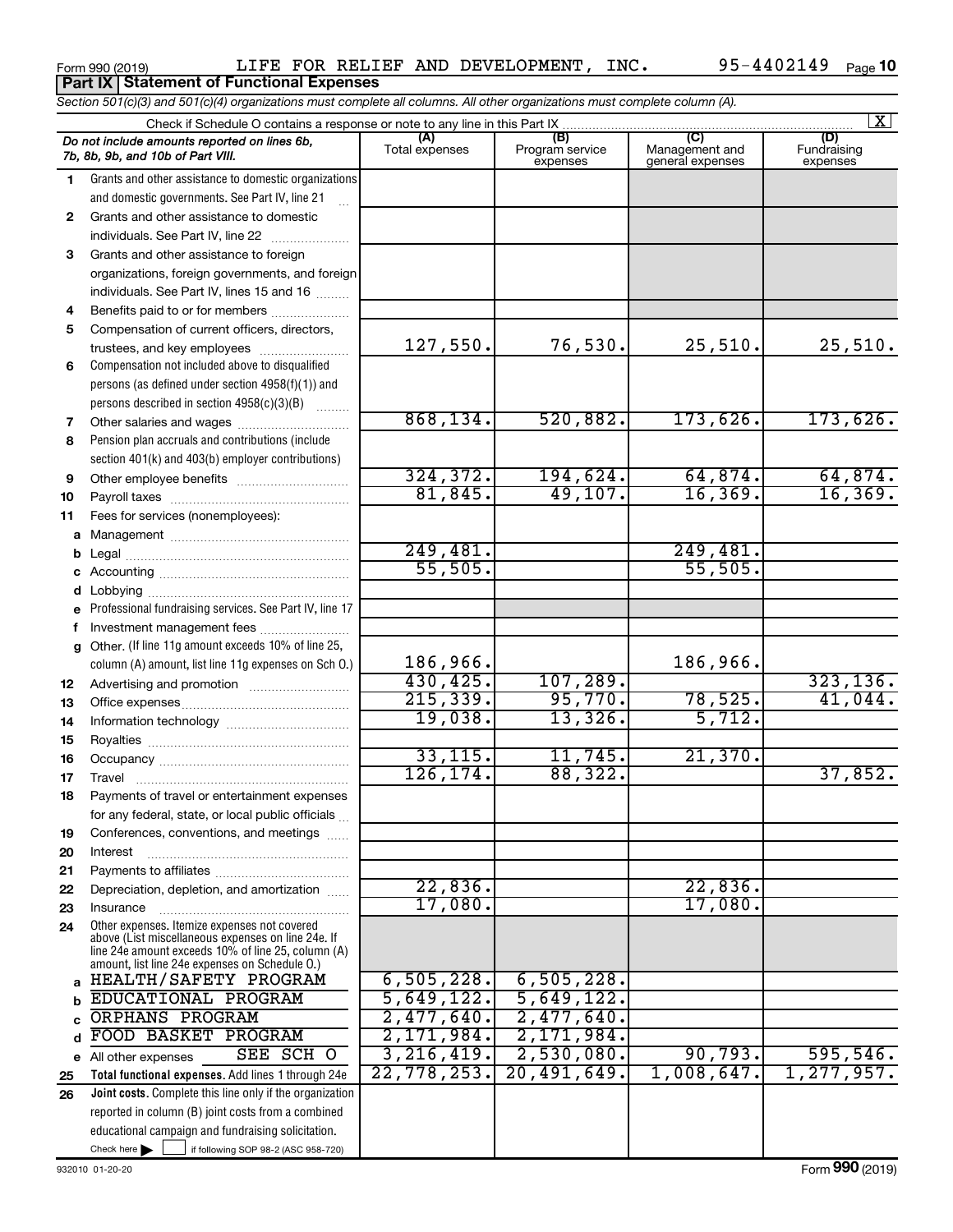| Form 990 (2019) | LIFE | FOR | . RELIEF | AND | <b>DEVELOPMENT</b> | INC. | 4402149<br>$QF -$ | Page |  |
|-----------------|------|-----|----------|-----|--------------------|------|-------------------|------|--|
|-----------------|------|-----|----------|-----|--------------------|------|-------------------|------|--|

|                             |    |                                                                                                                      |                 |          | (A)<br>Beginning of year |                 | (B)<br>End of year              |
|-----------------------------|----|----------------------------------------------------------------------------------------------------------------------|-----------------|----------|--------------------------|-----------------|---------------------------------|
|                             | 1  |                                                                                                                      |                 |          | 6,927,177.               | $\mathbf{1}$    | 5,959,793.                      |
|                             | 2  |                                                                                                                      |                 |          |                          | $\mathbf{2}$    |                                 |
|                             | з  |                                                                                                                      |                 |          | 53,323.                  | $\mathbf{3}$    | 162,820.                        |
|                             | 4  |                                                                                                                      |                 |          |                          | 4               |                                 |
|                             | 5  | Loans and other receivables from any current or former officer, director,                                            |                 |          |                          |                 |                                 |
|                             |    | trustee, key employee, creator or founder, substantial contributor, or 35%                                           |                 |          |                          |                 |                                 |
|                             |    | controlled entity or family member of any of these persons                                                           |                 |          |                          | 5               |                                 |
|                             | 6  | Loans and other receivables from other disqualified persons (as defined                                              |                 |          |                          |                 |                                 |
|                             |    | under section $4958(f)(1)$ , and persons described in section $4958(c)(3)(B)$                                        |                 | $\ldots$ |                          | 6               |                                 |
|                             | 7  |                                                                                                                      |                 |          |                          | $\overline{7}$  |                                 |
| Assets                      | 8  |                                                                                                                      |                 |          | 763,411.                 | 8               | 14,400.                         |
|                             | 9  | Prepaid expenses and deferred charges                                                                                |                 |          | 81,903.                  | $\mathbf{9}$    | 255, 413.                       |
|                             |    | <b>10a</b> Land, buildings, and equipment: cost or other                                                             |                 |          |                          |                 |                                 |
|                             |    | basis. Complete Part VI of Schedule D                                                                                | 10a             | 944,343. |                          |                 |                                 |
|                             |    | <b>b</b> Less: accumulated depreciation                                                                              | 10 <sub>b</sub> | 682,924. | 266,255.                 | 10 <sub>c</sub> | 261,419.                        |
|                             | 11 |                                                                                                                      |                 |          |                          | 11              |                                 |
|                             | 12 |                                                                                                                      |                 |          |                          | 12              |                                 |
|                             | 13 |                                                                                                                      |                 |          | 13                       |                 |                                 |
|                             | 14 |                                                                                                                      |                 | 14       |                          |                 |                                 |
|                             | 15 |                                                                                                                      |                 | 15       |                          |                 |                                 |
|                             | 16 |                                                                                                                      |                 |          | 8,092,069.               | 16              | 6,653,845.                      |
|                             | 17 |                                                                                                                      | 150, 780.       | 17       | 175,324.                 |                 |                                 |
|                             | 18 |                                                                                                                      |                 | 18       |                          |                 |                                 |
|                             | 19 |                                                                                                                      |                 | 19       |                          |                 |                                 |
|                             | 20 |                                                                                                                      |                 | 20       |                          |                 |                                 |
|                             | 21 | Escrow or custodial account liability. Complete Part IV of Schedule D                                                |                 |          |                          | 21              |                                 |
|                             | 22 | Loans and other payables to any current or former officer, director,                                                 |                 |          |                          |                 |                                 |
| Liabilities                 |    | trustee, key employee, creator or founder, substantial contributor, or 35%                                           |                 |          |                          |                 |                                 |
|                             |    | controlled entity or family member of any of these persons [                                                         |                 |          |                          | 22              |                                 |
|                             | 23 | Secured mortgages and notes payable to unrelated third parties                                                       |                 |          |                          | 23              |                                 |
|                             | 24 |                                                                                                                      |                 |          |                          | 24              |                                 |
|                             | 25 | Other liabilities (including federal income tax, payables to related third                                           |                 |          |                          |                 |                                 |
|                             |    | parties, and other liabilities not included on lines 17-24). Complete Part X                                         |                 |          |                          |                 |                                 |
|                             |    | of Schedule D <b>contained a contained a contained a contained a contained a contained a contained a contained a</b> |                 |          |                          | 25              |                                 |
|                             | 26 | Total liabilities. Add lines 17 through 25                                                                           |                 |          | 150, 780.                | 26              | <u>175,324.</u>                 |
|                             |    | Organizations that follow FASB ASC 958, check here $\blacktriangleright \lfloor \underline{X} \rfloor$               |                 |          |                          |                 |                                 |
|                             |    | and complete lines 27, 28, 32, and 33.                                                                               |                 |          |                          |                 |                                 |
|                             | 27 |                                                                                                                      |                 |          | 4,777,409.               | 27              | $\frac{2,897,087.}{3,581,434.}$ |
|                             | 28 |                                                                                                                      |                 |          | 3,163,880.               | 28              |                                 |
|                             |    | Organizations that do not follow FASB ASC 958, check here ▶ U                                                        |                 |          |                          |                 |                                 |
|                             |    | and complete lines 29 through 33.                                                                                    |                 |          |                          |                 |                                 |
|                             | 29 |                                                                                                                      |                 |          |                          | 29              |                                 |
| Net Assets or Fund Balances | 30 | Paid-in or capital surplus, or land, building, or equipment fund                                                     |                 |          |                          | 30              |                                 |
|                             | 31 | Retained earnings, endowment, accumulated income, or other funds                                                     |                 |          |                          | 31              |                                 |
|                             | 32 |                                                                                                                      |                 |          | 7,941,289.               | 32              | 6,478,521.                      |
|                             | 33 |                                                                                                                      |                 |          | 8,092,069.               | 33              | 6,653,845.                      |

**Part X** | Balance Sheet

95-4402149 Page 11

Form (2019) **990**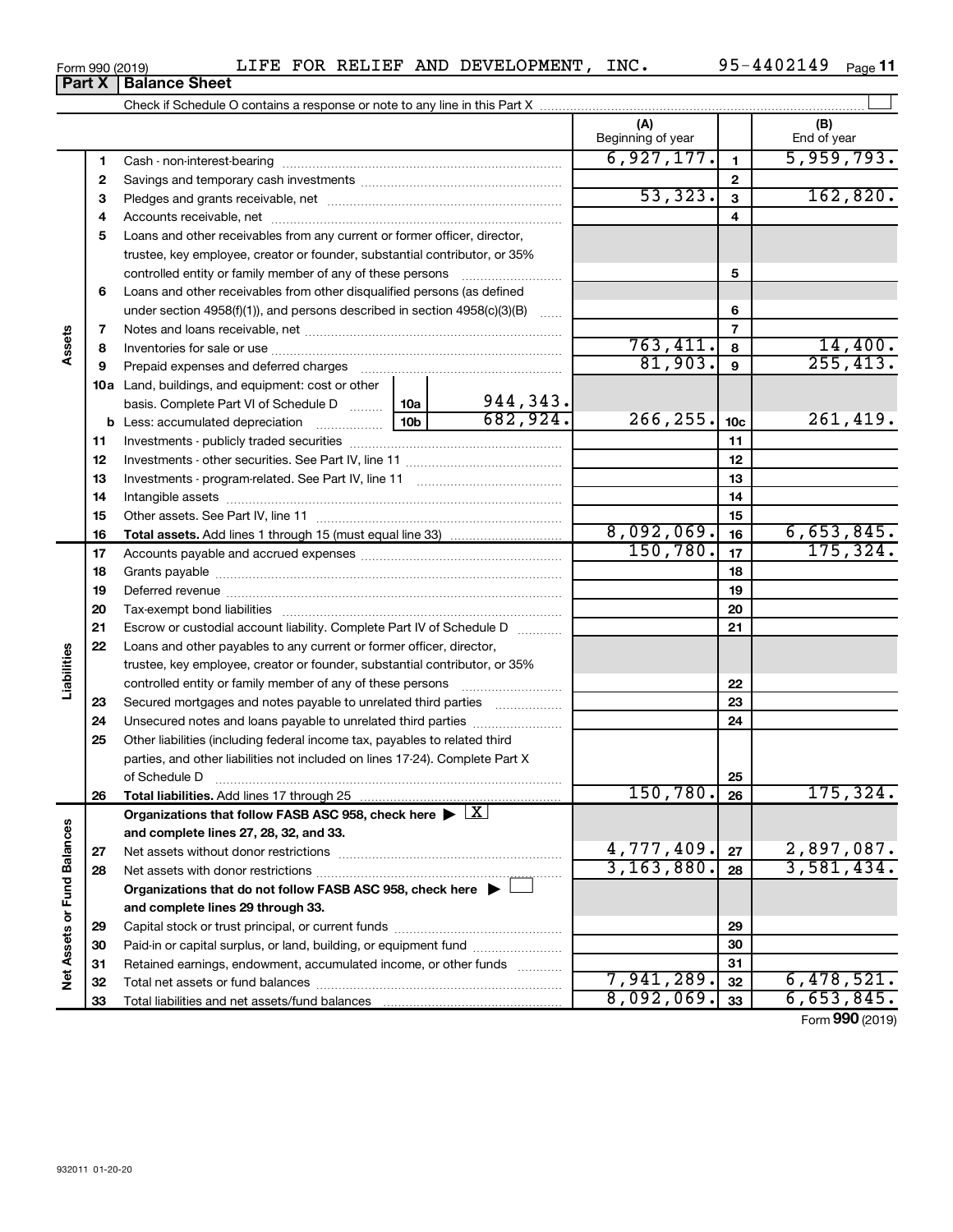|    | LIFE FOR RELIEF AND DEVELOPMENT, INC.<br>Form 990 (2019)                                                                        |                | 95-4402149     |        | Page 12          |
|----|---------------------------------------------------------------------------------------------------------------------------------|----------------|----------------|--------|------------------|
|    | <b>Part XI</b><br><b>Reconciliation of Net Assets</b>                                                                           |                |                |        |                  |
|    |                                                                                                                                 |                |                |        |                  |
|    |                                                                                                                                 |                |                |        |                  |
| 1  |                                                                                                                                 | $\mathbf{1}$   | 21, 315, 485.  |        |                  |
| 2  |                                                                                                                                 | $\mathbf{2}$   | 22,778,253.    |        |                  |
| 3  | Revenue less expenses. Subtract line 2 from line 1                                                                              | 3              | $-1,462,768.$  |        |                  |
| 4  |                                                                                                                                 | 4              | 7,941,289.     |        |                  |
| 5  |                                                                                                                                 | 5              |                |        |                  |
| 6  |                                                                                                                                 | 6              |                |        |                  |
| 7  |                                                                                                                                 | $\overline{7}$ |                |        |                  |
| 8  |                                                                                                                                 | 8              |                |        |                  |
| 9  | Other changes in net assets or fund balances (explain on Schedule O)                                                            | 9              |                |        | $\overline{0}$ . |
| 10 | Net assets or fund balances at end of year. Combine lines 3 through 9 (must equal Part X, line 32,                              |                |                |        |                  |
|    |                                                                                                                                 | 10             | 6,478,521.     |        |                  |
|    | <b>Part XII Financial Statements and Reporting</b>                                                                              |                |                |        |                  |
|    |                                                                                                                                 |                |                |        |                  |
|    |                                                                                                                                 |                |                | Yes    | No               |
| 1  | $\lfloor x \rfloor$ Accrual<br>Accounting method used to prepare the Form 990: $\Box$ Cash<br>$\Box$ Other                      |                |                |        |                  |
|    | If the organization changed its method of accounting from a prior year or checked "Other," explain in Schedule O.               |                |                |        |                  |
|    |                                                                                                                                 |                | 2a             |        | х                |
|    | If "Yes," check a box below to indicate whether the financial statements for the year were compiled or reviewed on a            |                |                |        |                  |
|    | separate basis, consolidated basis, or both:                                                                                    |                |                |        |                  |
|    | Both consolidated and separate basis<br>Separate basis<br>Consolidated basis                                                    |                |                |        |                  |
|    |                                                                                                                                 |                | 2 <sub>b</sub> | х      |                  |
|    | If "Yes," check a box below to indicate whether the financial statements for the year were audited on a separate basis,         |                |                |        |                  |
|    | consolidated basis, or both:                                                                                                    |                |                |        |                  |
|    | $\lfloor x \rfloor$ Consolidated basis<br>Separate basis<br>Both consolidated and separate basis                                |                |                |        |                  |
|    | c If "Yes" to line 2a or 2b, does the organization have a committee that assumes responsibility for oversight of the audit,     |                |                |        |                  |
|    |                                                                                                                                 |                | 2c             | X      |                  |
|    | If the organization changed either its oversight process or selection process during the tax year, explain on Schedule O.       |                |                |        |                  |
|    | 3a As a result of a federal award, was the organization required to undergo an audit or audits as set forth in the Single Audit |                |                |        |                  |
|    | Act and OMB Circular A-133?                                                                                                     |                | За             |        | х                |
|    | b If "Yes," did the organization undergo the required audit or audits? If the organization did not undergo the required audit   |                |                |        |                  |
|    |                                                                                                                                 |                | 3b             | $\sim$ |                  |

Form (2019) **990**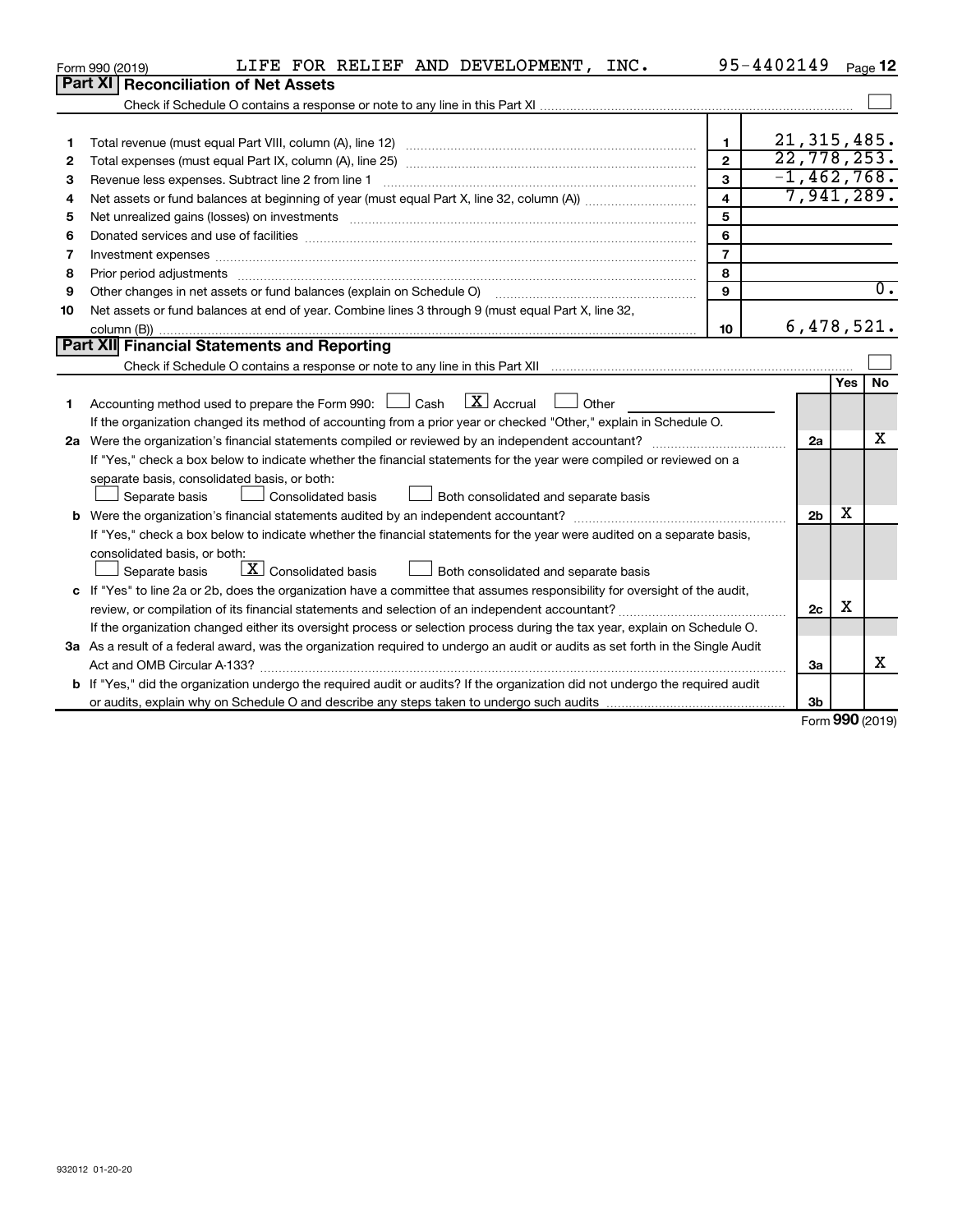| <b>SCHEDULE A</b> |  |
|-------------------|--|
|-------------------|--|

Department of the Treasury

| (Form 990 or 990-EZ) |  |  |
|----------------------|--|--|
|                      |  |  |

Form 990 or 990-EZ) **Public Charity Status and Public Support**<br>
Complete if the organization is a section 501(c)(3) organization or a section<br> **2019 4947(a)(1) nonexempt charitable trust.**

**| Attach to Form 990 or Form 990-EZ.** 

| OMB No 1545-0047                    |
|-------------------------------------|
| '(119                               |
| <b>Open to Public</b><br>Inspection |

|        | nternal Revenue Service<br>Inspection<br>Go to www.irs.gov/Form990 for instructions and the latest information. |                                                                                                                                                                                            |                          |                                             |                                                                        |                                                                                                                                                                                                                     |     |                                   |                            |  |                                       |  |
|--------|-----------------------------------------------------------------------------------------------------------------|--------------------------------------------------------------------------------------------------------------------------------------------------------------------------------------------|--------------------------|---------------------------------------------|------------------------------------------------------------------------|---------------------------------------------------------------------------------------------------------------------------------------------------------------------------------------------------------------------|-----|-----------------------------------|----------------------------|--|---------------------------------------|--|
|        |                                                                                                                 |                                                                                                                                                                                            | Name of the organization |                                             |                                                                        |                                                                                                                                                                                                                     |     |                                   |                            |  | <b>Employer identification number</b> |  |
|        | Part I                                                                                                          |                                                                                                                                                                                            |                          |                                             |                                                                        | LIFE FOR RELIEF AND DEVELOPMENT, INC.<br>Reason for Public Charity Status (All organizations must complete this part.) See instructions.                                                                            |     |                                   |                            |  | 95-4402149                            |  |
|        |                                                                                                                 |                                                                                                                                                                                            |                          |                                             |                                                                        |                                                                                                                                                                                                                     |     |                                   |                            |  |                                       |  |
|        |                                                                                                                 |                                                                                                                                                                                            |                          |                                             |                                                                        | The organization is not a private foundation because it is: (For lines 1 through 12, check only one box.)                                                                                                           |     |                                   |                            |  |                                       |  |
| 1      |                                                                                                                 |                                                                                                                                                                                            |                          |                                             |                                                                        | A church, convention of churches, or association of churches described in section 170(b)(1)(A)(i).                                                                                                                  |     |                                   |                            |  |                                       |  |
| 2      |                                                                                                                 |                                                                                                                                                                                            |                          |                                             |                                                                        | A school described in section 170(b)(1)(A)(ii). (Attach Schedule E (Form 990 or 990-EZ).)                                                                                                                           |     |                                   |                            |  |                                       |  |
| З      |                                                                                                                 |                                                                                                                                                                                            |                          |                                             |                                                                        | A hospital or a cooperative hospital service organization described in section 170(b)(1)(A)(iii).                                                                                                                   |     |                                   |                            |  |                                       |  |
| 4      |                                                                                                                 |                                                                                                                                                                                            | city, and state:         |                                             |                                                                        | A medical research organization operated in conjunction with a hospital described in section 170(b)(1)(A)(iii). Enter the hospital's name,                                                                          |     |                                   |                            |  |                                       |  |
|        |                                                                                                                 |                                                                                                                                                                                            |                          |                                             |                                                                        |                                                                                                                                                                                                                     |     |                                   |                            |  |                                       |  |
| 5      |                                                                                                                 |                                                                                                                                                                                            |                          |                                             |                                                                        | An organization operated for the benefit of a college or university owned or operated by a governmental unit described in                                                                                           |     |                                   |                            |  |                                       |  |
|        |                                                                                                                 |                                                                                                                                                                                            |                          |                                             | section 170(b)(1)(A)(iv). (Complete Part II.)                          |                                                                                                                                                                                                                     |     |                                   |                            |  |                                       |  |
| 6<br>7 | $\lfloor x \rfloor$                                                                                             |                                                                                                                                                                                            |                          |                                             |                                                                        | A federal, state, or local government or governmental unit described in section 170(b)(1)(A)(v).                                                                                                                    |     |                                   |                            |  |                                       |  |
|        |                                                                                                                 | An organization that normally receives a substantial part of its support from a governmental unit or from the general public described in<br>section 170(b)(1)(A)(vi). (Complete Part II.) |                          |                                             |                                                                        |                                                                                                                                                                                                                     |     |                                   |                            |  |                                       |  |
|        |                                                                                                                 |                                                                                                                                                                                            |                          |                                             |                                                                        |                                                                                                                                                                                                                     |     |                                   |                            |  |                                       |  |
| 8      |                                                                                                                 |                                                                                                                                                                                            |                          |                                             |                                                                        | A community trust described in section 170(b)(1)(A)(vi). (Complete Part II.)                                                                                                                                        |     |                                   |                            |  |                                       |  |
| 9      |                                                                                                                 |                                                                                                                                                                                            |                          |                                             |                                                                        | An agricultural research organization described in section 170(b)(1)(A)(ix) operated in conjunction with a land-grant college                                                                                       |     |                                   |                            |  |                                       |  |
|        |                                                                                                                 |                                                                                                                                                                                            |                          |                                             |                                                                        | or university or a non-land-grant college of agriculture (see instructions). Enter the name, city, and state of the college or                                                                                      |     |                                   |                            |  |                                       |  |
|        |                                                                                                                 |                                                                                                                                                                                            | university:              |                                             |                                                                        |                                                                                                                                                                                                                     |     |                                   |                            |  |                                       |  |
| 10     |                                                                                                                 |                                                                                                                                                                                            |                          |                                             |                                                                        | An organization that normally receives: (1) more than 33 1/3% of its support from contributions, membership fees, and gross receipts from                                                                           |     |                                   |                            |  |                                       |  |
|        |                                                                                                                 |                                                                                                                                                                                            |                          |                                             |                                                                        | activities related to its exempt functions - subject to certain exceptions, and (2) no more than 33 1/3% of its support from gross investment                                                                       |     |                                   |                            |  |                                       |  |
|        |                                                                                                                 |                                                                                                                                                                                            |                          |                                             |                                                                        | income and unrelated business taxable income (less section 511 tax) from businesses acquired by the organization after June 30, 1975.                                                                               |     |                                   |                            |  |                                       |  |
|        |                                                                                                                 |                                                                                                                                                                                            |                          |                                             | See section 509(a)(2). (Complete Part III.)                            |                                                                                                                                                                                                                     |     |                                   |                            |  |                                       |  |
| 11     |                                                                                                                 |                                                                                                                                                                                            |                          |                                             |                                                                        | An organization organized and operated exclusively to test for public safety. See section 509(a)(4).                                                                                                                |     |                                   |                            |  |                                       |  |
| 12     |                                                                                                                 |                                                                                                                                                                                            |                          |                                             |                                                                        | An organization organized and operated exclusively for the benefit of, to perform the functions of, or to carry out the purposes of one or                                                                          |     |                                   |                            |  |                                       |  |
|        |                                                                                                                 |                                                                                                                                                                                            |                          |                                             |                                                                        | more publicly supported organizations described in section 509(a)(1) or section 509(a)(2). See section 509(a)(3). Check the box in                                                                                  |     |                                   |                            |  |                                       |  |
|        |                                                                                                                 |                                                                                                                                                                                            |                          |                                             |                                                                        | lines 12a through 12d that describes the type of supporting organization and complete lines 12e, 12f, and 12g.                                                                                                      |     |                                   |                            |  |                                       |  |
| а      |                                                                                                                 |                                                                                                                                                                                            |                          |                                             |                                                                        | Type I. A supporting organization operated, supervised, or controlled by its supported organization(s), typically by giving                                                                                         |     |                                   |                            |  |                                       |  |
|        |                                                                                                                 |                                                                                                                                                                                            |                          |                                             |                                                                        | the supported organization(s) the power to regularly appoint or elect a majority of the directors or trustees of the supporting                                                                                     |     |                                   |                            |  |                                       |  |
|        |                                                                                                                 |                                                                                                                                                                                            |                          |                                             | organization. You must complete Part IV, Sections A and B.             |                                                                                                                                                                                                                     |     |                                   |                            |  |                                       |  |
| b      |                                                                                                                 |                                                                                                                                                                                            |                          |                                             |                                                                        | Type II. A supporting organization supervised or controlled in connection with its supported organization(s), by having                                                                                             |     |                                   |                            |  |                                       |  |
|        |                                                                                                                 |                                                                                                                                                                                            |                          |                                             |                                                                        | control or management of the supporting organization vested in the same persons that control or manage the supported                                                                                                |     |                                   |                            |  |                                       |  |
|        |                                                                                                                 |                                                                                                                                                                                            |                          |                                             |                                                                        | organization(s). You must complete Part IV, Sections A and C.                                                                                                                                                       |     |                                   |                            |  |                                       |  |
| с      |                                                                                                                 |                                                                                                                                                                                            |                          |                                             |                                                                        | Type III functionally integrated. A supporting organization operated in connection with, and functionally integrated with,                                                                                          |     |                                   |                            |  |                                       |  |
|        |                                                                                                                 |                                                                                                                                                                                            |                          |                                             |                                                                        | its supported organization(s) (see instructions). You must complete Part IV, Sections A, D, and E.                                                                                                                  |     |                                   |                            |  |                                       |  |
| d      |                                                                                                                 |                                                                                                                                                                                            |                          |                                             |                                                                        | Type III non-functionally integrated. A supporting organization operated in connection with its supported organization(s)                                                                                           |     |                                   |                            |  |                                       |  |
|        |                                                                                                                 |                                                                                                                                                                                            |                          |                                             |                                                                        | that is not functionally integrated. The organization generally must satisfy a distribution requirement and an attentiveness                                                                                        |     |                                   |                            |  |                                       |  |
|        |                                                                                                                 |                                                                                                                                                                                            |                          |                                             |                                                                        | requirement (see instructions). You must complete Part IV, Sections A and D, and Part V.<br>Check this box if the organization received a written determination from the IRS that it is a Type I, Type II, Type III |     |                                   |                            |  |                                       |  |
| е      |                                                                                                                 |                                                                                                                                                                                            |                          |                                             |                                                                        | functionally integrated, or Type III non-functionally integrated supporting organization.                                                                                                                           |     |                                   |                            |  |                                       |  |
|        |                                                                                                                 |                                                                                                                                                                                            |                          | Enter the number of supported organizations |                                                                        |                                                                                                                                                                                                                     |     |                                   |                            |  |                                       |  |
| f      |                                                                                                                 |                                                                                                                                                                                            |                          |                                             | Provide the following information about the supported organization(s). |                                                                                                                                                                                                                     |     |                                   |                            |  |                                       |  |
|        |                                                                                                                 |                                                                                                                                                                                            | (i) Name of supported    |                                             | (ii) EIN                                                               | (iii) Type of organization                                                                                                                                                                                          |     | (iv) Is the organization listed   | (v) Amount of monetary     |  | (vi) Amount of other                  |  |
|        |                                                                                                                 |                                                                                                                                                                                            | organization             |                                             |                                                                        | (described on lines 1-10                                                                                                                                                                                            | Yes | in your governing document?<br>No | support (see instructions) |  | support (see instructions)            |  |
|        |                                                                                                                 |                                                                                                                                                                                            |                          |                                             |                                                                        | above (see instructions))                                                                                                                                                                                           |     |                                   |                            |  |                                       |  |
|        |                                                                                                                 |                                                                                                                                                                                            |                          |                                             |                                                                        |                                                                                                                                                                                                                     |     |                                   |                            |  |                                       |  |
|        |                                                                                                                 |                                                                                                                                                                                            |                          |                                             |                                                                        |                                                                                                                                                                                                                     |     |                                   |                            |  |                                       |  |
|        |                                                                                                                 |                                                                                                                                                                                            |                          |                                             |                                                                        |                                                                                                                                                                                                                     |     |                                   |                            |  |                                       |  |
|        |                                                                                                                 |                                                                                                                                                                                            |                          |                                             |                                                                        |                                                                                                                                                                                                                     |     |                                   |                            |  |                                       |  |
|        |                                                                                                                 |                                                                                                                                                                                            |                          |                                             |                                                                        |                                                                                                                                                                                                                     |     |                                   |                            |  |                                       |  |
|        |                                                                                                                 |                                                                                                                                                                                            |                          |                                             |                                                                        |                                                                                                                                                                                                                     |     |                                   |                            |  |                                       |  |
|        |                                                                                                                 |                                                                                                                                                                                            |                          |                                             |                                                                        |                                                                                                                                                                                                                     |     |                                   |                            |  |                                       |  |
|        |                                                                                                                 |                                                                                                                                                                                            |                          |                                             |                                                                        |                                                                                                                                                                                                                     |     |                                   |                            |  |                                       |  |
|        |                                                                                                                 |                                                                                                                                                                                            |                          |                                             |                                                                        |                                                                                                                                                                                                                     |     |                                   |                            |  |                                       |  |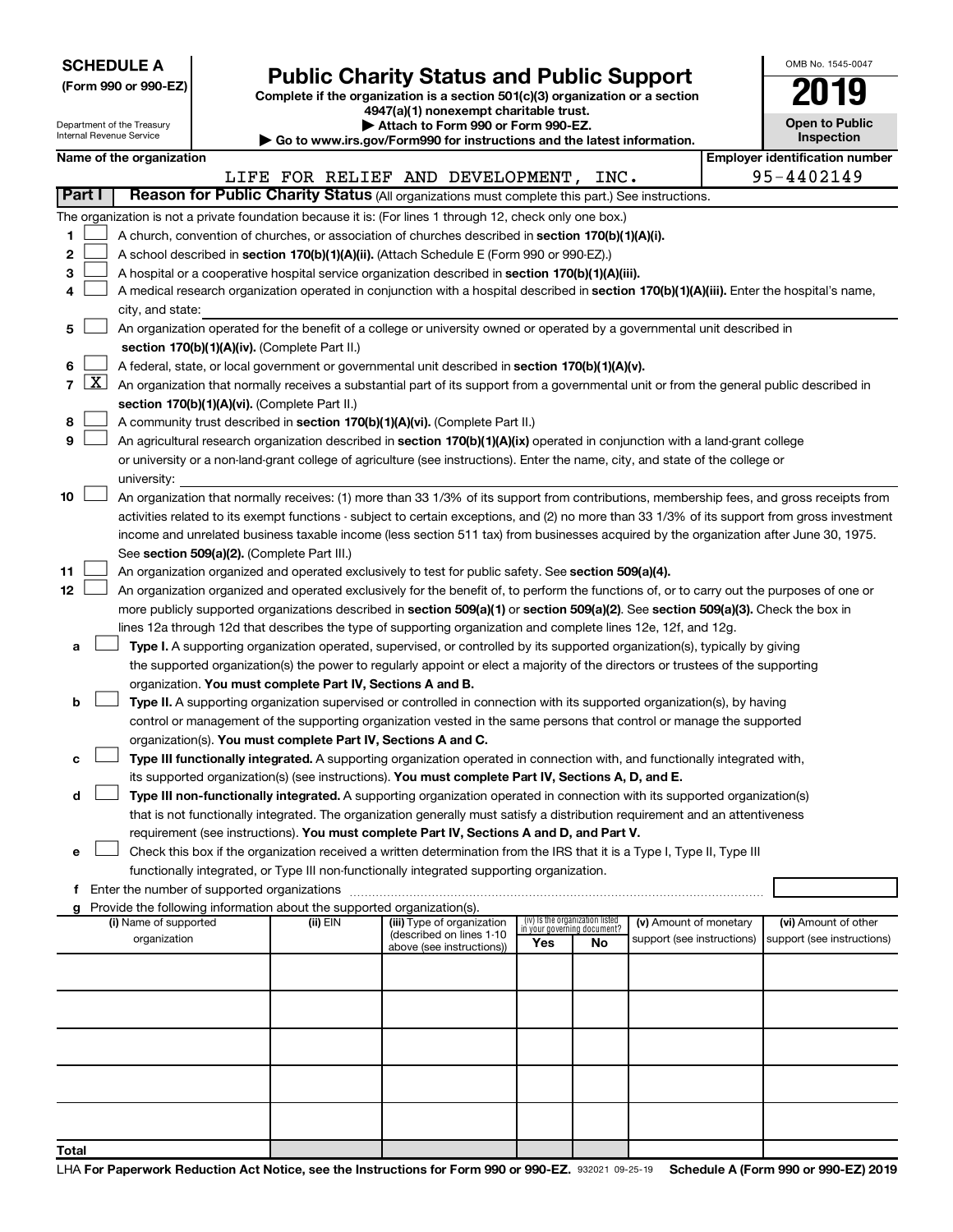#### 95-4402149 Page 2 Schedule A (Form 990 or 990-EZ) 2019 LIFE FOR RELIEF AND DEVELOPMENT, INC. 95-4402149  $\,$  Page **Part II Support Schedule for Organizations Described in Sections 170(b)(1)(A)(iv) and 170(b)(1)(A)(vi)**

(Complete only if you checked the box on line 5, 7, or 8 of Part I or if the organization failed to qualify under Part III. If the organization fails to qualify under the tests listed below, please complete Part III.)

|    | <b>Section A. Public Support</b>                                                                                                                                                                                               |             |               |             |               |               |                                    |  |  |
|----|--------------------------------------------------------------------------------------------------------------------------------------------------------------------------------------------------------------------------------|-------------|---------------|-------------|---------------|---------------|------------------------------------|--|--|
|    | Calendar year (or fiscal year beginning in)                                                                                                                                                                                    | (a) 2015    | (b) 2016      | $(c)$ 2017  | $(d)$ 2018    | (e) 2019      | (f) Total                          |  |  |
|    | 1 Gifts, grants, contributions, and                                                                                                                                                                                            |             |               |             |               |               |                                    |  |  |
|    | membership fees received. (Do not                                                                                                                                                                                              |             |               |             |               |               |                                    |  |  |
|    | include any "unusual grants.")                                                                                                                                                                                                 | 51,486,093. | 14, 231, 565. | 10,702,940. | 18, 372, 570. | 21, 293, 645. | 116,086,813.                       |  |  |
|    | 2 Tax revenues levied for the organ-                                                                                                                                                                                           |             |               |             |               |               |                                    |  |  |
|    | ization's benefit and either paid to                                                                                                                                                                                           |             |               |             |               |               |                                    |  |  |
|    | or expended on its behalf                                                                                                                                                                                                      |             |               |             |               |               |                                    |  |  |
|    | 3 The value of services or facilities                                                                                                                                                                                          |             |               |             |               |               |                                    |  |  |
|    | furnished by a governmental unit to                                                                                                                                                                                            |             |               |             |               |               |                                    |  |  |
|    | the organization without charge                                                                                                                                                                                                |             |               |             |               |               |                                    |  |  |
|    | 4 Total. Add lines 1 through 3                                                                                                                                                                                                 | 51,486,093. | 14, 231, 565. | 10,702,940  | 18, 372, 570  | 21, 293, 645. | 116,086,813.                       |  |  |
|    | 5 The portion of total contributions                                                                                                                                                                                           |             |               |             |               |               |                                    |  |  |
|    | by each person (other than a                                                                                                                                                                                                   |             |               |             |               |               |                                    |  |  |
|    | governmental unit or publicly                                                                                                                                                                                                  |             |               |             |               |               |                                    |  |  |
|    | supported organization) included                                                                                                                                                                                               |             |               |             |               |               |                                    |  |  |
|    | on line 1 that exceeds 2% of the                                                                                                                                                                                               |             |               |             |               |               |                                    |  |  |
|    | amount shown on line 11,                                                                                                                                                                                                       |             |               |             |               |               |                                    |  |  |
|    | column (f)                                                                                                                                                                                                                     |             |               |             |               |               |                                    |  |  |
|    | 6 Public support. Subtract line 5 from line 4.                                                                                                                                                                                 |             |               |             |               |               | 116,086,813.                       |  |  |
|    | <b>Section B. Total Support</b>                                                                                                                                                                                                |             |               |             |               |               |                                    |  |  |
|    | Calendar year (or fiscal year beginning in)                                                                                                                                                                                    | (a) 2015    | (b) 2016      | $(c)$ 2017  | $(d)$ 2018    | (e) 2019      | (f) Total                          |  |  |
|    | <b>7</b> Amounts from line 4                                                                                                                                                                                                   | 51,486,093  | 14, 231, 565  | 10,702,940  | 18, 372, 570  | 21, 293, 645  | 116,086,813.                       |  |  |
| 8  | Gross income from interest,                                                                                                                                                                                                    |             |               |             |               |               |                                    |  |  |
|    |                                                                                                                                                                                                                                |             |               |             |               |               |                                    |  |  |
|    | dividends, payments received on                                                                                                                                                                                                |             |               |             |               |               |                                    |  |  |
|    | securities loans, rents, royalties,                                                                                                                                                                                            |             | 63.           |             | 6,342.        | 9,048.        | 15,453.                            |  |  |
|    | and income from similar sources                                                                                                                                                                                                |             |               |             |               |               |                                    |  |  |
|    | <b>9</b> Net income from unrelated business                                                                                                                                                                                    |             |               |             |               |               |                                    |  |  |
|    | activities, whether or not the                                                                                                                                                                                                 |             |               |             |               |               |                                    |  |  |
|    | business is regularly carried on                                                                                                                                                                                               |             |               |             |               |               |                                    |  |  |
|    | 10 Other income. Do not include gain                                                                                                                                                                                           |             |               |             |               |               |                                    |  |  |
|    | or loss from the sale of capital                                                                                                                                                                                               |             |               |             |               | 12,792.       | 12,792.                            |  |  |
|    | assets (Explain in Part VI.)                                                                                                                                                                                                   |             |               |             |               |               |                                    |  |  |
|    | 11 Total support. Add lines 7 through 10                                                                                                                                                                                       |             |               |             |               |               | 116, 115, 058.                     |  |  |
|    | <b>12</b> Gross receipts from related activities, etc. (see instructions)                                                                                                                                                      |             |               |             |               | 12            |                                    |  |  |
|    | 13 First five years. If the Form 990 is for the organization's first, second, third, fourth, or fifth tax year as a section 501(c)(3)                                                                                          |             |               |             |               |               |                                    |  |  |
|    | organization, check this box and stop here<br><b>Section C. Computation of Public Support Percentage</b>                                                                                                                       |             |               |             |               |               |                                    |  |  |
|    |                                                                                                                                                                                                                                |             |               |             |               |               | 99.98                              |  |  |
|    |                                                                                                                                                                                                                                |             |               |             |               | 14            | %<br>99.84                         |  |  |
|    |                                                                                                                                                                                                                                |             |               |             |               | 15            | %                                  |  |  |
|    | 16a 33 1/3% support test - 2019. If the organization did not check the box on line 13, and line 14 is 33 1/3% or more, check this box and                                                                                      |             |               |             |               |               | $\blacktriangleright$ $\mathbf{X}$ |  |  |
|    | stop here. The organization qualifies as a publicly supported organization manufaction manufacture or the organization manufacture or the organization manufacture or the organization manufacture or the state of the state o |             |               |             |               |               |                                    |  |  |
|    | b 33 1/3% support test - 2018. If the organization did not check a box on line 13 or 16a, and line 15 is 33 1/3% or more, check this box                                                                                       |             |               |             |               |               |                                    |  |  |
|    | and stop here. The organization qualifies as a publicly supported organization [11] manuscription manuscription manuscription manuscription manuscription manuscription manuscription manuscription manuscription manuscriptio |             |               |             |               |               |                                    |  |  |
|    | 17a 10% -facts-and-circumstances test - 2019. If the organization did not check a box on line 13, 16a, or 16b, and line 14 is 10% or more,                                                                                     |             |               |             |               |               |                                    |  |  |
|    | and if the organization meets the "facts-and-circumstances" test, check this box and stop here. Explain in Part VI how the organization                                                                                        |             |               |             |               |               |                                    |  |  |
|    |                                                                                                                                                                                                                                |             |               |             |               |               |                                    |  |  |
|    | b 10% -facts-and-circumstances test - 2018. If the organization did not check a box on line 13, 16a, 16b, or 17a, and line 15 is 10% or                                                                                        |             |               |             |               |               |                                    |  |  |
|    | more, and if the organization meets the "facts-and-circumstances" test, check this box and stop here. Explain in Part VI how the                                                                                               |             |               |             |               |               |                                    |  |  |
|    | organization meets the "facts-and-circumstances" test. The organization qualifies as a publicly supported organization                                                                                                         |             |               |             |               |               |                                    |  |  |
| 18 | <b>Private foundation.</b> If the organization did not check a box on line 13, 16a, 16b, 17a, or 17b, check this box and see instructions                                                                                      |             |               |             |               |               |                                    |  |  |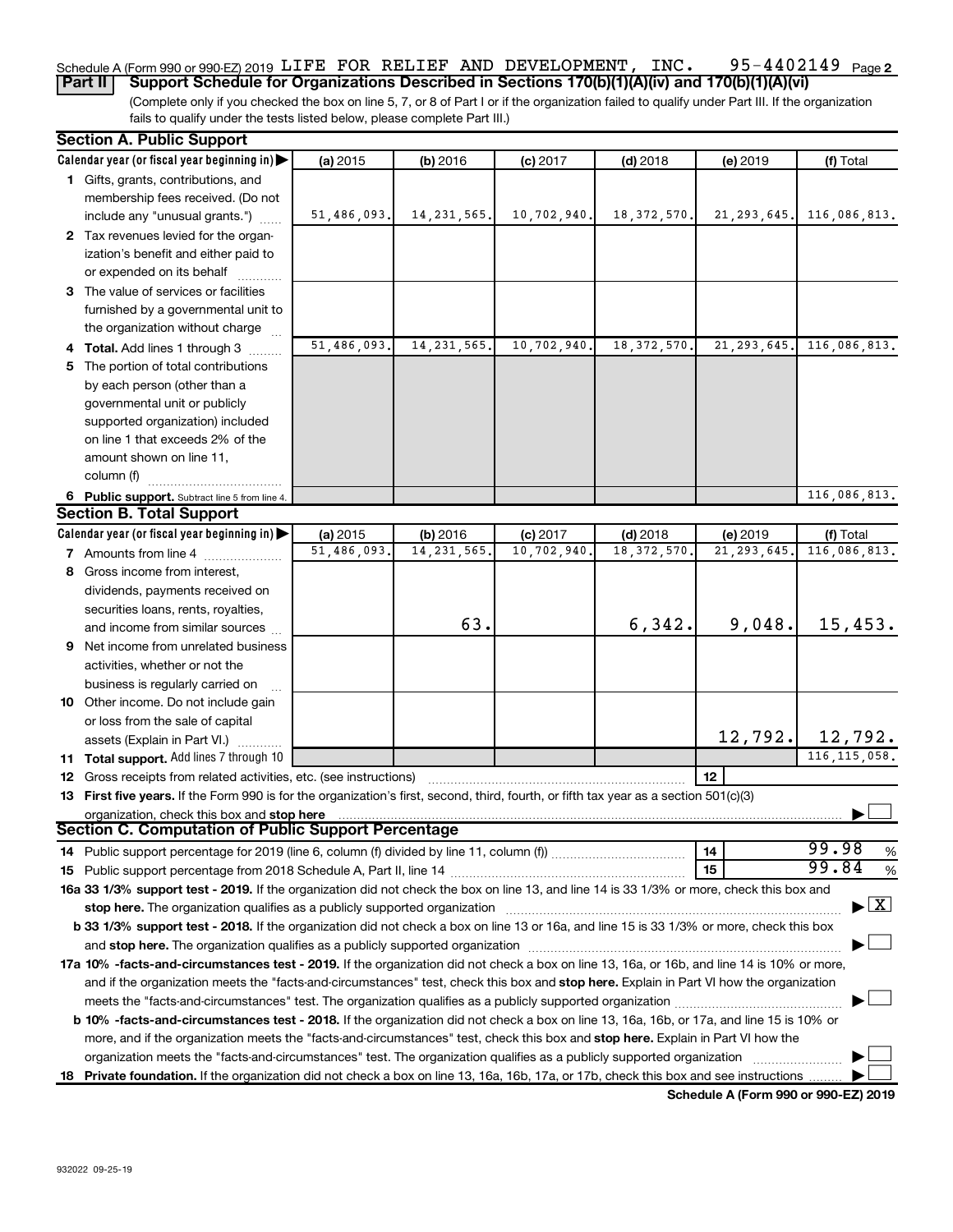#### 95-4402149 Page 3 Schedule A (Form 990 or 990-EZ) 2019 LIFE FOR RELIEF AND DEVELOPMENT, INC. 95-4402149  $\,$  Page **Part III Support Schedule for Organizations Described in Section 509(a)(2)**

(Complete only if you checked the box on line 10 of Part I or if the organization failed to qualify under Part II. If the organization fails to qualify under the tests listed below, please complete Part II.)

| <b>Section A. Public Support</b>                                                                                                                                                                                               |          |          |                 |            |          |           |
|--------------------------------------------------------------------------------------------------------------------------------------------------------------------------------------------------------------------------------|----------|----------|-----------------|------------|----------|-----------|
| Calendar year (or fiscal year beginning in)                                                                                                                                                                                    | (a) 2015 | (b) 2016 | $(c)$ 2017      | $(d)$ 2018 | (e) 2019 | (f) Total |
| 1 Gifts, grants, contributions, and                                                                                                                                                                                            |          |          |                 |            |          |           |
| membership fees received. (Do not                                                                                                                                                                                              |          |          |                 |            |          |           |
| include any "unusual grants.")                                                                                                                                                                                                 |          |          |                 |            |          |           |
| 2 Gross receipts from admissions,                                                                                                                                                                                              |          |          |                 |            |          |           |
| merchandise sold or services per-                                                                                                                                                                                              |          |          |                 |            |          |           |
| formed, or facilities furnished in                                                                                                                                                                                             |          |          |                 |            |          |           |
| any activity that is related to the<br>organization's tax-exempt purpose                                                                                                                                                       |          |          |                 |            |          |           |
| 3 Gross receipts from activities that                                                                                                                                                                                          |          |          |                 |            |          |           |
| are not an unrelated trade or bus-                                                                                                                                                                                             |          |          |                 |            |          |           |
| iness under section 513                                                                                                                                                                                                        |          |          |                 |            |          |           |
| 4 Tax revenues levied for the organ-                                                                                                                                                                                           |          |          |                 |            |          |           |
| ization's benefit and either paid to                                                                                                                                                                                           |          |          |                 |            |          |           |
| or expended on its behalf                                                                                                                                                                                                      |          |          |                 |            |          |           |
| 5 The value of services or facilities                                                                                                                                                                                          |          |          |                 |            |          |           |
| furnished by a governmental unit to                                                                                                                                                                                            |          |          |                 |            |          |           |
| the organization without charge                                                                                                                                                                                                |          |          |                 |            |          |           |
| <b>6 Total.</b> Add lines 1 through 5                                                                                                                                                                                          |          |          |                 |            |          |           |
| 7a Amounts included on lines 1, 2, and                                                                                                                                                                                         |          |          |                 |            |          |           |
| 3 received from disqualified persons                                                                                                                                                                                           |          |          |                 |            |          |           |
| <b>b</b> Amounts included on lines 2 and 3 received                                                                                                                                                                            |          |          |                 |            |          |           |
| from other than disqualified persons that                                                                                                                                                                                      |          |          |                 |            |          |           |
| exceed the greater of \$5,000 or 1% of the                                                                                                                                                                                     |          |          |                 |            |          |           |
| amount on line 13 for the year<br>c Add lines 7a and 7b                                                                                                                                                                        |          |          |                 |            |          |           |
|                                                                                                                                                                                                                                |          |          |                 |            |          |           |
| 8 Public support. (Subtract line 7c from line 6.)<br><b>Section B. Total Support</b>                                                                                                                                           |          |          |                 |            |          |           |
| Calendar year (or fiscal year beginning in)                                                                                                                                                                                    | (a) 2015 | (b) 2016 | <b>(c)</b> 2017 | $(d)$ 2018 | (e) 2019 | (f) Total |
| <b>9</b> Amounts from line 6                                                                                                                                                                                                   |          |          |                 |            |          |           |
| <b>10a</b> Gross income from interest,                                                                                                                                                                                         |          |          |                 |            |          |           |
| dividends, payments received on                                                                                                                                                                                                |          |          |                 |            |          |           |
| securities loans, rents, royalties,                                                                                                                                                                                            |          |          |                 |            |          |           |
| and income from similar sources                                                                                                                                                                                                |          |          |                 |            |          |           |
| <b>b</b> Unrelated business taxable income<br>(less section 511 taxes) from businesses                                                                                                                                         |          |          |                 |            |          |           |
|                                                                                                                                                                                                                                |          |          |                 |            |          |           |
| acquired after June 30, 1975<br>$\frac{1}{2}$                                                                                                                                                                                  |          |          |                 |            |          |           |
| c Add lines 10a and 10b                                                                                                                                                                                                        |          |          |                 |            |          |           |
| 11 Net income from unrelated business<br>activities not included in line 10b.                                                                                                                                                  |          |          |                 |            |          |           |
| whether or not the business is                                                                                                                                                                                                 |          |          |                 |            |          |           |
| regularly carried on                                                                                                                                                                                                           |          |          |                 |            |          |           |
| <b>12</b> Other income. Do not include gain<br>or loss from the sale of capital                                                                                                                                                |          |          |                 |            |          |           |
| assets (Explain in Part VI.)                                                                                                                                                                                                   |          |          |                 |            |          |           |
| <b>13</b> Total support. (Add lines 9, 10c, 11, and 12.)                                                                                                                                                                       |          |          |                 |            |          |           |
| 14 First five years. If the Form 990 is for the organization's first, second, third, fourth, or fifth tax year as a section 501(c)(3) organization,                                                                            |          |          |                 |            |          |           |
| check this box and stop here measurements and stop here and stop here are all the substitutions of the state of the state of the state of the state of the state of the state of the state of the state of the state of the st |          |          |                 |            |          |           |
| Section C. Computation of Public Support Percentage                                                                                                                                                                            |          |          |                 |            |          |           |
|                                                                                                                                                                                                                                |          |          |                 |            | 15       | %         |
| 16 Public support percentage from 2018 Schedule A, Part III, line 15                                                                                                                                                           |          |          |                 |            | 16       | %         |
| Section D. Computation of Investment Income Percentage                                                                                                                                                                         |          |          |                 |            |          |           |
| 17 Investment income percentage for 2019 (line 10c, column (f), divided by line 13, column (f))                                                                                                                                |          |          |                 |            | 17       | %         |
| 18 Investment income percentage from 2018 Schedule A, Part III, line 17                                                                                                                                                        |          |          |                 |            | 18       | %         |
| 19a 33 1/3% support tests - 2019. If the organization did not check the box on line 14, and line 15 is more than 33 1/3%, and line 17 is not                                                                                   |          |          |                 |            |          |           |
| more than 33 1/3%, check this box and stop here. The organization qualifies as a publicly supported organization                                                                                                               |          |          |                 |            |          |           |
| b 33 1/3% support tests - 2018. If the organization did not check a box on line 14 or line 19a, and line 16 is more than 33 1/3%, and                                                                                          |          |          |                 |            |          |           |
| line 18 is not more than 33 1/3%, check this box and stop here. The organization qualifies as a publicly supported organization                                                                                                |          |          |                 |            |          |           |
|                                                                                                                                                                                                                                |          |          |                 |            |          |           |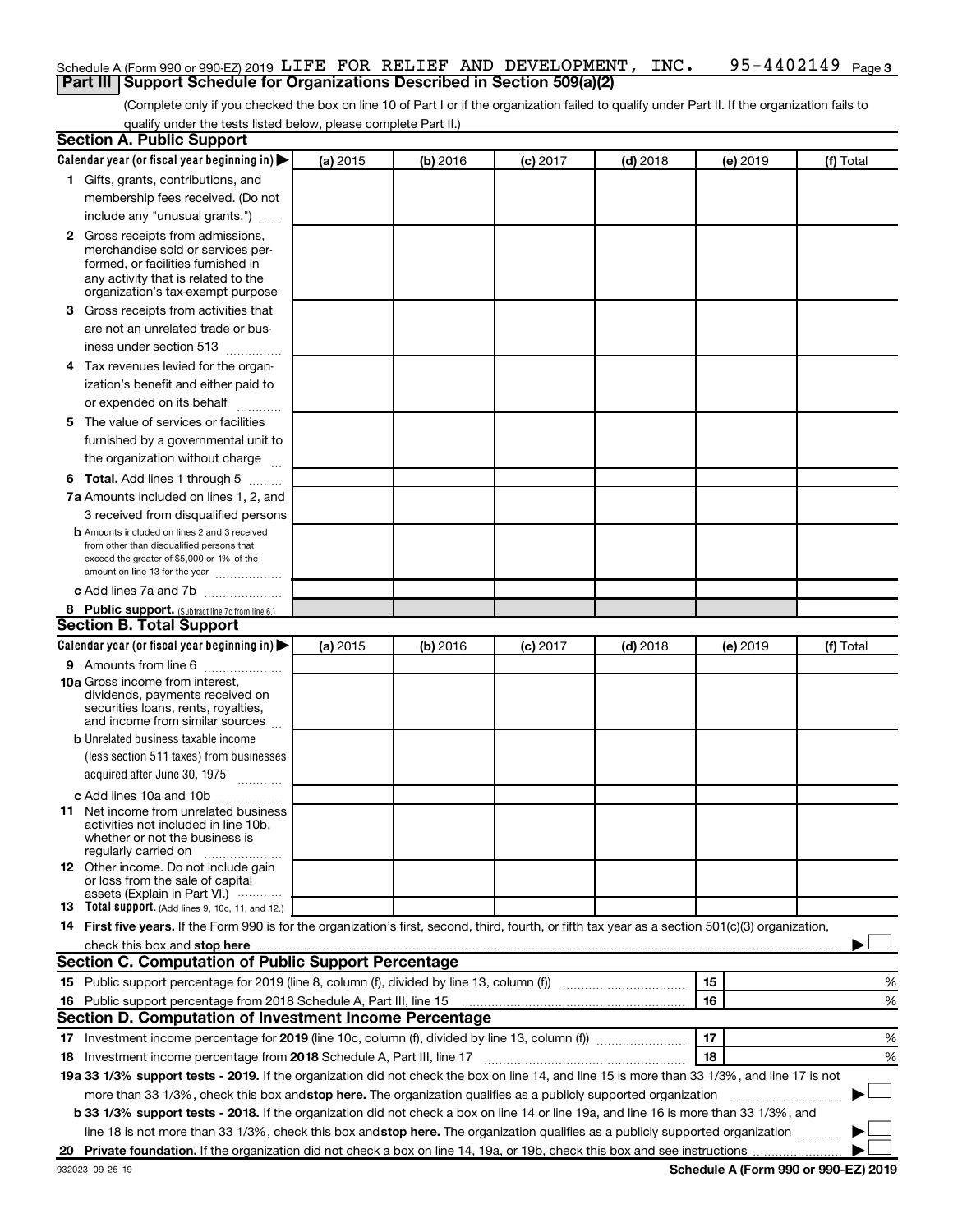# **Part IV Supporting Organizations**

(Complete only if you checked a box in line 12 on Part I. If you checked 12a of Part I, complete Sections A and B. If you checked 12b of Part I, complete Sections A and C. If you checked 12c of Part I, complete Sections A, D, and E. If you checked 12d of Part I, complete Sections A and D, and complete Part V.)

### **Section A. All Supporting Organizations**

- **1** Are all of the organization's supported organizations listed by name in the organization's governing documents? If "No," describe in Part VI how the supported organizations are designated. If designated by *class or purpose, describe the designation. If historic and continuing relationship, explain.*
- **2** Did the organization have any supported organization that does not have an IRS determination of status under section 509(a)(1) or (2)? If "Yes," explain in Part **VI** how the organization determined that the supported *organization was described in section 509(a)(1) or (2).*
- **3a** Did the organization have a supported organization described in section 501(c)(4), (5), or (6)? If "Yes," answer *(b) and (c) below.*
- **b** Did the organization confirm that each supported organization qualified under section 501(c)(4), (5), or (6) and satisfied the public support tests under section 509(a)(2)? If "Yes," describe in Part VI when and how the *organization made the determination.*
- **c** Did the organization ensure that all support to such organizations was used exclusively for section 170(c)(2)(B) purposes? If "Yes," explain in Part VI what controls the organization put in place to ensure such use.
- **4 a** *If* Was any supported organization not organized in the United States ("foreign supported organization")? *"Yes," and if you checked 12a or 12b in Part I, answer (b) and (c) below.*
- **b** Did the organization have ultimate control and discretion in deciding whether to make grants to the foreign supported organization? If "Yes," describe in Part VI how the organization had such control and discretion *despite being controlled or supervised by or in connection with its supported organizations.*
- **c** Did the organization support any foreign supported organization that does not have an IRS determination under sections 501(c)(3) and 509(a)(1) or (2)? If "Yes," explain in Part VI what controls the organization used *to ensure that all support to the foreign supported organization was used exclusively for section 170(c)(2)(B) purposes.*
- **5a** Did the organization add, substitute, or remove any supported organizations during the tax year? If "Yes," answer (b) and (c) below (if applicable). Also, provide detail in **Part VI,** including (i) the names and EIN *numbers of the supported organizations added, substituted, or removed; (ii) the reasons for each such action; (iii) the authority under the organization's organizing document authorizing such action; and (iv) how the action was accomplished (such as by amendment to the organizing document).*
- **b** Type I or Type II only. Was any added or substituted supported organization part of a class already designated in the organization's organizing document?
- **c Substitutions only.**  Was the substitution the result of an event beyond the organization's control?
- **6** Did the organization provide support (whether in the form of grants or the provision of services or facilities) to **Part VI.** support or benefit one or more of the filing organization's supported organizations? If "Yes," provide detail in anyone other than (i) its supported organizations, (ii) individuals that are part of the charitable class benefited by one or more of its supported organizations, or (iii) other supporting organizations that also
- **7** Did the organization provide a grant, loan, compensation, or other similar payment to a substantial contributor regard to a substantial contributor? If "Yes," complete Part I of Schedule L (Form 990 or 990-EZ). (as defined in section 4958(c)(3)(C)), a family member of a substantial contributor, or a 35% controlled entity with
- **8** Did the organization make a loan to a disqualified person (as defined in section 4958) not described in line 7? *If "Yes," complete Part I of Schedule L (Form 990 or 990-EZ).*
- **9 a** Was the organization controlled directly or indirectly at any time during the tax year by one or more in section 509(a)(1) or (2))? If "Yes," provide detail in **Part VI.** disqualified persons as defined in section 4946 (other than foundation managers and organizations described
- **b** Did one or more disqualified persons (as defined in line 9a) hold a controlling interest in any entity in which the supporting organization had an interest? If "Yes," provide detail in Part VI.
- **c** Did a disqualified person (as defined in line 9a) have an ownership interest in, or derive any personal benefit from, assets in which the supporting organization also had an interest? If "Yes," provide detail in Part VI.
- **10 a** Was the organization subject to the excess business holdings rules of section 4943 because of section supporting organizations)? If "Yes," answer 10b below. 4943(f) (regarding certain Type II supporting organizations, and all Type III non-functionally integrated
	- **b** Did the organization have any excess business holdings in the tax year? (Use Schedule C, Form 4720, to *determine whether the organization had excess business holdings.)*

**Yes No**

**10b**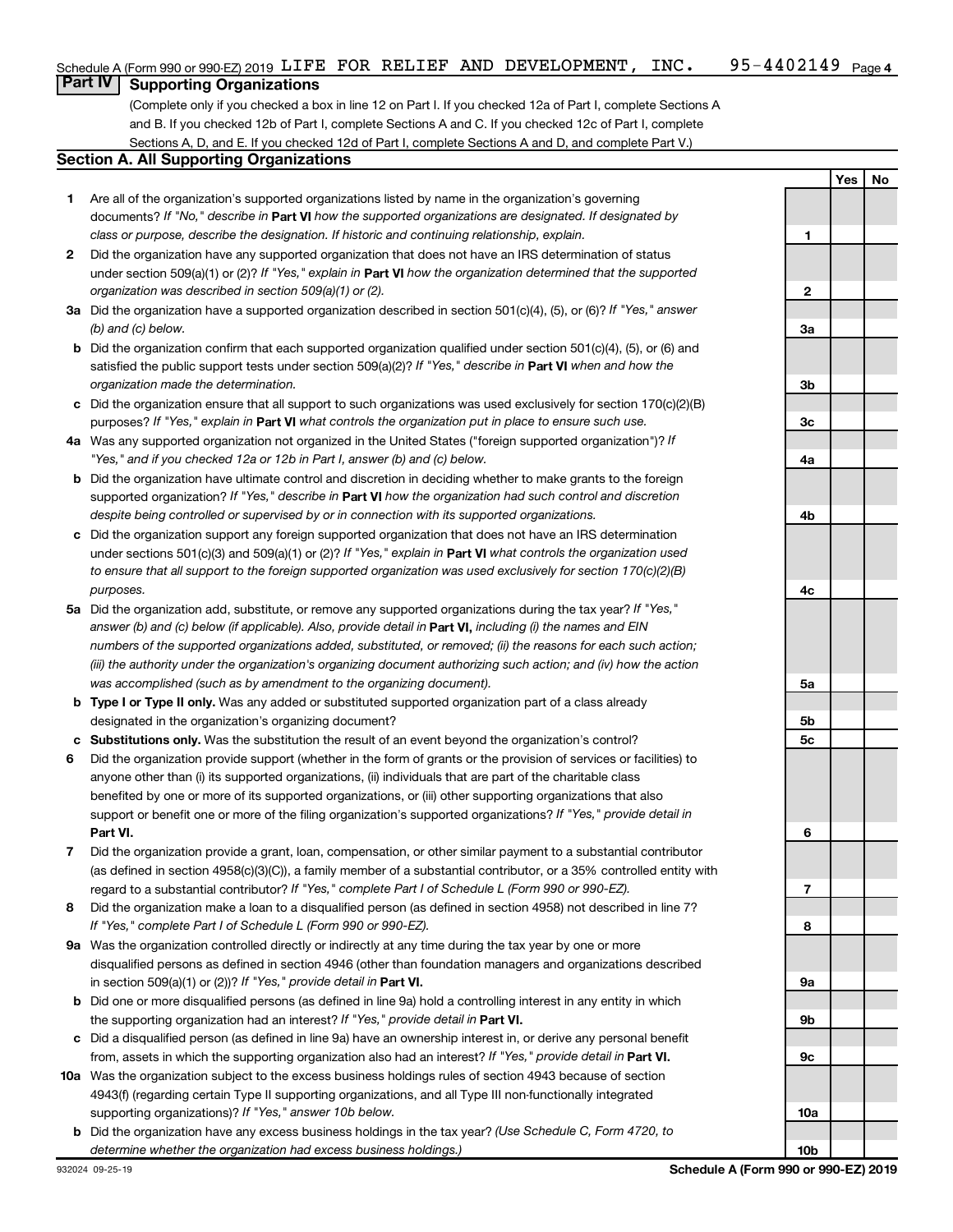#### 95-4402149 Page 5 Schedule A (Form 990 or 990-EZ) 2019 LIFE FOR RELIEF AND DEVELOPMENT, INC.  $95-4402149$  Page **Part IV Supporting Organizations** *(continued)* LIFE FOR RELIEF AND DEVELOPMENT, INC. 95-4402149

|    |                                                                                                                                                                                                                                                   |              | <b>Yes</b> | No |
|----|---------------------------------------------------------------------------------------------------------------------------------------------------------------------------------------------------------------------------------------------------|--------------|------------|----|
| 11 | Has the organization accepted a gift or contribution from any of the following persons?<br>a A person who directly or indirectly controls, either alone or together with persons described in (b) and (c)                                         |              |            |    |
|    | below, the governing body of a supported organization?                                                                                                                                                                                            | 11a          |            |    |
|    | <b>b</b> A family member of a person described in (a) above?                                                                                                                                                                                      | 11b          |            |    |
|    | c A 35% controlled entity of a person described in (a) or (b) above? If "Yes" to a, b, or c, provide detail in Part VI.                                                                                                                           | 11c          |            |    |
|    | <b>Section B. Type I Supporting Organizations</b>                                                                                                                                                                                                 |              |            |    |
|    |                                                                                                                                                                                                                                                   |              | Yes        | No |
| 1. | Did the directors, trustees, or membership of one or more supported organizations have the power to                                                                                                                                               |              |            |    |
|    | regularly appoint or elect at least a majority of the organization's directors or trustees at all times during the                                                                                                                                |              |            |    |
|    | tax year? If "No," describe in Part VI how the supported organization(s) effectively operated, supervised, or                                                                                                                                     |              |            |    |
|    | controlled the organization's activities. If the organization had more than one supported organization,                                                                                                                                           |              |            |    |
|    | describe how the powers to appoint and/or remove directors or trustees were allocated among the supported                                                                                                                                         |              |            |    |
|    | organizations and what conditions or restrictions, if any, applied to such powers during the tax year.                                                                                                                                            | 1            |            |    |
| 2  | Did the organization operate for the benefit of any supported organization other than the supported                                                                                                                                               |              |            |    |
|    | organization(s) that operated, supervised, or controlled the supporting organization? If "Yes," explain in                                                                                                                                        |              |            |    |
|    | Part VI how providing such benefit carried out the purposes of the supported organization(s) that operated,                                                                                                                                       |              |            |    |
|    | supervised, or controlled the supporting organization.                                                                                                                                                                                            | 2            |            |    |
|    | <b>Section C. Type II Supporting Organizations</b>                                                                                                                                                                                                |              |            |    |
|    |                                                                                                                                                                                                                                                   |              | Yes        | No |
| 1. | Were a majority of the organization's directors or trustees during the tax year also a majority of the directors                                                                                                                                  |              |            |    |
|    | or trustees of each of the organization's supported organization(s)? If "No," describe in Part VI how control                                                                                                                                     |              |            |    |
|    | or management of the supporting organization was vested in the same persons that controlled or managed                                                                                                                                            |              |            |    |
|    | the supported organization(s).<br><b>Section D. All Type III Supporting Organizations</b>                                                                                                                                                         | 1            |            |    |
|    |                                                                                                                                                                                                                                                   |              | Yes        | No |
| 1. | Did the organization provide to each of its supported organizations, by the last day of the fifth month of the                                                                                                                                    |              |            |    |
|    | organization's tax year, (i) a written notice describing the type and amount of support provided during the prior tax                                                                                                                             |              |            |    |
|    | year, (ii) a copy of the Form 990 that was most recently filed as of the date of notification, and (iii) copies of the                                                                                                                            |              |            |    |
|    | organization's governing documents in effect on the date of notification, to the extent not previously provided?                                                                                                                                  | 1            |            |    |
| 2  | Were any of the organization's officers, directors, or trustees either (i) appointed or elected by the supported                                                                                                                                  |              |            |    |
|    | organization(s) or (ii) serving on the governing body of a supported organization? If "No," explain in Part VI how                                                                                                                                |              |            |    |
|    | the organization maintained a close and continuous working relationship with the supported organization(s).                                                                                                                                       | $\mathbf{2}$ |            |    |
| 3  | By reason of the relationship described in (2), did the organization's supported organizations have a                                                                                                                                             |              |            |    |
|    | significant voice in the organization's investment policies and in directing the use of the organization's                                                                                                                                        |              |            |    |
|    | income or assets at all times during the tax year? If "Yes," describe in Part VI the role the organization's                                                                                                                                      |              |            |    |
|    | supported organizations played in this regard.                                                                                                                                                                                                    | 3            |            |    |
|    | Section E. Type III Functionally Integrated Supporting Organizations                                                                                                                                                                              |              |            |    |
| 1  | Check the box next to the method that the organization used to satisfy the Integral Part Test during the yealsee instructions).                                                                                                                   |              |            |    |
| a  | The organization satisfied the Activities Test. Complete line 2 below.                                                                                                                                                                            |              |            |    |
| b  | The organization is the parent of each of its supported organizations. Complete line 3 below.                                                                                                                                                     |              |            |    |
| c  | The organization supported a governmental entity. Describe in Part VI how you supported a government entity (see instructions).                                                                                                                   |              |            |    |
| 2  | Activities Test. Answer (a) and (b) below.                                                                                                                                                                                                        |              | Yes        | No |
| а  | Did substantially all of the organization's activities during the tax year directly further the exempt purposes of                                                                                                                                |              |            |    |
|    | the supported organization(s) to which the organization was responsive? If "Yes," then in Part VI identify                                                                                                                                        |              |            |    |
|    | those supported organizations and explain how these activities directly furthered their exempt purposes,                                                                                                                                          |              |            |    |
|    | how the organization was responsive to those supported organizations, and how the organization determined                                                                                                                                         |              |            |    |
|    | that these activities constituted substantially all of its activities.                                                                                                                                                                            | 2a           |            |    |
|    | b Did the activities described in (a) constitute activities that, but for the organization's involvement, one or more                                                                                                                             |              |            |    |
|    | of the organization's supported organization(s) would have been engaged in? If "Yes," explain in Part VI the                                                                                                                                      |              |            |    |
|    | reasons for the organization's position that its supported organization(s) would have engaged in these                                                                                                                                            |              |            |    |
|    | activities but for the organization's involvement.                                                                                                                                                                                                | 2b           |            |    |
| З  | Parent of Supported Organizations. Answer (a) and (b) below.                                                                                                                                                                                      |              |            |    |
| а  | Did the organization have the power to regularly appoint or elect a majority of the officers, directors, or                                                                                                                                       |              |            |    |
|    | trustees of each of the supported organizations? Provide details in Part VI.                                                                                                                                                                      | За           |            |    |
|    | <b>b</b> Did the organization exercise a substantial degree of direction over the policies, programs, and activities of each<br>of its supported organizations? If "Yes," describe in Part VI the role played by the organization in this regard. | 3b           |            |    |
|    |                                                                                                                                                                                                                                                   |              |            |    |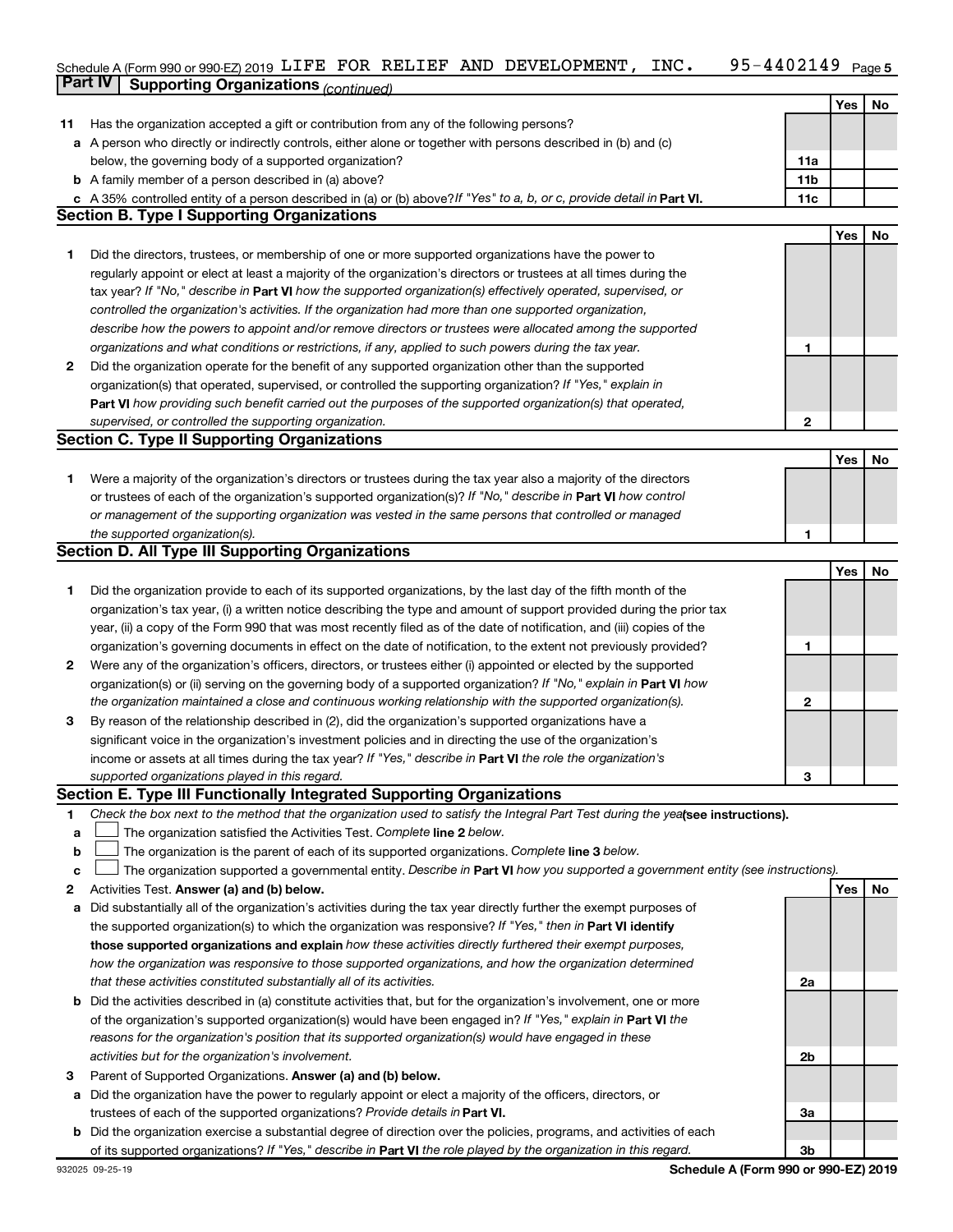| Schedule A (Form 990 or 990-EZ) 2019 LIFE FOR RELIEF AND DEVELOPMENT, INC.     |  |  |  | 95-4402149 <sub>Page 6</sub> |  |
|--------------------------------------------------------------------------------|--|--|--|------------------------------|--|
| Part V Type III Non-Functionally Integrated 509(a)(3) Supporting Organizations |  |  |  |                              |  |

1 **Letter See instructions.** All Check here if the organization satisfied the Integral Part Test as a qualifying trust on Nov. 20, 1970 (explain in Part VI). See instructions. All other Type III non-functionally integrated supporting organizations must complete Sections A through E.

|              | Section A - Adjusted Net Income                                              |                          | (A) Prior Year | (B) Current Year<br>(optional) |
|--------------|------------------------------------------------------------------------------|--------------------------|----------------|--------------------------------|
| 1.           | Net short-term capital gain                                                  | 1                        |                |                                |
| $\mathbf{2}$ | Recoveries of prior-year distributions                                       | $\mathbf{2}$             |                |                                |
| 3            | Other gross income (see instructions)                                        | 3                        |                |                                |
| 4            | Add lines 1 through 3.                                                       | 4                        |                |                                |
| 5            | Depreciation and depletion                                                   | 5                        |                |                                |
| 6            | Portion of operating expenses paid or incurred for production or             |                          |                |                                |
|              | collection of gross income or for management, conservation, or               |                          |                |                                |
|              | maintenance of property held for production of income (see instructions)     | 6                        |                |                                |
| 7            | Other expenses (see instructions)                                            | $\overline{7}$           |                |                                |
| 8            | Adjusted Net Income (subtract lines 5, 6, and 7 from line 4)                 | 8                        |                |                                |
|              | <b>Section B - Minimum Asset Amount</b>                                      |                          | (A) Prior Year | (B) Current Year<br>(optional) |
| 1.           | Aggregate fair market value of all non-exempt-use assets (see                |                          |                |                                |
|              | instructions for short tax year or assets held for part of year):            |                          |                |                                |
|              | a Average monthly value of securities                                        | 1a                       |                |                                |
|              | <b>b</b> Average monthly cash balances                                       | 1b                       |                |                                |
|              | <b>c</b> Fair market value of other non-exempt-use assets                    | 1c                       |                |                                |
|              | d Total (add lines 1a, 1b, and 1c)                                           | 1 <sub>d</sub>           |                |                                |
|              | e Discount claimed for blockage or other                                     |                          |                |                                |
|              | factors (explain in detail in Part VI):                                      |                          |                |                                |
| 2            | Acquisition indebtedness applicable to non-exempt-use assets                 | $\mathbf{2}$             |                |                                |
| 3            | Subtract line 2 from line 1d.                                                | 3                        |                |                                |
| 4            | Cash deemed held for exempt use. Enter 1-1/2% of line 3 (for greater amount, |                          |                |                                |
|              | see instructions).                                                           | 4                        |                |                                |
| 5            | Net value of non-exempt-use assets (subtract line 4 from line 3)             | 5                        |                |                                |
| 6            | Multiply line 5 by .035.                                                     | 6                        |                |                                |
| 7            | Recoveries of prior-year distributions                                       | $\overline{\phantom{a}}$ |                |                                |
| 8            | Minimum Asset Amount (add line 7 to line 6)                                  | 8                        |                |                                |
|              | <b>Section C - Distributable Amount</b>                                      |                          |                | <b>Current Year</b>            |
| 1            | Adjusted net income for prior year (from Section A, line 8, Column A)        | 1                        |                |                                |
| $\mathbf{2}$ | Enter 85% of line 1.                                                         | $\overline{2}$           |                |                                |
| 3            | Minimum asset amount for prior year (from Section B, line 8, Column A)       | 3                        |                |                                |
| 4            | Enter greater of line 2 or line 3.                                           | 4                        |                |                                |
| 5            | Income tax imposed in prior year                                             | 5                        |                |                                |
| 6            | <b>Distributable Amount.</b> Subtract line 5 from line 4, unless subject to  |                          |                |                                |
|              | emergency temporary reduction (see instructions).                            | 6                        |                |                                |
|              |                                                                              |                          |                |                                |

**7** Let Check here if the current year is the organization's first as a non-functionally integrated Type III supporting organization (see instructions).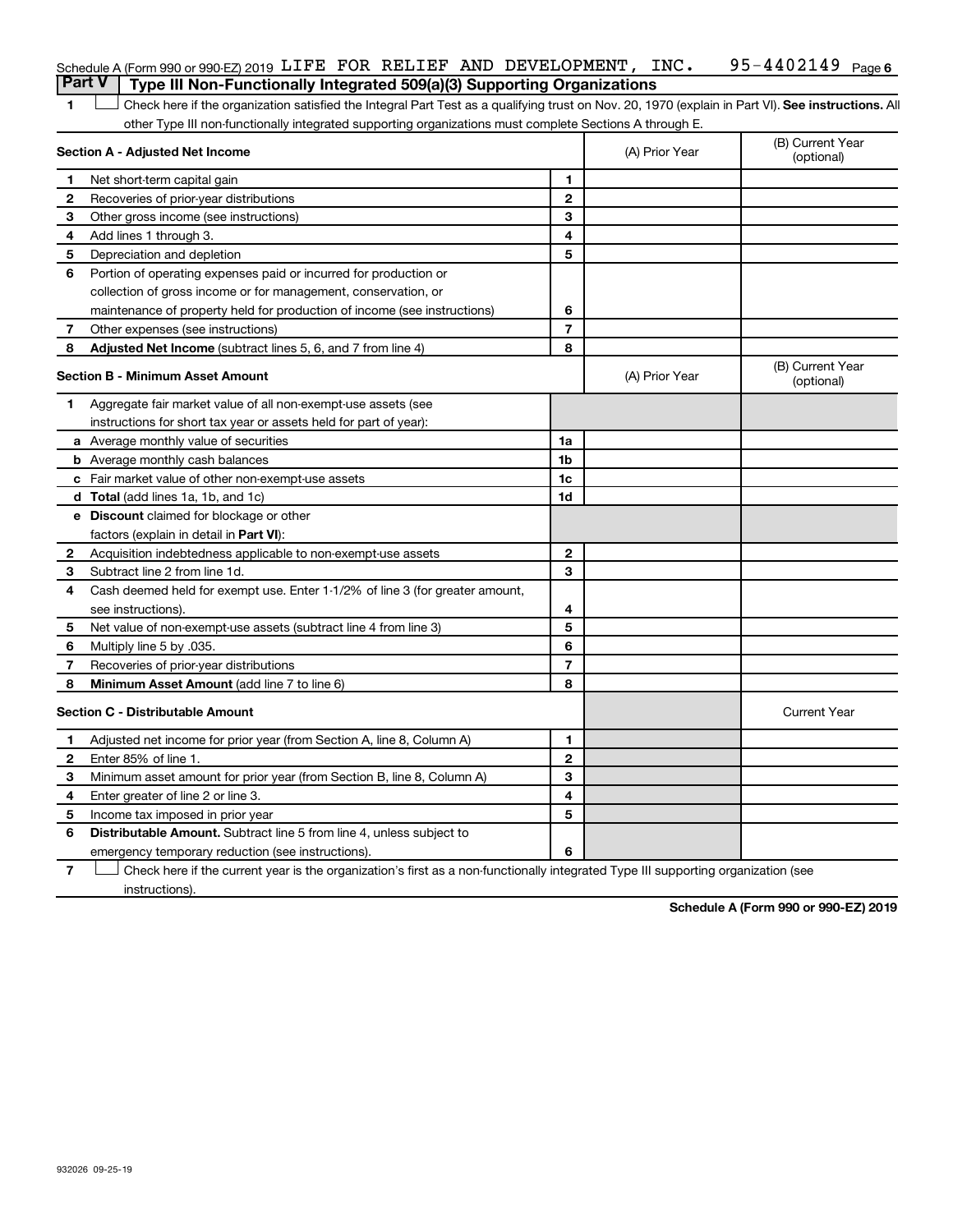#### 95-4402149 Page 7 Schedule A (Form 990 or 990-EZ) 2019 LIFE FOR RELIEF AND DEVELOPMENT, INC.  $95-4402149$  Page LIFE FOR RELIEF AND DEVELOPMENT, INC. 95-4402149

| <b>Part V</b> | Type III Non-Functionally Integrated 509(a)(3) Supporting Organizations (continued)        |                             |                                       |                                                |  |  |  |  |  |  |  |
|---------------|--------------------------------------------------------------------------------------------|-----------------------------|---------------------------------------|------------------------------------------------|--|--|--|--|--|--|--|
|               | <b>Current Year</b><br><b>Section D - Distributions</b>                                    |                             |                                       |                                                |  |  |  |  |  |  |  |
| 1             | Amounts paid to supported organizations to accomplish exempt purposes                      |                             |                                       |                                                |  |  |  |  |  |  |  |
| 2             | Amounts paid to perform activity that directly furthers exempt purposes of supported       |                             |                                       |                                                |  |  |  |  |  |  |  |
|               | organizations, in excess of income from activity                                           |                             |                                       |                                                |  |  |  |  |  |  |  |
| 3             | Administrative expenses paid to accomplish exempt purposes of supported organizations      |                             |                                       |                                                |  |  |  |  |  |  |  |
| 4             | Amounts paid to acquire exempt-use assets                                                  |                             |                                       |                                                |  |  |  |  |  |  |  |
| 5             | Qualified set-aside amounts (prior IRS approval required)                                  |                             |                                       |                                                |  |  |  |  |  |  |  |
| 6             | Other distributions (describe in <b>Part VI</b> ). See instructions.                       |                             |                                       |                                                |  |  |  |  |  |  |  |
| 7             | <b>Total annual distributions.</b> Add lines 1 through 6.                                  |                             |                                       |                                                |  |  |  |  |  |  |  |
| 8             | Distributions to attentive supported organizations to which the organization is responsive |                             |                                       |                                                |  |  |  |  |  |  |  |
|               | (provide details in Part VI). See instructions.                                            |                             |                                       |                                                |  |  |  |  |  |  |  |
| 9             | Distributable amount for 2019 from Section C, line 6                                       |                             |                                       |                                                |  |  |  |  |  |  |  |
| 10            | Line 8 amount divided by line 9 amount                                                     |                             |                                       |                                                |  |  |  |  |  |  |  |
|               |                                                                                            | (i)                         | (ii)                                  | (iii)                                          |  |  |  |  |  |  |  |
|               | <b>Section E - Distribution Allocations (see instructions)</b>                             | <b>Excess Distributions</b> | <b>Underdistributions</b><br>Pre-2019 | <b>Distributable</b><br><b>Amount for 2019</b> |  |  |  |  |  |  |  |
| 1             | Distributable amount for 2019 from Section C, line 6                                       |                             |                                       |                                                |  |  |  |  |  |  |  |
| $\mathbf{2}$  | Underdistributions, if any, for years prior to 2019 (reason-                               |                             |                                       |                                                |  |  |  |  |  |  |  |
|               | able cause required-explain in Part VI). See instructions.                                 |                             |                                       |                                                |  |  |  |  |  |  |  |
| 3             | Excess distributions carryover, if any, to 2019                                            |                             |                                       |                                                |  |  |  |  |  |  |  |
|               | a From 2014                                                                                |                             |                                       |                                                |  |  |  |  |  |  |  |
|               | <b>b</b> From 2015                                                                         |                             |                                       |                                                |  |  |  |  |  |  |  |
|               | c From 2016                                                                                |                             |                                       |                                                |  |  |  |  |  |  |  |
|               | <b>d</b> From 2017                                                                         |                             |                                       |                                                |  |  |  |  |  |  |  |
|               | e From 2018                                                                                |                             |                                       |                                                |  |  |  |  |  |  |  |
|               | f Total of lines 3a through e                                                              |                             |                                       |                                                |  |  |  |  |  |  |  |
|               | <b>g</b> Applied to underdistributions of prior years                                      |                             |                                       |                                                |  |  |  |  |  |  |  |
|               | <b>h</b> Applied to 2019 distributable amount                                              |                             |                                       |                                                |  |  |  |  |  |  |  |
|               | Carryover from 2014 not applied (see instructions)                                         |                             |                                       |                                                |  |  |  |  |  |  |  |
|               | Remainder. Subtract lines 3g, 3h, and 3i from 3f.                                          |                             |                                       |                                                |  |  |  |  |  |  |  |
| 4             | Distributions for 2019 from Section D,                                                     |                             |                                       |                                                |  |  |  |  |  |  |  |
|               | line $7:$                                                                                  |                             |                                       |                                                |  |  |  |  |  |  |  |
|               | a Applied to underdistributions of prior years                                             |                             |                                       |                                                |  |  |  |  |  |  |  |
|               | <b>b</b> Applied to 2019 distributable amount                                              |                             |                                       |                                                |  |  |  |  |  |  |  |
| с             | Remainder. Subtract lines 4a and 4b from 4.                                                |                             |                                       |                                                |  |  |  |  |  |  |  |
| 5             | Remaining underdistributions for years prior to 2019, if                                   |                             |                                       |                                                |  |  |  |  |  |  |  |
|               | any. Subtract lines 3g and 4a from line 2. For result greater                              |                             |                                       |                                                |  |  |  |  |  |  |  |
|               | than zero, explain in Part VI. See instructions.                                           |                             |                                       |                                                |  |  |  |  |  |  |  |
| 6             | Remaining underdistributions for 2019. Subtract lines 3h                                   |                             |                                       |                                                |  |  |  |  |  |  |  |
|               | and 4b from line 1. For result greater than zero, explain in                               |                             |                                       |                                                |  |  |  |  |  |  |  |
|               | <b>Part VI.</b> See instructions.                                                          |                             |                                       |                                                |  |  |  |  |  |  |  |
| $\mathbf{7}$  | Excess distributions carryover to 2020. Add lines 3j                                       |                             |                                       |                                                |  |  |  |  |  |  |  |
|               | and 4c.                                                                                    |                             |                                       |                                                |  |  |  |  |  |  |  |
| 8             | Breakdown of line 7:                                                                       |                             |                                       |                                                |  |  |  |  |  |  |  |
|               | a Excess from 2015                                                                         |                             |                                       |                                                |  |  |  |  |  |  |  |
|               | <b>b</b> Excess from 2016                                                                  |                             |                                       |                                                |  |  |  |  |  |  |  |
|               | c Excess from 2017                                                                         |                             |                                       |                                                |  |  |  |  |  |  |  |
|               | d Excess from 2018                                                                         |                             |                                       |                                                |  |  |  |  |  |  |  |
|               | e Excess from 2019                                                                         |                             |                                       |                                                |  |  |  |  |  |  |  |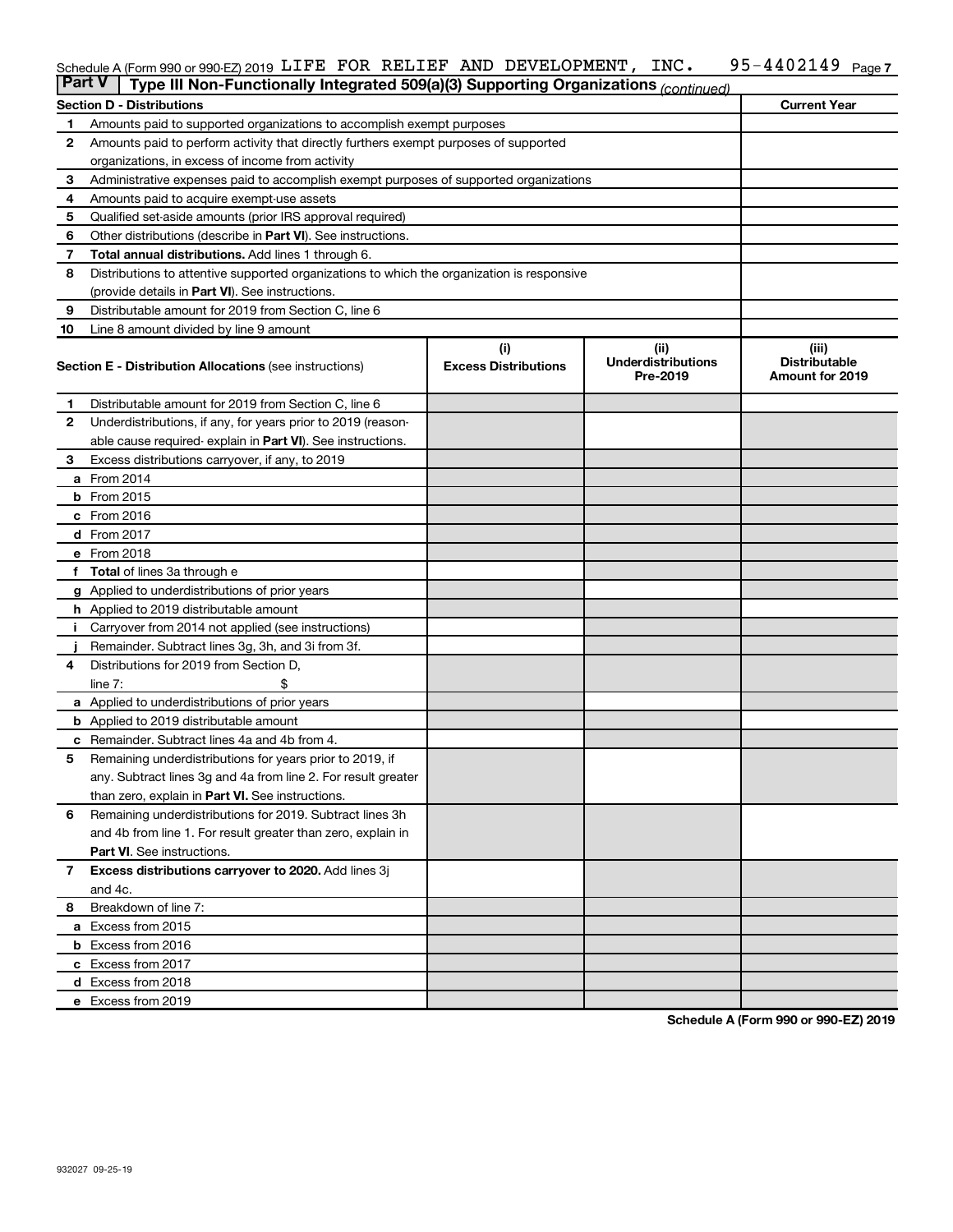|                | Schedule A (Form 990 or 990-EZ) 2019 LIFE FOR RELIEF AND DEVELOPMENT, INC.                                                                       |  |  |  | 95-4402149 <sub>Page</sub> 8 |  |
|----------------|--------------------------------------------------------------------------------------------------------------------------------------------------|--|--|--|------------------------------|--|
| <b>Part VI</b> | Supplemental Information. Provide the explanations required by Part II, line 10; Part II, line 17a or 17b; Part III, line 12;                    |  |  |  |                              |  |
|                | Part IV, Section A, lines 1, 2, 3b, 3c, 4b, 4c, 5a, 6, 9a, 9b, 9c, 11a, 11b, and 11c; Part IV, Section B, lines 1 and 2; Part IV, Section C,     |  |  |  |                              |  |
|                | line 1; Part IV, Section D, lines 2 and 3; Part IV, Section E, lines 1c, 2a, 2b, 3a, and 3b; Part V, line 1; Part V, Section B, line 1e; Part V, |  |  |  |                              |  |
|                | Section D, lines 5, 6, and 8; and Part V, Section E, lines 2, 5, and 6. Also complete this part for any additional information.                  |  |  |  |                              |  |
|                | (See instructions.)                                                                                                                              |  |  |  |                              |  |

# SCHEDULE A, PART II, LINE 10, EXPLANATION FOR OTHER INCOME:

## OTHER INCOME

2019 AMOUNT: \$ 12,792.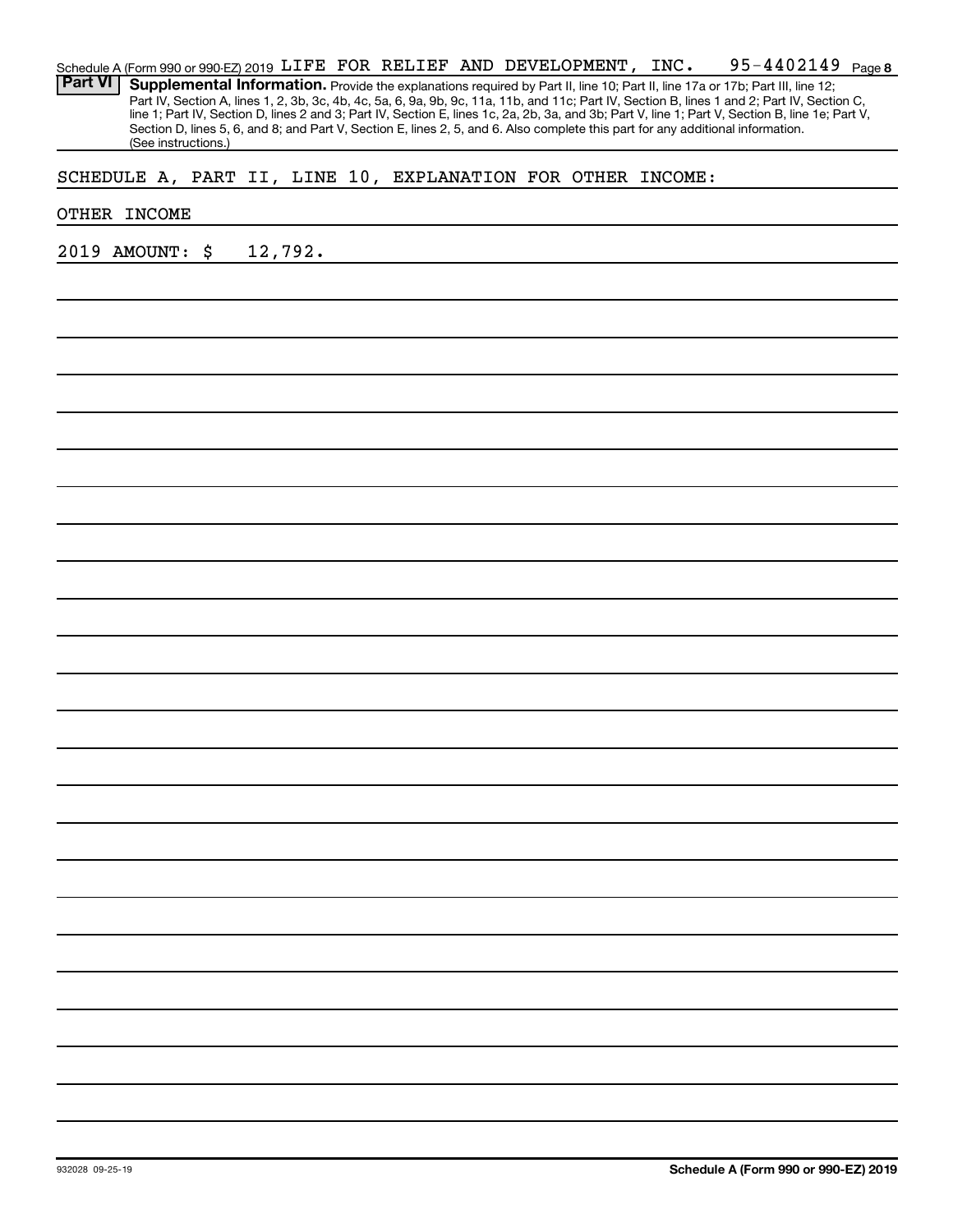| <b>SCHEDULE D</b> |  |
|-------------------|--|
|-------------------|--|

| (Form 990) |  |
|------------|--|
|------------|--|

932051 10-02-19

# **SCHEDULE D Supplemental Financial Statements**<br> **Form 990 2019**<br> **Part IV** line 6.7.8.9.10, 11a, 11b, 11d, 11d, 11d, 11d, 11d, 12a, 0r, 12b

**(Form 990) | Complete if the organization answered "Yes" on Form 990, Part IV, line 6, 7, 8, 9, 10, 11a, 11b, 11c, 11d, 11e, 11f, 12a, or 12b.**

**| Attach to Form 990. |Go to www.irs.gov/Form990 for instructions and the latest information.**



Department of the Treasury Internal Revenue Service

Name of the organization<br>**Employer identification number**<br>**Employer identification number**<br>**EMPLOPMENT**, INC.<br>95-4402149 LIFE FOR RELIEF AND DEVELOPMENT, INC.

| Part I  | Organizations Maintaining Donor Advised Funds or Other Similar Funds or Accounts. Complete if the                                              |                         |                                                    |
|---------|------------------------------------------------------------------------------------------------------------------------------------------------|-------------------------|----------------------------------------------------|
|         | organization answered "Yes" on Form 990, Part IV, line 6.                                                                                      | (a) Donor advised funds | (b) Funds and other accounts                       |
| 1.      |                                                                                                                                                |                         |                                                    |
| 2       | Aggregate value of contributions to (during year)                                                                                              |                         |                                                    |
| з       | Aggregate value of grants from (during year)                                                                                                   |                         |                                                    |
| 4       |                                                                                                                                                |                         |                                                    |
| 5       | Did the organization inform all donors and donor advisors in writing that the assets held in donor advised funds                               |                         |                                                    |
|         |                                                                                                                                                |                         | Yes<br>No                                          |
| 6       | Did the organization inform all grantees, donors, and donor advisors in writing that grant funds can be used only                              |                         |                                                    |
|         | for charitable purposes and not for the benefit of the donor or donor advisor, or for any other purpose conferring                             |                         |                                                    |
|         |                                                                                                                                                |                         | Yes<br>No                                          |
| Part II | Conservation Easements. Complete if the organization answered "Yes" on Form 990, Part IV, line 7.                                              |                         |                                                    |
| 1       | Purpose(s) of conservation easements held by the organization (check all that apply).                                                          |                         |                                                    |
|         | Preservation of land for public use (for example, recreation or education)                                                                     |                         | Preservation of a historically important land area |
|         | Protection of natural habitat                                                                                                                  |                         | Preservation of a certified historic structure     |
|         | Preservation of open space                                                                                                                     |                         |                                                    |
| 2       | Complete lines 2a through 2d if the organization held a qualified conservation contribution in the form of a conservation easement on the last |                         |                                                    |
|         | day of the tax year.                                                                                                                           |                         | Held at the End of the Tax Year                    |
| а       |                                                                                                                                                |                         | 2a                                                 |
|         |                                                                                                                                                |                         | 2b                                                 |
|         |                                                                                                                                                |                         | 2c                                                 |
| d       | Number of conservation easements included in (c) acquired after 7/25/06, and not on a historic structure                                       |                         |                                                    |
|         | listed in the National Register [111] Martin March 1999 (120) And The March 1999 (120) March 1999 (120) March                                  |                         | 2d                                                 |
| 3       | Number of conservation easements modified, transferred, released, extinguished, or terminated by the organization during the tax               |                         |                                                    |
|         | $year \blacktriangleright$                                                                                                                     |                         |                                                    |
| 4       | Number of states where property subject to conservation easement is located >                                                                  |                         |                                                    |
| 5       | Does the organization have a written policy regarding the periodic monitoring, inspection, handling of                                         |                         |                                                    |
|         | violations, and enforcement of the conservation easements it holds?                                                                            |                         | Yes<br><b>No</b>                                   |
| 6       | Staff and volunteer hours devoted to monitoring, inspecting, handling of violations, and enforcing conservation easements during the year      |                         |                                                    |
|         |                                                                                                                                                |                         |                                                    |
| 7       | Amount of expenses incurred in monitoring, inspecting, handling of violations, and enforcing conservation easements during the year            |                         |                                                    |
|         | $\blacktriangleright$ \$                                                                                                                       |                         |                                                    |
| 8       | Does each conservation easement reported on line 2(d) above satisfy the requirements of section 170(h)(4)(B)(i)                                |                         |                                                    |
|         |                                                                                                                                                |                         | Yes<br><b>No</b>                                   |
| 9       | In Part XIII, describe how the organization reports conservation easements in its revenue and expense statement and                            |                         |                                                    |
|         | balance sheet, and include, if applicable, the text of the footnote to the organization's financial statements that describes the              |                         |                                                    |
|         | organization's accounting for conservation easements.                                                                                          |                         |                                                    |
|         | Organizations Maintaining Collections of Art, Historical Treasures, or Other Similar Assets.<br>Part III                                       |                         |                                                    |
|         | Complete if the organization answered "Yes" on Form 990, Part IV, line 8.                                                                      |                         |                                                    |
|         | 1a If the organization elected, as permitted under FASB ASC 958, not to report in its revenue statement and balance sheet works                |                         |                                                    |
|         | of art, historical treasures, or other similar assets held for public exhibition, education, or research in furtherance of public              |                         |                                                    |
|         | service, provide in Part XIII the text of the footnote to its financial statements that describes these items.                                 |                         |                                                    |
|         | <b>b</b> If the organization elected, as permitted under FASB ASC 958, to report in its revenue statement and balance sheet works of           |                         |                                                    |
|         | art, historical treasures, or other similar assets held for public exhibition, education, or research in furtherance of public service,        |                         |                                                    |
|         | provide the following amounts relating to these items:                                                                                         |                         |                                                    |
|         |                                                                                                                                                |                         | \$                                                 |
|         | (ii) Assets included in Form 990, Part X                                                                                                       |                         | $\blacktriangleright$ \$                           |
| 2       | If the organization received or held works of art, historical treasures, or other similar assets for financial gain, provide                   |                         |                                                    |
|         | the following amounts required to be reported under FASB ASC 958 relating to these items:                                                      |                         |                                                    |
| а       |                                                                                                                                                |                         | \$                                                 |
|         | b Assets included in Form 990, Part X [111] [2010] [2010] [2010] [2010] [2010] [2010] [2010] [2010] [2010] [20                                 |                         | $\blacktriangleright$ s                            |
|         | LHA For Paperwork Reduction Act Notice, see the Instructions for Form 990.                                                                     |                         | Schedule D (Form 990) 2019                         |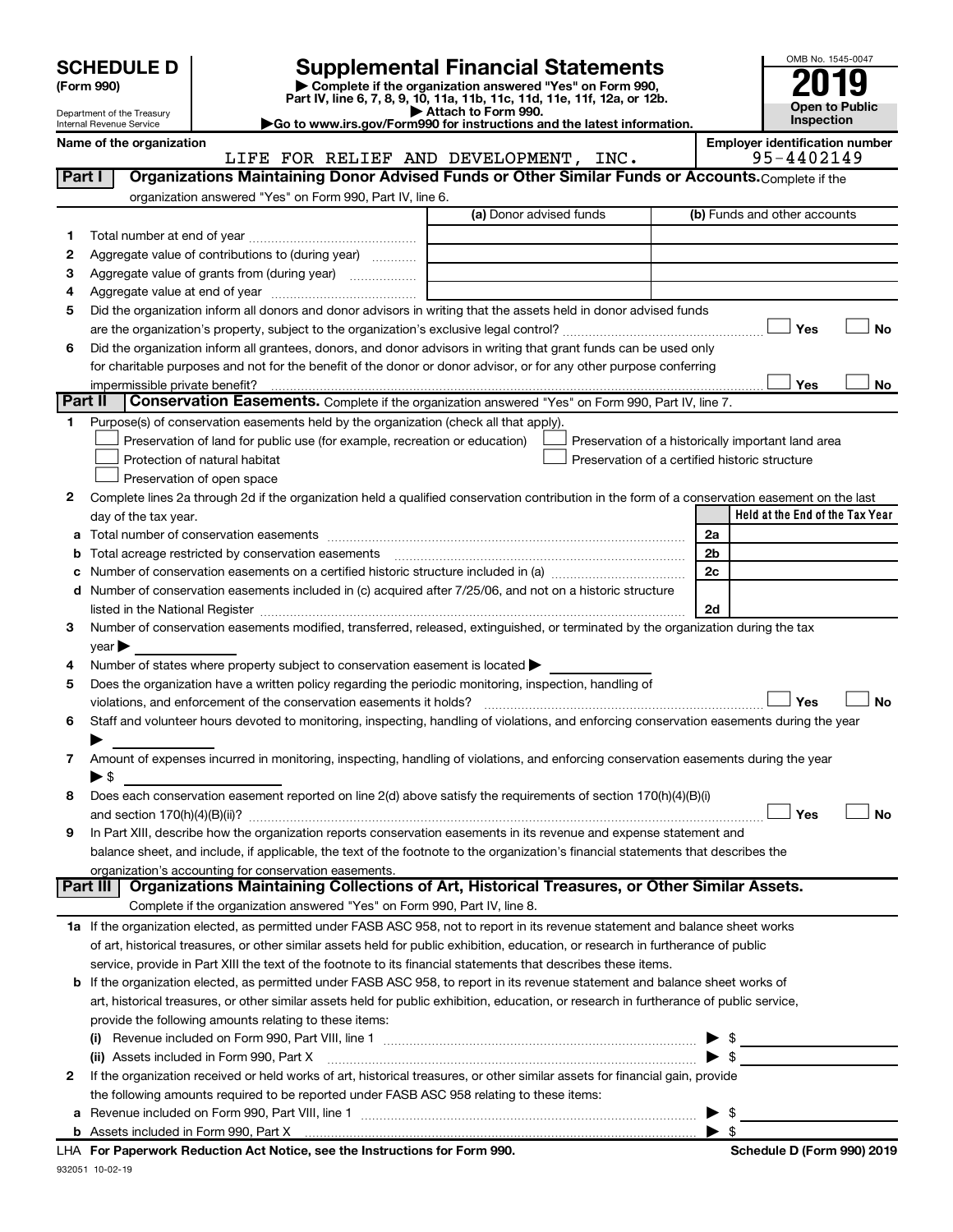|        | Schedule D (Form 990) 2019                                                                                                                                                                                                     | LIFE FOR RELIEF AND DEVELOPMENT, INC. |   |                |                                                                                                                                                                                                                               |                                                          | 95-4402149 Page 2 |           |      |
|--------|--------------------------------------------------------------------------------------------------------------------------------------------------------------------------------------------------------------------------------|---------------------------------------|---|----------------|-------------------------------------------------------------------------------------------------------------------------------------------------------------------------------------------------------------------------------|----------------------------------------------------------|-------------------|-----------|------|
|        | Part III<br>Organizations Maintaining Collections of Art, Historical Treasures, or Other Similar Assets(continued)                                                                                                             |                                       |   |                |                                                                                                                                                                                                                               |                                                          |                   |           |      |
| 3      | Using the organization's acquisition, accession, and other records, check any of the following that make significant use of its                                                                                                |                                       |   |                |                                                                                                                                                                                                                               |                                                          |                   |           |      |
|        | collection items (check all that apply):                                                                                                                                                                                       |                                       |   |                |                                                                                                                                                                                                                               |                                                          |                   |           |      |
| a      | Public exhibition                                                                                                                                                                                                              |                                       |   |                | Loan or exchange program                                                                                                                                                                                                      |                                                          |                   |           |      |
| b      | Scholarly research                                                                                                                                                                                                             | e                                     |   |                | Other and the contract of the contract of the contract of the contract of the contract of the contract of the contract of the contract of the contract of the contract of the contract of the contract of the contract of the |                                                          |                   |           |      |
| c      | Preservation for future generations                                                                                                                                                                                            |                                       |   |                |                                                                                                                                                                                                                               |                                                          |                   |           |      |
| 4      | Provide a description of the organization's collections and explain how they further the organization's exempt purpose in Part XIII.                                                                                           |                                       |   |                |                                                                                                                                                                                                                               |                                                          |                   |           |      |
| 5      | During the year, did the organization solicit or receive donations of art, historical treasures, or other similar assets                                                                                                       |                                       |   |                |                                                                                                                                                                                                                               |                                                          |                   |           |      |
|        |                                                                                                                                                                                                                                |                                       |   |                |                                                                                                                                                                                                                               |                                                          | Yes               |           | No   |
|        | <b>Part IV</b><br>Escrow and Custodial Arrangements. Complete if the organization answered "Yes" on Form 990, Part IV, line 9, or<br>reported an amount on Form 990, Part X, line 21.                                          |                                       |   |                |                                                                                                                                                                                                                               |                                                          |                   |           |      |
|        |                                                                                                                                                                                                                                |                                       |   |                |                                                                                                                                                                                                                               |                                                          |                   |           |      |
|        | 1a Is the organization an agent, trustee, custodian or other intermediary for contributions or other assets not included                                                                                                       |                                       |   |                |                                                                                                                                                                                                                               |                                                          | Yes               |           | No   |
|        |                                                                                                                                                                                                                                |                                       |   |                |                                                                                                                                                                                                                               |                                                          |                   |           |      |
|        | b If "Yes," explain the arrangement in Part XIII and complete the following table:                                                                                                                                             |                                       |   |                |                                                                                                                                                                                                                               |                                                          | Amount            |           |      |
|        |                                                                                                                                                                                                                                |                                       |   |                |                                                                                                                                                                                                                               | 1c                                                       |                   |           |      |
|        | c Beginning balance measurements and the contract of the contract of the contract of the contract of the contract of the contract of the contract of the contract of the contract of the contract of the contract of the contr |                                       |   |                |                                                                                                                                                                                                                               | 1d                                                       |                   |           |      |
|        | e Distributions during the year manufactured and continuum control of the control of the control of the state of the control of the control of the control of the control of the control of the control of the control of the  |                                       |   |                |                                                                                                                                                                                                                               | 1e                                                       |                   |           |      |
|        | Ending balance measurements are all the contract of the contract of the contract of the contract of the contract of the contract of the contract of the contract of the contract of the contract of the contract of the contra |                                       |   |                |                                                                                                                                                                                                                               | 1f                                                       |                   |           |      |
|        | 2a Did the organization include an amount on Form 990, Part X, line 21, for escrow or custodial account liability?                                                                                                             |                                       |   |                |                                                                                                                                                                                                                               | .                                                        | Yes               |           | No   |
|        |                                                                                                                                                                                                                                |                                       |   |                |                                                                                                                                                                                                                               |                                                          |                   |           |      |
| Part V | Endowment Funds. Complete if the organization answered "Yes" on Form 990, Part IV, line 10.                                                                                                                                    |                                       |   |                |                                                                                                                                                                                                                               |                                                          |                   |           |      |
|        |                                                                                                                                                                                                                                | (a) Current year                      |   | (b) Prior year | (c) Two years back                                                                                                                                                                                                            | $\vert$ (d) Three years back $\vert$ (e) Four years back |                   |           |      |
| 1a     | Beginning of year balance                                                                                                                                                                                                      |                                       |   |                |                                                                                                                                                                                                                               |                                                          |                   |           |      |
|        |                                                                                                                                                                                                                                |                                       |   |                |                                                                                                                                                                                                                               |                                                          |                   |           |      |
|        | Net investment earnings, gains, and losses                                                                                                                                                                                     |                                       |   |                |                                                                                                                                                                                                                               |                                                          |                   |           |      |
|        |                                                                                                                                                                                                                                |                                       |   |                |                                                                                                                                                                                                                               |                                                          |                   |           |      |
|        | e Other expenditures for facilities                                                                                                                                                                                            |                                       |   |                |                                                                                                                                                                                                                               |                                                          |                   |           |      |
|        |                                                                                                                                                                                                                                |                                       |   |                |                                                                                                                                                                                                                               |                                                          |                   |           |      |
|        |                                                                                                                                                                                                                                |                                       |   |                |                                                                                                                                                                                                                               |                                                          |                   |           |      |
| g      | End of year balance                                                                                                                                                                                                            |                                       |   |                |                                                                                                                                                                                                                               |                                                          |                   |           |      |
| 2      | Provide the estimated percentage of the current year end balance (line 1g, column (a)) held as:                                                                                                                                |                                       |   |                |                                                                                                                                                                                                                               |                                                          |                   |           |      |
|        | Board designated or quasi-endowment >                                                                                                                                                                                          |                                       | % |                |                                                                                                                                                                                                                               |                                                          |                   |           |      |
|        | Permanent endowment                                                                                                                                                                                                            | %                                     |   |                |                                                                                                                                                                                                                               |                                                          |                   |           |      |
| c      | Term endowment $\blacktriangleright$                                                                                                                                                                                           | %                                     |   |                |                                                                                                                                                                                                                               |                                                          |                   |           |      |
|        | The percentages on lines 2a, 2b, and 2c should equal 100%.                                                                                                                                                                     |                                       |   |                |                                                                                                                                                                                                                               |                                                          |                   |           |      |
|        | 3a Are there endowment funds not in the possession of the organization that are held and administered for the organization                                                                                                     |                                       |   |                |                                                                                                                                                                                                                               |                                                          |                   |           |      |
|        | by:                                                                                                                                                                                                                            |                                       |   |                |                                                                                                                                                                                                                               |                                                          |                   | Yes       | No   |
|        | (i)                                                                                                                                                                                                                            |                                       |   |                |                                                                                                                                                                                                                               |                                                          | 3a(i)             |           |      |
|        |                                                                                                                                                                                                                                |                                       |   |                |                                                                                                                                                                                                                               |                                                          | 3a(ii)            |           |      |
|        |                                                                                                                                                                                                                                |                                       |   |                |                                                                                                                                                                                                                               |                                                          | 3b                |           |      |
| 4      | Describe in Part XIII the intended uses of the organization's endowment funds.<br>Land, Buildings, and Equipment.<br>Part VI                                                                                                   |                                       |   |                |                                                                                                                                                                                                                               |                                                          |                   |           |      |
|        | Complete if the organization answered "Yes" on Form 990, Part IV, line 11a. See Form 990, Part X, line 10.                                                                                                                     |                                       |   |                |                                                                                                                                                                                                                               |                                                          |                   |           |      |
|        | Description of property                                                                                                                                                                                                        | (a) Cost or other                     |   |                | (b) Cost or other                                                                                                                                                                                                             | (c) Accumulated                                          | (d) Book value    |           |      |
|        |                                                                                                                                                                                                                                | basis (investment)                    |   |                | basis (other)                                                                                                                                                                                                                 | depreciation                                             |                   |           |      |
|        |                                                                                                                                                                                                                                |                                       |   |                | 57,750.                                                                                                                                                                                                                       |                                                          |                   | 57,750.   |      |
|        |                                                                                                                                                                                                                                |                                       |   |                | 327, 250.                                                                                                                                                                                                                     | 185, 302.                                                |                   | 141,948.  |      |
|        |                                                                                                                                                                                                                                |                                       |   |                | 456, 304.                                                                                                                                                                                                                     | 413,514.                                                 |                   | 42,790.   |      |
|        |                                                                                                                                                                                                                                |                                       |   |                | 62, 184.                                                                                                                                                                                                                      | 43,598.                                                  |                   | 18,586.   |      |
|        |                                                                                                                                                                                                                                |                                       |   |                | 40,855.                                                                                                                                                                                                                       | 40,510.                                                  |                   |           | 345. |
|        | Total. Add lines 1a through 1e. (Column (d) must equal Form 990, Part X, column (B), line 10c.)                                                                                                                                |                                       |   |                |                                                                                                                                                                                                                               |                                                          |                   | 261, 419. |      |
|        |                                                                                                                                                                                                                                |                                       |   |                |                                                                                                                                                                                                                               |                                                          |                   |           |      |

**Schedule D (Form 990) 2019**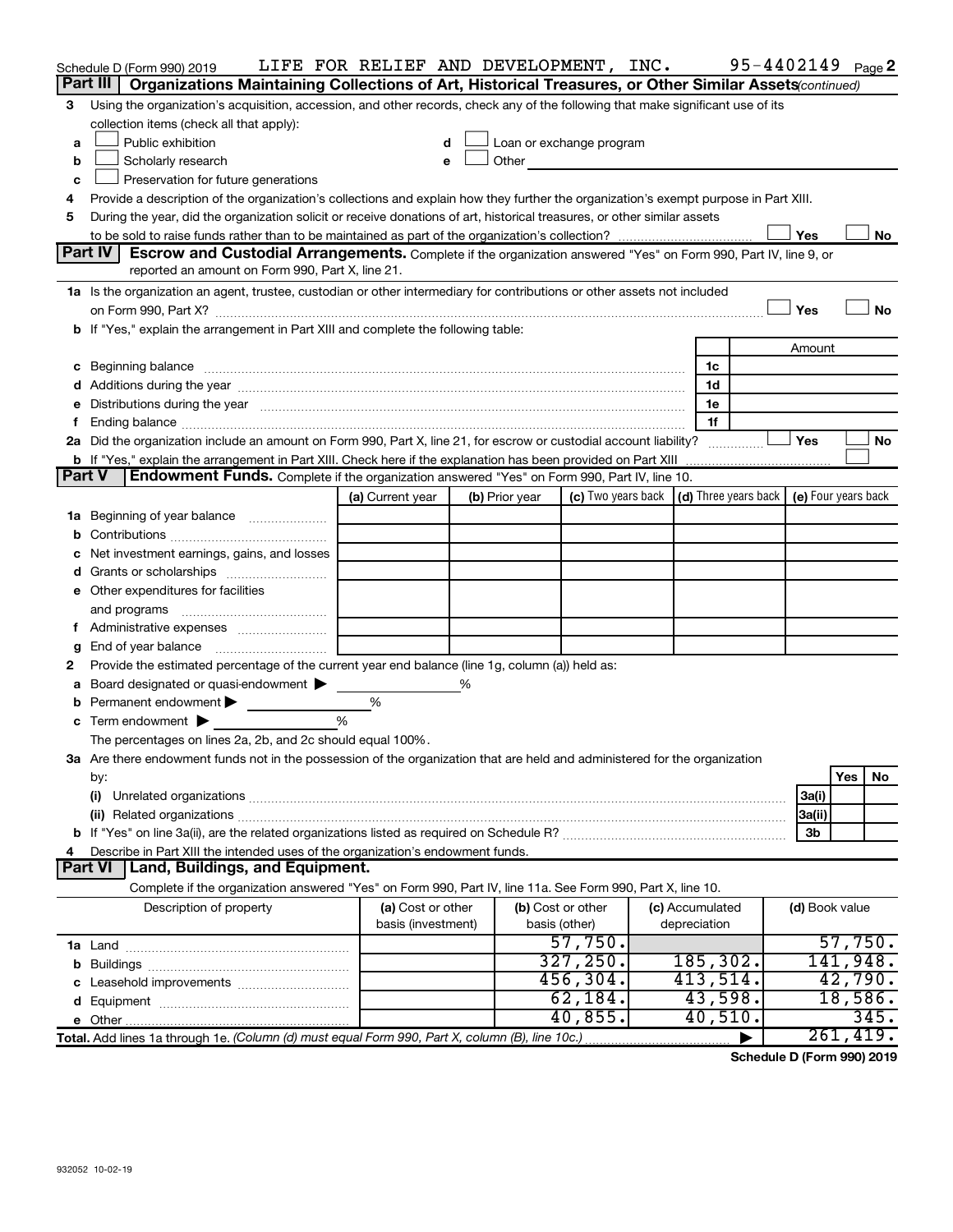|                | <b>Part VII</b> Investments - Other Securities.                                                                                                      |                 |                                                           |                |
|----------------|------------------------------------------------------------------------------------------------------------------------------------------------------|-----------------|-----------------------------------------------------------|----------------|
|                | Complete if the organization answered "Yes" on Form 990, Part IV, line 11b. See Form 990, Part X, line 12.                                           |                 |                                                           |                |
|                | (a) Description of security or category (including name of security)                                                                                 | (b) Book value  | (c) Method of valuation: Cost or end-of-year market value |                |
|                | (1) Financial derivatives                                                                                                                            |                 |                                                           |                |
|                |                                                                                                                                                      |                 |                                                           |                |
| (3) Other      |                                                                                                                                                      |                 |                                                           |                |
| (A)            |                                                                                                                                                      |                 |                                                           |                |
| (B)            |                                                                                                                                                      |                 |                                                           |                |
| (C)<br>(D)     |                                                                                                                                                      |                 |                                                           |                |
| (E)            |                                                                                                                                                      |                 |                                                           |                |
| (F)            |                                                                                                                                                      |                 |                                                           |                |
| (G)            |                                                                                                                                                      |                 |                                                           |                |
| (H)            |                                                                                                                                                      |                 |                                                           |                |
|                | Total. (Col. (b) must equal Form 990, Part X, col. (B) line 12.)                                                                                     |                 |                                                           |                |
|                | Part VIII Investments - Program Related.                                                                                                             |                 |                                                           |                |
|                | Complete if the organization answered "Yes" on Form 990, Part IV, line 11c. See Form 990, Part X, line 13.                                           |                 |                                                           |                |
|                | (a) Description of investment                                                                                                                        | (b) Book value  | (c) Method of valuation: Cost or end-of-year market value |                |
| (1)            |                                                                                                                                                      |                 |                                                           |                |
| (2)            |                                                                                                                                                      |                 |                                                           |                |
| (3)            |                                                                                                                                                      |                 |                                                           |                |
| (4)            |                                                                                                                                                      |                 |                                                           |                |
| (5)            |                                                                                                                                                      |                 |                                                           |                |
| (6)            |                                                                                                                                                      |                 |                                                           |                |
| (7)            |                                                                                                                                                      |                 |                                                           |                |
| (8)            |                                                                                                                                                      |                 |                                                           |                |
| (9)            |                                                                                                                                                      |                 |                                                           |                |
| <b>Part IX</b> | Total. (Col. (b) must equal Form 990, Part X, col. (B) line 13.) $\blacktriangleright$<br><b>Other Assets.</b>                                       |                 |                                                           |                |
|                |                                                                                                                                                      |                 |                                                           |                |
|                | Complete if the organization answered "Yes" on Form 990, Part IV, line 11d. See Form 990, Part X, line 15.                                           | (a) Description |                                                           | (b) Book value |
| (1)            |                                                                                                                                                      |                 |                                                           |                |
| (2)            |                                                                                                                                                      |                 |                                                           |                |
| (3)            |                                                                                                                                                      |                 |                                                           |                |
| (4)            |                                                                                                                                                      |                 |                                                           |                |
| (5)            |                                                                                                                                                      |                 |                                                           |                |
| (6)            |                                                                                                                                                      |                 |                                                           |                |
| (7)            |                                                                                                                                                      |                 |                                                           |                |
| (8)            |                                                                                                                                                      |                 |                                                           |                |
| (9)            |                                                                                                                                                      |                 |                                                           |                |
|                | Total. (Column (b) must equal Form 990, Part X, col. (B) line 15.)                                                                                   |                 |                                                           |                |
| <b>Part X</b>  | <b>Other Liabilities.</b>                                                                                                                            |                 |                                                           |                |
|                | Complete if the organization answered "Yes" on Form 990, Part IV, line 11e or 11f. See Form 990, Part X, line 25.                                    |                 |                                                           |                |
| 1.             | (a) Description of liability                                                                                                                         |                 |                                                           | (b) Book value |
| (1)            | Federal income taxes                                                                                                                                 |                 |                                                           |                |
| (2)            |                                                                                                                                                      |                 |                                                           |                |
| (3)            |                                                                                                                                                      |                 |                                                           |                |
| (4)            |                                                                                                                                                      |                 |                                                           |                |
| (5)            |                                                                                                                                                      |                 |                                                           |                |
| (6)            |                                                                                                                                                      |                 |                                                           |                |
| (7)            |                                                                                                                                                      |                 |                                                           |                |
| (8)<br>(9)     |                                                                                                                                                      |                 |                                                           |                |
|                |                                                                                                                                                      |                 |                                                           |                |
|                | 2. Liability for uncertain tax positions. In Part XIII, provide the text of the footnote to the organization's financial statements that reports the |                 |                                                           |                |

Schedule D (Form 990) 2019 LIFE FOR RELIEF AND DEVELOPMENT, INC. 95-4402149 <sub>Page</sub> 3

organization's liability for uncertain tax positions under FASB ASC 740. Check here if the text of the footnote has been provided in Part XIII ...  $\fbox{\bf X}$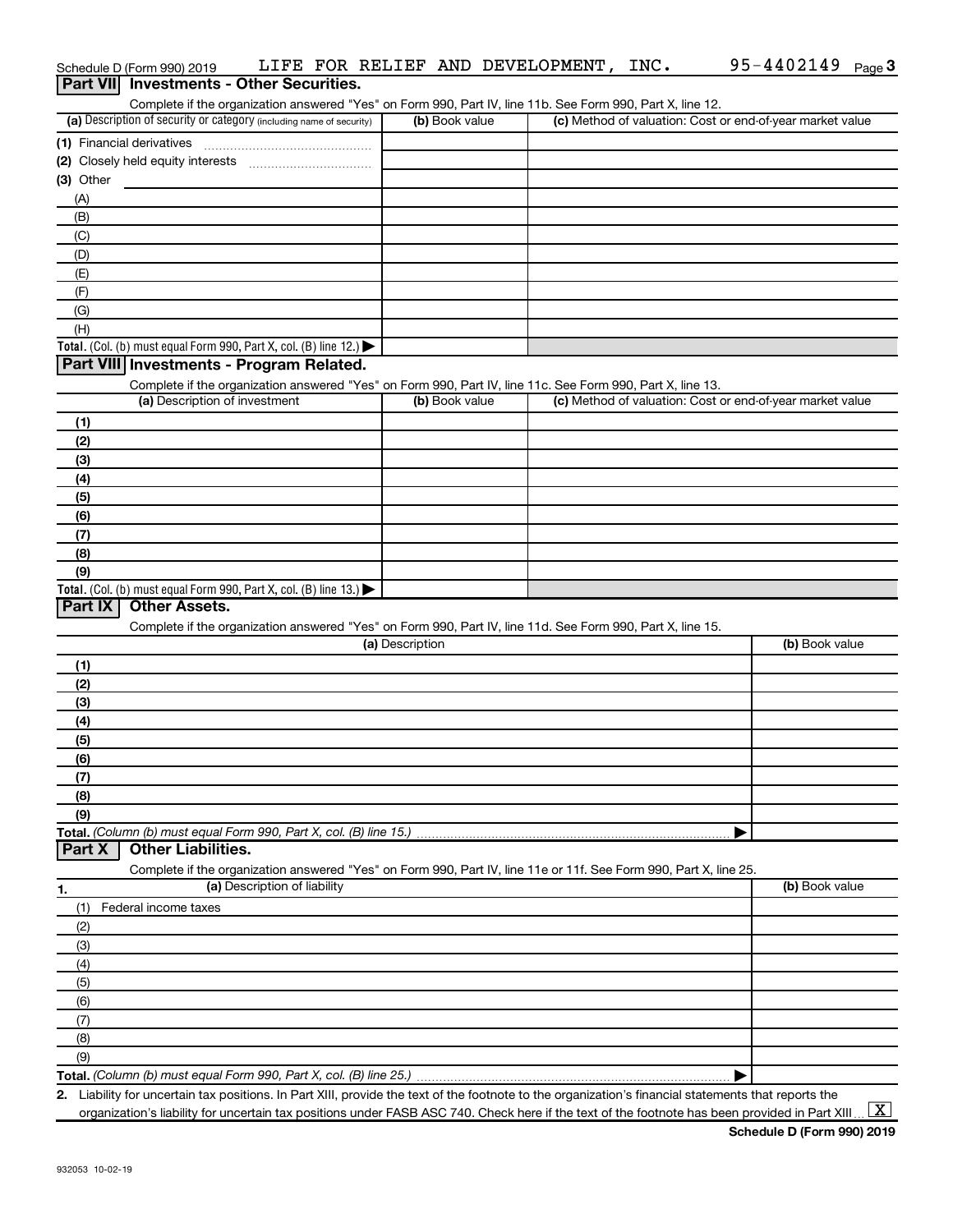|    | LIFE FOR RELIEF AND DEVELOPMENT, INC.<br>Schedule D (Form 990) 2019                                                                                                                                                            |                | $95 - 4402149$ Page 4 |
|----|--------------------------------------------------------------------------------------------------------------------------------------------------------------------------------------------------------------------------------|----------------|-----------------------|
|    | Reconciliation of Revenue per Audited Financial Statements With Revenue per Return.<br>Part XI                                                                                                                                 |                |                       |
|    | Complete if the organization answered "Yes" on Form 990, Part IV, line 12a.                                                                                                                                                    |                |                       |
| 1  | Total revenue, gains, and other support per audited financial statements [11] [11] Total revenue, gains, and other support per audited financial statements                                                                    |                | $\mathbf 1$           |
| 2  | Amounts included on line 1 but not on Form 990, Part VIII, line 12:                                                                                                                                                            |                |                       |
| a  | Net unrealized gains (losses) on investments [111] [12] matter was uncontracted and was alleged and was uncontrolled to the uncontrolled and was uncontrolled and was uncontrolled and was uncontrolled and was uncontrolled a | 2a             |                       |
|    |                                                                                                                                                                                                                                |                |                       |
| с  |                                                                                                                                                                                                                                | 2c             |                       |
| d  |                                                                                                                                                                                                                                | 2d             |                       |
| е  |                                                                                                                                                                                                                                |                | 2е                    |
| 3  |                                                                                                                                                                                                                                |                | 3                     |
| 4  | Amounts included on Form 990. Part VIII. line 12, but not on line 1:                                                                                                                                                           |                |                       |
| a  |                                                                                                                                                                                                                                | 4a             |                       |
| b  |                                                                                                                                                                                                                                | 4 <sub>b</sub> |                       |
| c. | Add lines 4a and 4b                                                                                                                                                                                                            |                | 4с                    |
| 5  |                                                                                                                                                                                                                                |                | 5                     |
|    | Part XII   Reconciliation of Expenses per Audited Financial Statements With Expenses per Return.                                                                                                                               |                |                       |
|    | Complete if the organization answered "Yes" on Form 990, Part IV, line 12a.                                                                                                                                                    |                |                       |
| 1  |                                                                                                                                                                                                                                |                | $\mathbf{1}$          |
| 2  | Amounts included on line 1 but not on Form 990, Part IX, line 25:                                                                                                                                                              |                |                       |
| a  |                                                                                                                                                                                                                                | 2a             |                       |
| b  |                                                                                                                                                                                                                                | 2 <sub>b</sub> |                       |
| с  |                                                                                                                                                                                                                                | 2 <sub>c</sub> |                       |
| d  |                                                                                                                                                                                                                                | 2d             |                       |
| е  | Add lines 2a through 2d <b>contained a contained a contained a contained a</b> contained a contained a contact the set                                                                                                         |                | <b>2e</b>             |
| 3  |                                                                                                                                                                                                                                |                | 3                     |
| 4  | Amounts included on Form 990, Part IX, line 25, but not on line 1:                                                                                                                                                             |                |                       |
| а  |                                                                                                                                                                                                                                | 4a             |                       |
| b  |                                                                                                                                                                                                                                | 4 <sub>b</sub> |                       |
|    | Add lines 4a and 4b                                                                                                                                                                                                            |                | 4с                    |
| 5  |                                                                                                                                                                                                                                |                | 5                     |
|    | Part XIII Supplemental Information.                                                                                                                                                                                            |                |                       |

Provide the descriptions required for Part II, lines 3, 5, and 9; Part III, lines 1a and 4; Part IV, lines 1b and 2b; Part V, line 4; Part X, line 2; Part XI, lines 2d and 4b; and Part XII, lines 2d and 4b. Also complete this part to provide any additional information.

PART X, LINE 2:

| THE ORGANIZATION AND ITS SUBSIDIARY CONCLUDED THAT THERE ARE NO            |
|----------------------------------------------------------------------------|
| SIGNIFICANT UNCERTAIN TAX POSITIONS REOUIRING RECOGNITION IN THE FINANCIAL |
| STATEMENTS. THE ORGANIZATION DOES NOT EXPECT THE TOTAL AMOUNT OF           |
| UNRECOGNIZED TAX BENEFITS ("UTB") (E.G. TAX DEDUCTIONS, EXCLUSIONS, OR     |
| CREDITS CLAIMED OR EXPECTED TO BE CLAIMED) TO SIGNIFICANTLY CHANGE IN THE  |
| NEXT TWELVE MONTHS. THE ORGANIZATION DOES NOT HAVE ANY AMOUNTS ACCRUED     |
| FOR INTEREST AND PENALTIES RELATED TO UTB'S AT DECEMBER 31, 2019, AND IT   |
| IS NOT AWARE OF ANY CLAIMS FOR SUCH AMOUNTS BY FEDERAL OR STATE INCOME TAX |
| AUTHORITIES.                                                               |
|                                                                            |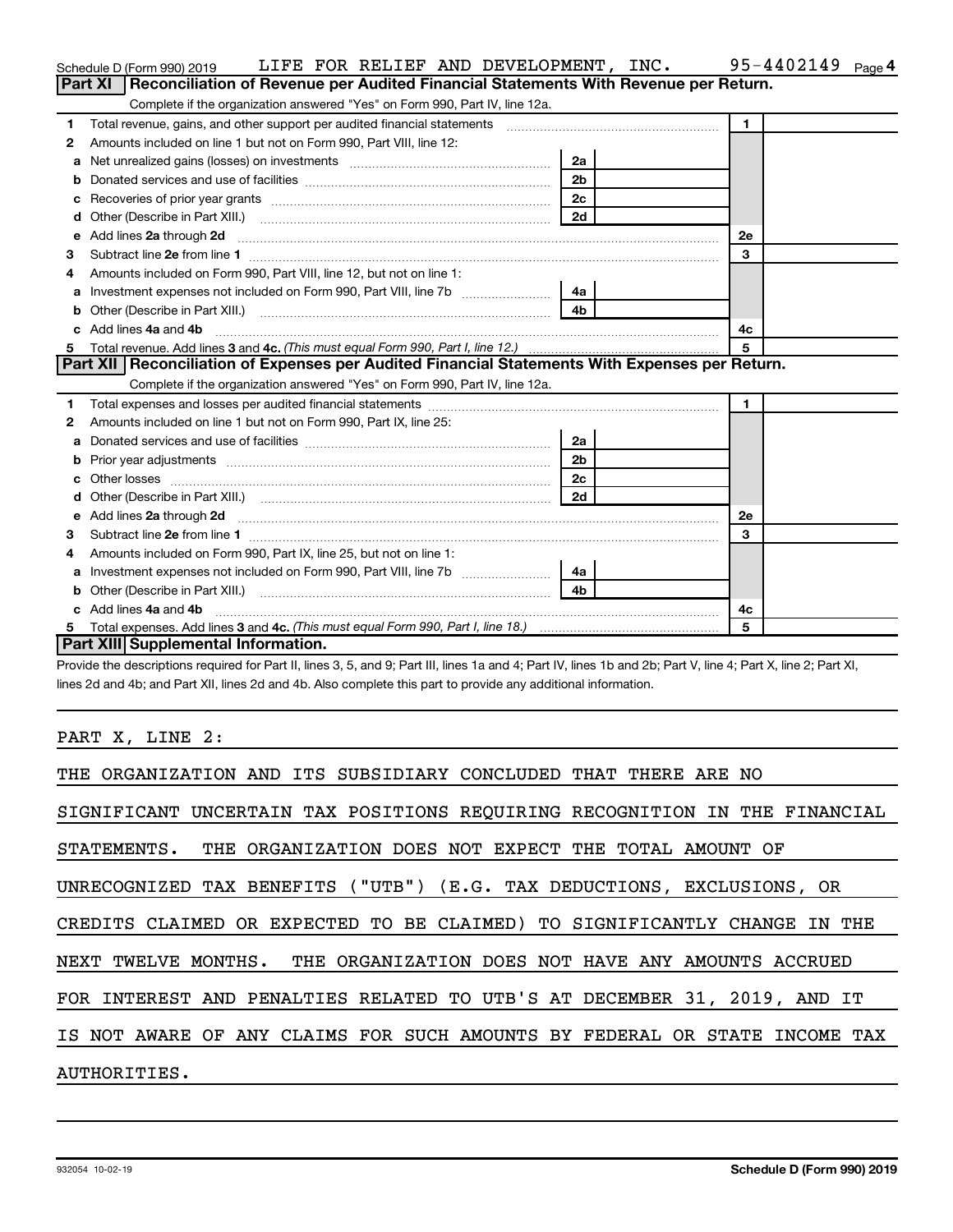|                                                                                         |  | LIFE FOR RELIEF AND DEVELOPMENT, INC. | 95-4402149 Page 5 |  |
|-----------------------------------------------------------------------------------------|--|---------------------------------------|-------------------|--|
| Schedule D (Form 990) 2019 LIFE FOR R<br>Part XIII Supplemental Information (continued) |  |                                       |                   |  |
|                                                                                         |  |                                       |                   |  |
|                                                                                         |  |                                       |                   |  |
|                                                                                         |  |                                       |                   |  |
|                                                                                         |  |                                       |                   |  |
|                                                                                         |  |                                       |                   |  |
|                                                                                         |  |                                       |                   |  |
|                                                                                         |  |                                       |                   |  |
|                                                                                         |  |                                       |                   |  |
|                                                                                         |  |                                       |                   |  |
|                                                                                         |  |                                       |                   |  |
|                                                                                         |  |                                       |                   |  |
|                                                                                         |  |                                       |                   |  |
|                                                                                         |  |                                       |                   |  |
|                                                                                         |  |                                       |                   |  |
|                                                                                         |  |                                       |                   |  |
|                                                                                         |  |                                       |                   |  |
|                                                                                         |  |                                       |                   |  |
|                                                                                         |  |                                       |                   |  |
|                                                                                         |  |                                       |                   |  |
|                                                                                         |  |                                       |                   |  |
|                                                                                         |  |                                       |                   |  |
|                                                                                         |  |                                       |                   |  |
|                                                                                         |  |                                       |                   |  |
|                                                                                         |  |                                       |                   |  |
|                                                                                         |  |                                       |                   |  |
|                                                                                         |  |                                       |                   |  |
|                                                                                         |  |                                       |                   |  |
|                                                                                         |  |                                       |                   |  |
|                                                                                         |  |                                       |                   |  |
|                                                                                         |  |                                       |                   |  |
|                                                                                         |  |                                       |                   |  |
|                                                                                         |  |                                       |                   |  |
|                                                                                         |  |                                       |                   |  |
|                                                                                         |  |                                       |                   |  |
|                                                                                         |  |                                       |                   |  |
|                                                                                         |  |                                       |                   |  |
|                                                                                         |  |                                       |                   |  |
|                                                                                         |  |                                       |                   |  |
|                                                                                         |  |                                       |                   |  |
|                                                                                         |  |                                       |                   |  |
|                                                                                         |  |                                       |                   |  |
|                                                                                         |  |                                       |                   |  |
|                                                                                         |  |                                       |                   |  |
|                                                                                         |  |                                       |                   |  |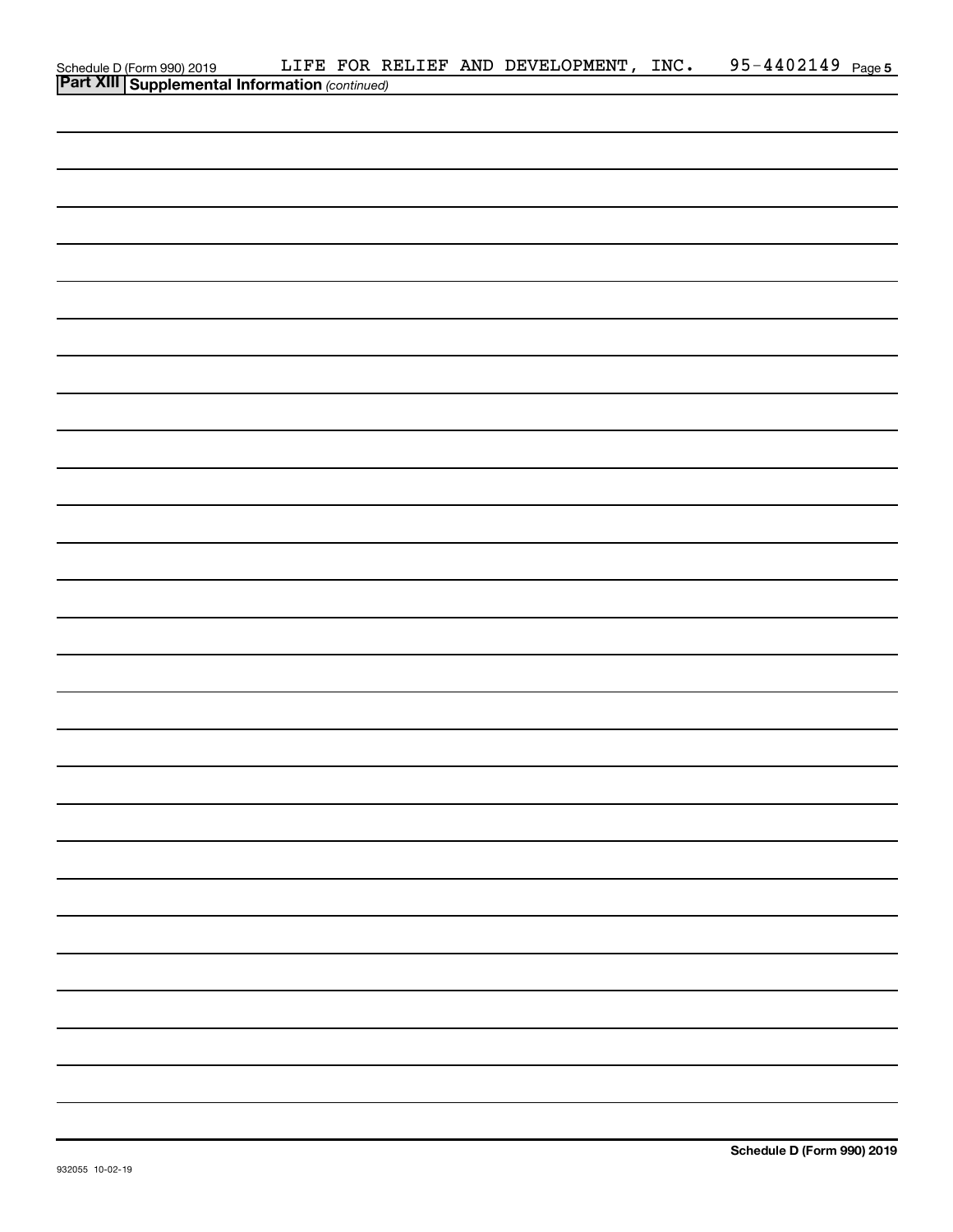# **F Statement of Activities Outside the United States**

**| Complete if the organization answered "Yes" on Form 990, Part IV, line 14b, 15, or 16. | Attach to Form 990.**

**| Go to www.irs.gov/Form990 for instructions and the latest information. Open to Public** 

**Inspection Employer identification number**

OMB No. 1545-0047

## LIFE FOR RELIEF AND DEVELOPMENT, INC.  $|95-4402149\rangle$

Part I | General Information on Activities Outside the United States. Complete if the organization answered "Yes" on Form 990, Part IV, line 14b.

- **1 For grantmakers.**  Does the organization maintain records to substantiate the amount of its grants and other assistance,  $\Box$  Yes  $\Box$  No the grantees' eligibility for the grants or assistance, and the selection criteria used to award the grants or assistance?  $\ldots$
- **2 For grantmakers.**  Describe in Part V the organization's procedures for monitoring the use of its grants and other assistance outside the United States.

| 3                                |                                           |                                          | Activities per Region. (The following Part I, line 3 table can be duplicated if additional space is needed.)                           |                                                                                  |                                                     |
|----------------------------------|-------------------------------------------|------------------------------------------|----------------------------------------------------------------------------------------------------------------------------------------|----------------------------------------------------------------------------------|-----------------------------------------------------|
| (a) Region                       | (b) Number of<br>offices<br>in the region | employees,<br>agents, and<br>independent | (c) Number of (d) Activities conducted in the region<br>(by type) (such as, fundraising, pro-<br>gram services, investments, grants to | (e) If activity listed in (d)<br>is a program service,<br>describe specific type | (f) Total<br>expenditures<br>for and<br>investments |
|                                  |                                           | contractors<br>in the region             | recipients located in the region)                                                                                                      | of service(s) in the region                                                      | in the region                                       |
|                                  |                                           |                                          |                                                                                                                                        | FOOD DISTRIBUTION,                                                               |                                                     |
|                                  |                                           |                                          |                                                                                                                                        | CLINICS, WATER, ORPHAN                                                           |                                                     |
|                                  |                                           |                                          |                                                                                                                                        | SPONSORSHIP, AND WINTER                                                          |                                                     |
| SOUTH ASIA                       | 1                                         | 0                                        | PROGRAM SERVICES                                                                                                                       | RELIEF                                                                           | 663,290.                                            |
|                                  |                                           |                                          |                                                                                                                                        | FOOD DISTRIBUTION,                                                               |                                                     |
|                                  |                                           |                                          |                                                                                                                                        | CLINICS, SCHOOLS,                                                                |                                                     |
| MIDDLE EAST AND                  |                                           |                                          |                                                                                                                                        | DISASTER RELIEF, ORPHAN                                                          |                                                     |
| NORTH AFRICA                     | 3                                         | 0                                        | PROGRAM SERVICES                                                                                                                       | SPONSORSHIP, FAMILY                                                              | 5, 277, 756.                                        |
|                                  |                                           |                                          |                                                                                                                                        |                                                                                  |                                                     |
| MIDDLE EAST AND                  |                                           |                                          |                                                                                                                                        |                                                                                  |                                                     |
| NORTH AFRICA                     | 1                                         | 0                                        | <b>FUND RAISING</b>                                                                                                                    | MARKETING                                                                        | 15,045.                                             |
|                                  |                                           |                                          |                                                                                                                                        | FOOD DISTRIBUTION,                                                               |                                                     |
|                                  |                                           |                                          |                                                                                                                                        | WATER, CLINICS, DISASTER                                                         |                                                     |
|                                  |                                           |                                          |                                                                                                                                        | RELIEF, ORPHAN                                                                   |                                                     |
| SUB-SAHARAN AFRICA               | $\overline{a}$                            | 0                                        | PROGRAM SERVICES                                                                                                                       | SPONSORSHIP, AND WINTER                                                          | 8,456,276.                                          |
|                                  |                                           |                                          |                                                                                                                                        | FOOD DISTRIBUTION,                                                               |                                                     |
|                                  |                                           |                                          |                                                                                                                                        | CLINICS, SCHOOLS,                                                                |                                                     |
|                                  |                                           |                                          |                                                                                                                                        | DISASTER RELIEF, ORPHAN                                                          |                                                     |
| NORTH AMERICA                    | 1                                         | 0                                        | PROGRAM SERVICES                                                                                                                       | SPONSORSHIP, FAMILY                                                              | 239,882.                                            |
|                                  |                                           |                                          |                                                                                                                                        |                                                                                  |                                                     |
| CENTRAL AMERICA AND              |                                           |                                          |                                                                                                                                        |                                                                                  |                                                     |
| THE CARIBBEAN                    | 1                                         | 0                                        | PROGRAM SERVICES                                                                                                                       | FOOD DISTRIBUTION                                                                | 16,200.                                             |
|                                  |                                           |                                          |                                                                                                                                        |                                                                                  |                                                     |
|                                  |                                           |                                          |                                                                                                                                        |                                                                                  |                                                     |
|                                  |                                           |                                          |                                                                                                                                        |                                                                                  |                                                     |
|                                  |                                           |                                          |                                                                                                                                        |                                                                                  |                                                     |
|                                  |                                           |                                          |                                                                                                                                        |                                                                                  |                                                     |
|                                  |                                           |                                          |                                                                                                                                        |                                                                                  |                                                     |
| 3 a Subtotal                     | 9                                         | 0                                        |                                                                                                                                        |                                                                                  | 14,668,449.                                         |
| <b>b</b> Total from continuation |                                           |                                          |                                                                                                                                        |                                                                                  |                                                     |
| sheets to Part I                 | $\mathbf 0$                               | $\mathbf 0$                              |                                                                                                                                        |                                                                                  | 0.                                                  |
| c Totals (add lines 3a           |                                           |                                          |                                                                                                                                        |                                                                                  |                                                     |
| and 3b)<br>.                     | 9                                         | 0                                        |                                                                                                                                        |                                                                                  | 14,668,449.                                         |

**For Paperwork Reduction Act Notice, see the Instructions for Form 990. Schedule F (Form 990) 2019** LHA SEE PART V FOR COLUMN (E) DESCRIPTIONS

| <b>SCHEDULE</b> |  |
|-----------------|--|
| (Form 990)      |  |

Department of the Treasury Internal Revenue Service

Name of the organization

| ELOPMENT. INC. |  |  |
|----------------|--|--|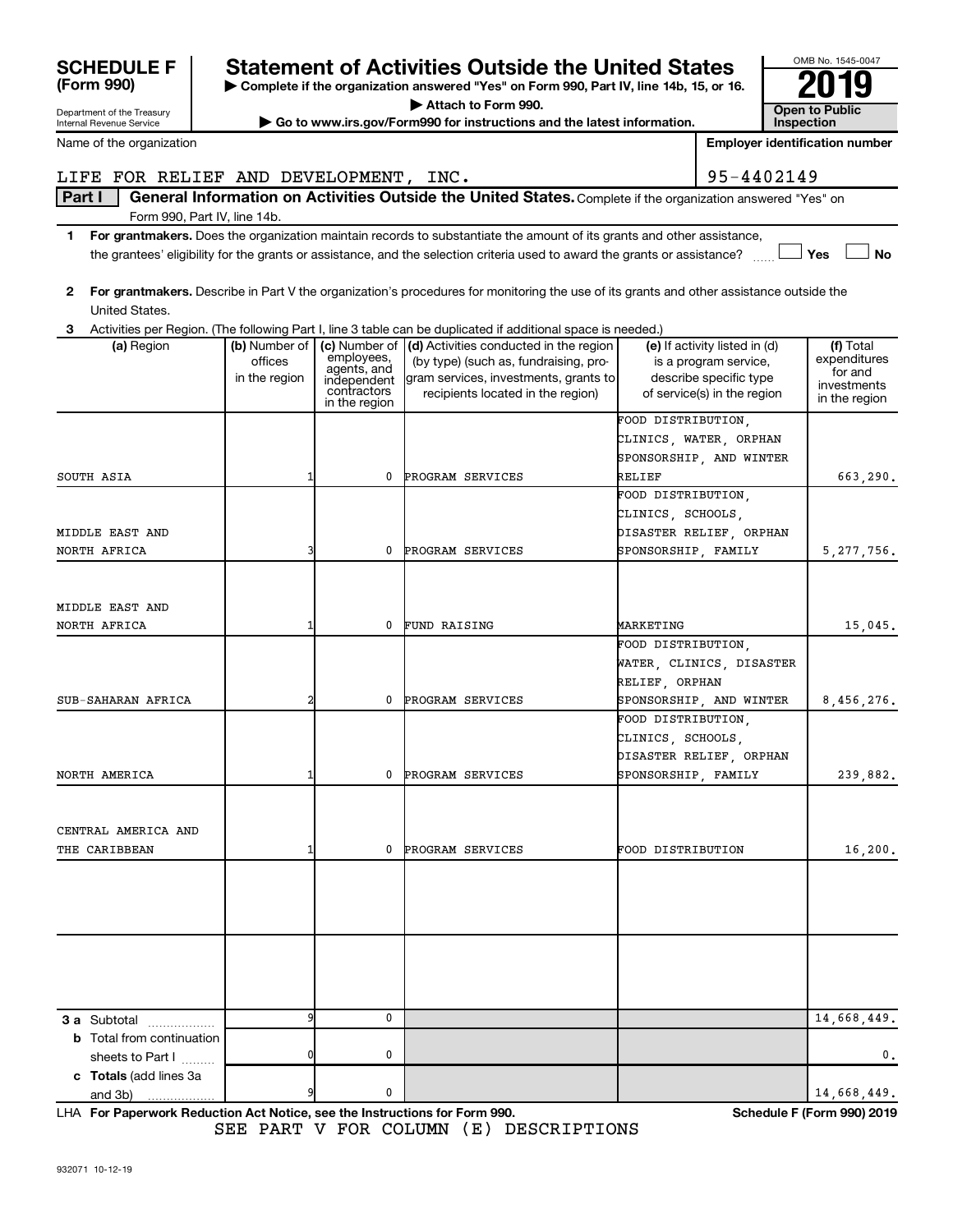Part II | Grants and Other Assistance to Organizations or Entities Outside the United States. Complete if the organization answered "Yes" on Form 990, Part IV, line 15, for any recipient who received more than \$5,000. Part II can be duplicated if additional space is needed.

| $\mathbf{1}$<br>(a) Name of organization | (b) IRS code section<br>and EIN (if applicable)         | (c) Region | (d) Purpose of<br>grant                                                                                                                      | (e) Amount | (f) Manner of<br>of cash grant cash disbursement | (g) Amount of<br>noncash<br>assistance | (h) Description<br>of noncash<br>assistance | (i) Method of<br>valuation (book, FMV,<br>appraisal, other) |
|------------------------------------------|---------------------------------------------------------|------------|----------------------------------------------------------------------------------------------------------------------------------------------|------------|--------------------------------------------------|----------------------------------------|---------------------------------------------|-------------------------------------------------------------|
|                                          |                                                         |            |                                                                                                                                              |            |                                                  |                                        |                                             |                                                             |
|                                          |                                                         |            |                                                                                                                                              |            |                                                  |                                        |                                             |                                                             |
|                                          |                                                         |            |                                                                                                                                              |            |                                                  |                                        |                                             |                                                             |
|                                          |                                                         |            |                                                                                                                                              |            |                                                  |                                        |                                             |                                                             |
|                                          |                                                         |            |                                                                                                                                              |            |                                                  |                                        |                                             |                                                             |
|                                          |                                                         |            |                                                                                                                                              |            |                                                  |                                        |                                             |                                                             |
|                                          |                                                         |            |                                                                                                                                              |            |                                                  |                                        |                                             |                                                             |
|                                          |                                                         |            |                                                                                                                                              |            |                                                  |                                        |                                             |                                                             |
|                                          |                                                         |            |                                                                                                                                              |            |                                                  |                                        |                                             |                                                             |
|                                          |                                                         |            |                                                                                                                                              |            |                                                  |                                        |                                             |                                                             |
|                                          |                                                         |            |                                                                                                                                              |            |                                                  |                                        |                                             |                                                             |
|                                          |                                                         |            |                                                                                                                                              |            |                                                  |                                        |                                             |                                                             |
|                                          |                                                         |            |                                                                                                                                              |            |                                                  |                                        |                                             |                                                             |
|                                          |                                                         |            |                                                                                                                                              |            |                                                  |                                        |                                             |                                                             |
|                                          |                                                         |            |                                                                                                                                              |            |                                                  |                                        |                                             |                                                             |
|                                          |                                                         |            |                                                                                                                                              |            |                                                  |                                        |                                             |                                                             |
| $\mathbf{2}$                             |                                                         |            | Enter total number of recipient organizations listed above that are recognized as charities by the foreign country, recognized as tax-exempt |            |                                                  |                                        |                                             |                                                             |
|                                          |                                                         |            |                                                                                                                                              |            |                                                  |                                        |                                             |                                                             |
|                                          | 3 Enter total number of other organizations or entities |            |                                                                                                                                              |            |                                                  |                                        |                                             |                                                             |

**Schedule F (Form 990) 2019**

**2**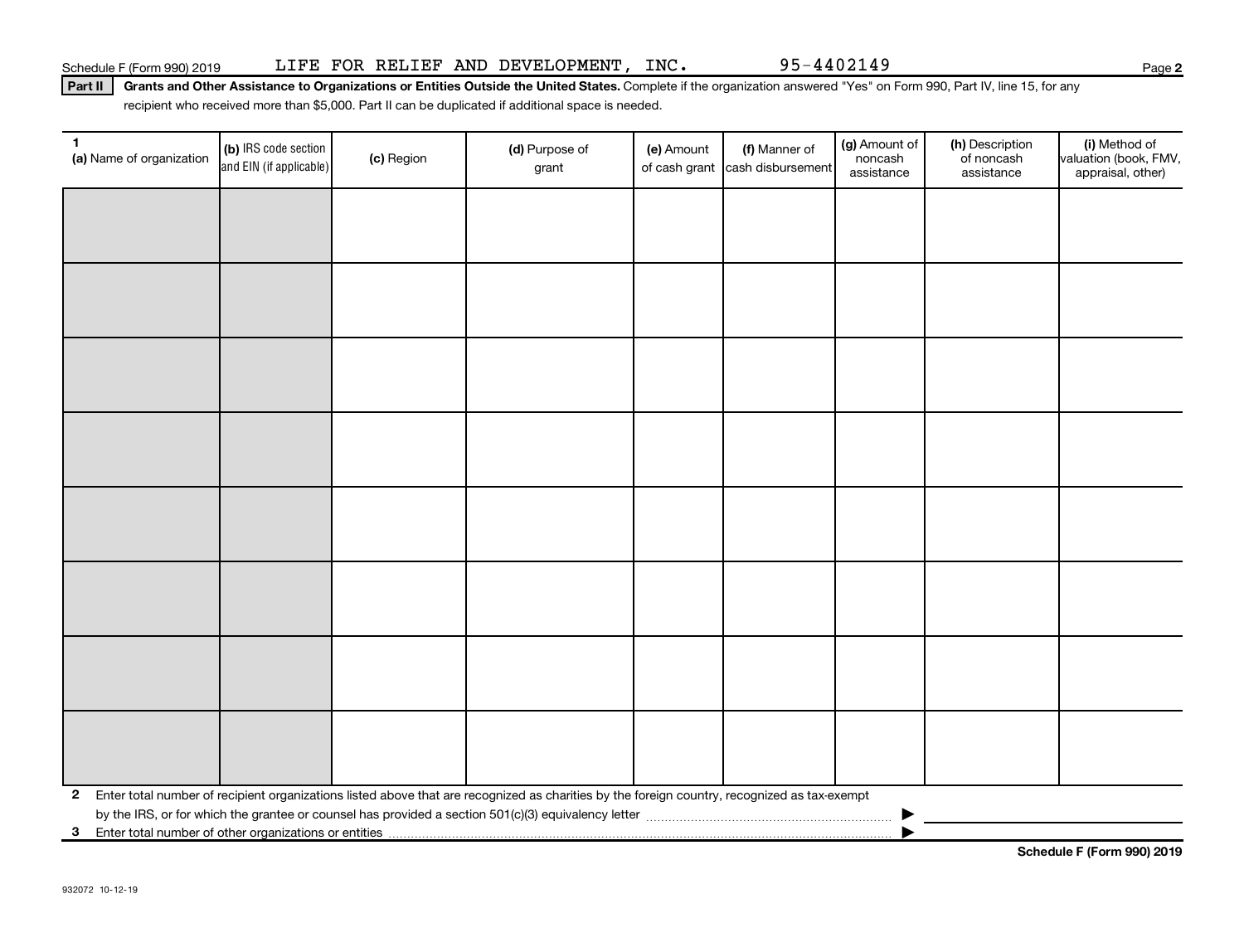Part III Grants and Other Assistance to Individuals Outside the United States. Complete if the organization answered "Yes" on Form 990, Part IV, line 16. Part III can be duplicated if additional space is needed.

| T are in carried depileated in additional space is riceded.<br>(a) Type of grant or assistance | (b) Region | (c) Number of (d) Amount of<br>recipients cash grant | (e) Manner of<br>cash disbursement | (f) Amount of<br>noncash<br>assistance | (g) Description of<br>noncash assistance | (h) Method of<br>valuation<br>(book, FMV,<br>appraisal, other) |
|------------------------------------------------------------------------------------------------|------------|------------------------------------------------------|------------------------------------|----------------------------------------|------------------------------------------|----------------------------------------------------------------|
|                                                                                                |            |                                                      |                                    |                                        |                                          |                                                                |
|                                                                                                |            |                                                      |                                    |                                        |                                          |                                                                |
|                                                                                                |            |                                                      |                                    |                                        |                                          |                                                                |
|                                                                                                |            |                                                      |                                    |                                        |                                          |                                                                |
|                                                                                                |            |                                                      |                                    |                                        |                                          |                                                                |
|                                                                                                |            |                                                      |                                    |                                        |                                          |                                                                |
|                                                                                                |            |                                                      |                                    |                                        |                                          |                                                                |
|                                                                                                |            |                                                      |                                    |                                        |                                          |                                                                |
|                                                                                                |            |                                                      |                                    |                                        |                                          |                                                                |
|                                                                                                |            |                                                      |                                    |                                        |                                          |                                                                |
|                                                                                                |            |                                                      |                                    |                                        |                                          |                                                                |

**Schedule F (Form 990) 2019**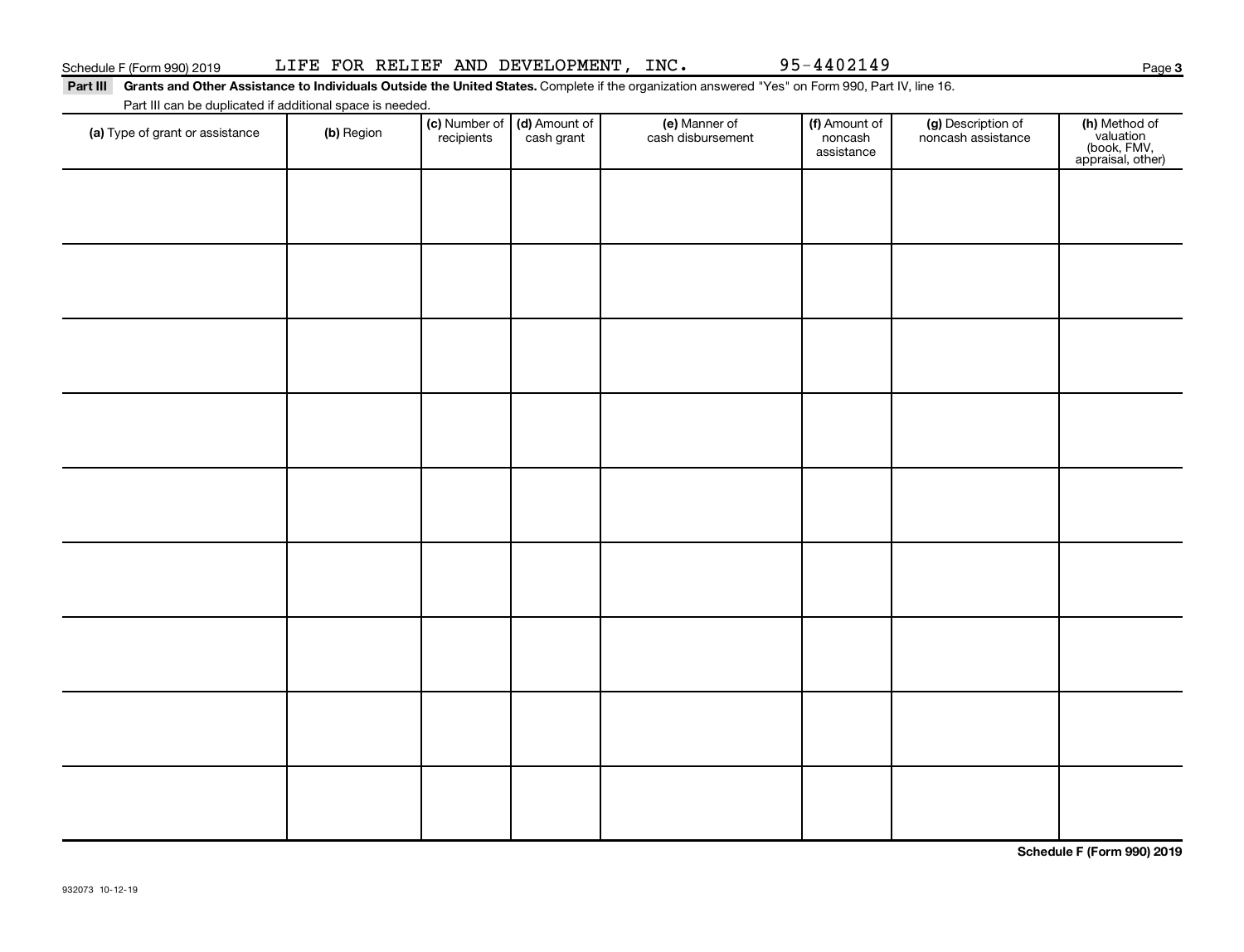|                                |  |  | Schedule F (Form 990) 2019 LIFE FOR RELIEF AND DEVELOPMENT, $INC.$ | 95-4402149 | Page 4 |
|--------------------------------|--|--|--------------------------------------------------------------------|------------|--------|
| <b>Part IV   Foreign Forms</b> |  |  |                                                                    |            |        |

| 1            | Was the organization a U.S. transferor of property to a foreign corporation during the tax year? If "Yes," the<br>organization may be required to file Form 926, Return by a U.S. Transferor of Property to a Foreign<br>Corporation (see Instructions for Form 926) [11] Corporation (See Instruction of the Instruction of Toronto)                                                                                                          | Yes                    | $\boxed{\text{X}}$ No |
|--------------|------------------------------------------------------------------------------------------------------------------------------------------------------------------------------------------------------------------------------------------------------------------------------------------------------------------------------------------------------------------------------------------------------------------------------------------------|------------------------|-----------------------|
| $\mathbf{2}$ | Did the organization have an interest in a foreign trust during the tax year? If "Yes," the organization<br>may be required to separately file Form 3520, Annual Return To Report Transactions With Foreign<br>Trusts and Receipt of Certain Foreign Gifts, and/or Form 3520-A, Annual Information Return of Foreign<br>Trust With a U.S. Owner (see Instructions for Forms 3520 and 3520-A, don't file with Form 990) <i>managery compart</i> | Yes                    | $X_{\text{No}}$       |
| 3            | Did the organization have an ownership interest in a foreign corporation during the tax year? If "Yes,"<br>the organization may be required to file Form 5471, Information Return of U.S. Persons With Respect to                                                                                                                                                                                                                              | Yes                    | $X_{\text{No}}$       |
| 4            | Was the organization a direct or indirect shareholder of a passive foreign investment company or a<br>qualified electing fund during the tax year? If "Yes," the organization may be required to file Form 8621,<br>Information Return by a Shareholder of a Passive Foreign Investment Company or Qualified Electing Fund<br>(see Instructions for Form 8621)                                                                                 | Yes                    | $\boxed{\text{X}}$ No |
| 5            | Did the organization have an ownership interest in a foreign partnership during the tax year? If "Yes,"<br>the organization may be required to file Form 8865, Return of U.S. Persons With Respect to Certain                                                                                                                                                                                                                                  | Yes                    | $\boxed{\text{X}}$ No |
| 6            | Did the organization have any operations in or related to any boycotting countries during the tax year? If<br>"Yes," the organization may be required to separately file Form 5713, International Boycott Report (see                                                                                                                                                                                                                          | $\boxed{\text{X}}$ Yes | No                    |

**Schedule F (Form 990) 2019**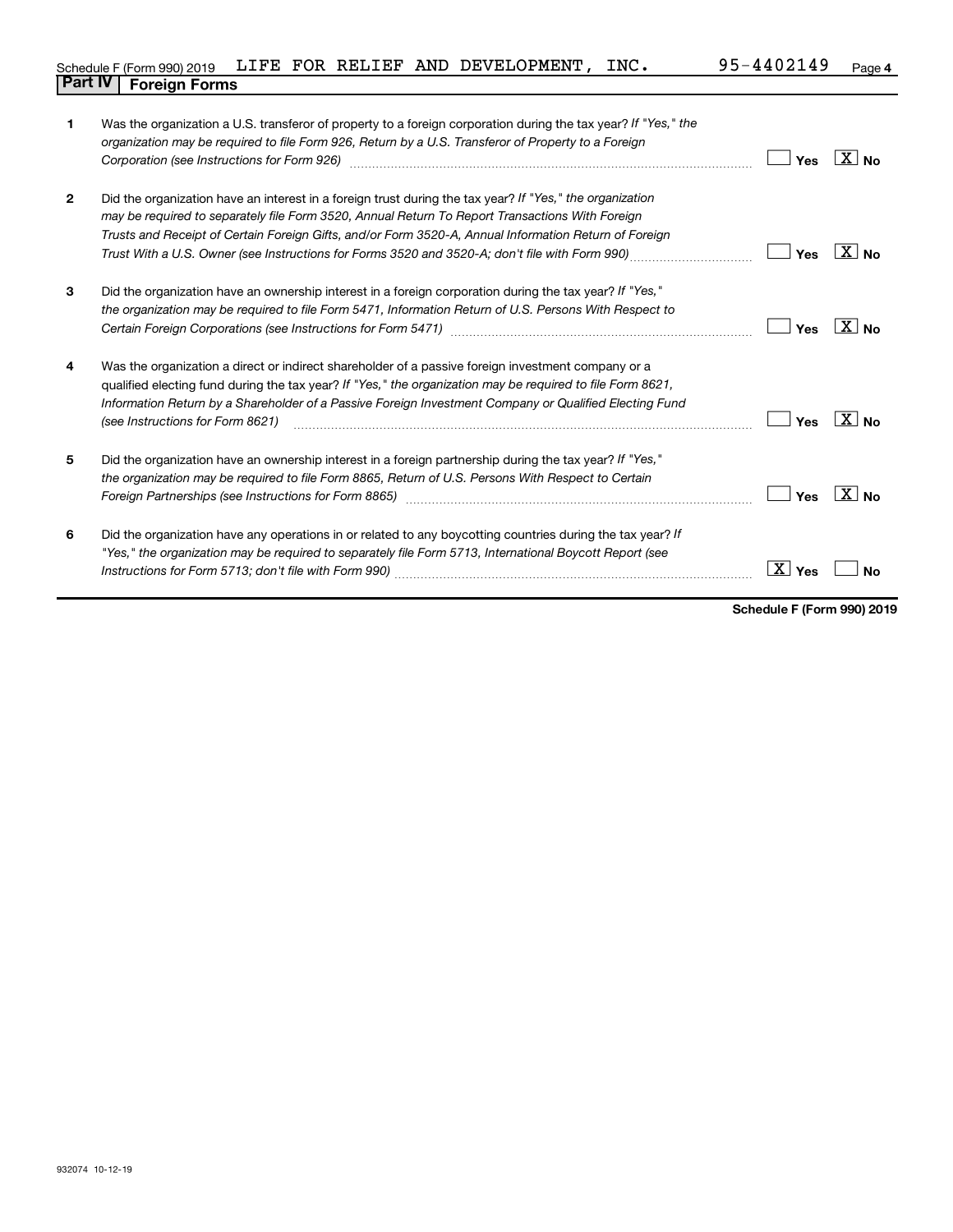| Schedule F (Form 990) 2019                       |  | LIFE FOR RELIEF AND DEVELOPMENT, | INC. | $95 - 4402149$                                                                                                                        | Page 5 |
|--------------------------------------------------|--|----------------------------------|------|---------------------------------------------------------------------------------------------------------------------------------------|--------|
| <b>Part V</b><br><b>Supplemental Information</b> |  |                                  |      |                                                                                                                                       |        |
|                                                  |  |                                  |      | Provide the information required by Part I, line 2 (monitoring of funds); Part I, line 3, column (f) (accounting method; amounts of   |        |
|                                                  |  |                                  |      | investments vs. expenditures per region); Part II, line 1 (accounting method); Part III (accounting method); and Part III, column (c) |        |
|                                                  |  |                                  |      | (estimated number of recipients), as applicable. Also complete this part to provide any additional information. See instructions.     |        |
| PART I, LINE 3, COLUMN (E):                      |  |                                  |      |                                                                                                                                       |        |
| REGION: MIDDLE EAST AND NORTH AFRICA             |  |                                  |      |                                                                                                                                       |        |

(E) SPECIFIC TYPES OF SERVICES IN REGION: FOOD DISTRIBUTION, CLINICS,

SCHOOLS, DISASTER RELIEF, ORPHAN SPONSORSHIP, FAMILY ASSISTANCE,

MARKETING, AND WINTER RELIEF

REGION: SUB-SAHARAN AFRICA

(E) SPECIFIC TYPES OF SERVICES IN REGION: FOOD DISTRIBUTION, WATER,

CLINICS, DISASTER RELIEF, ORPHAN SPONSORSHIP, AND WINTER RELIEF

REGION: NORTH AMERICA

(E) SPECIFIC TYPES OF SERVICES IN REGION: FOOD DISTRIBUTION, CLINICS,

SCHOOLS, DISASTER RELIEF, ORPHAN SPONSORSHIP, FAMILY ASSISTANCE,

MARKETING, AND WINTER RELIEF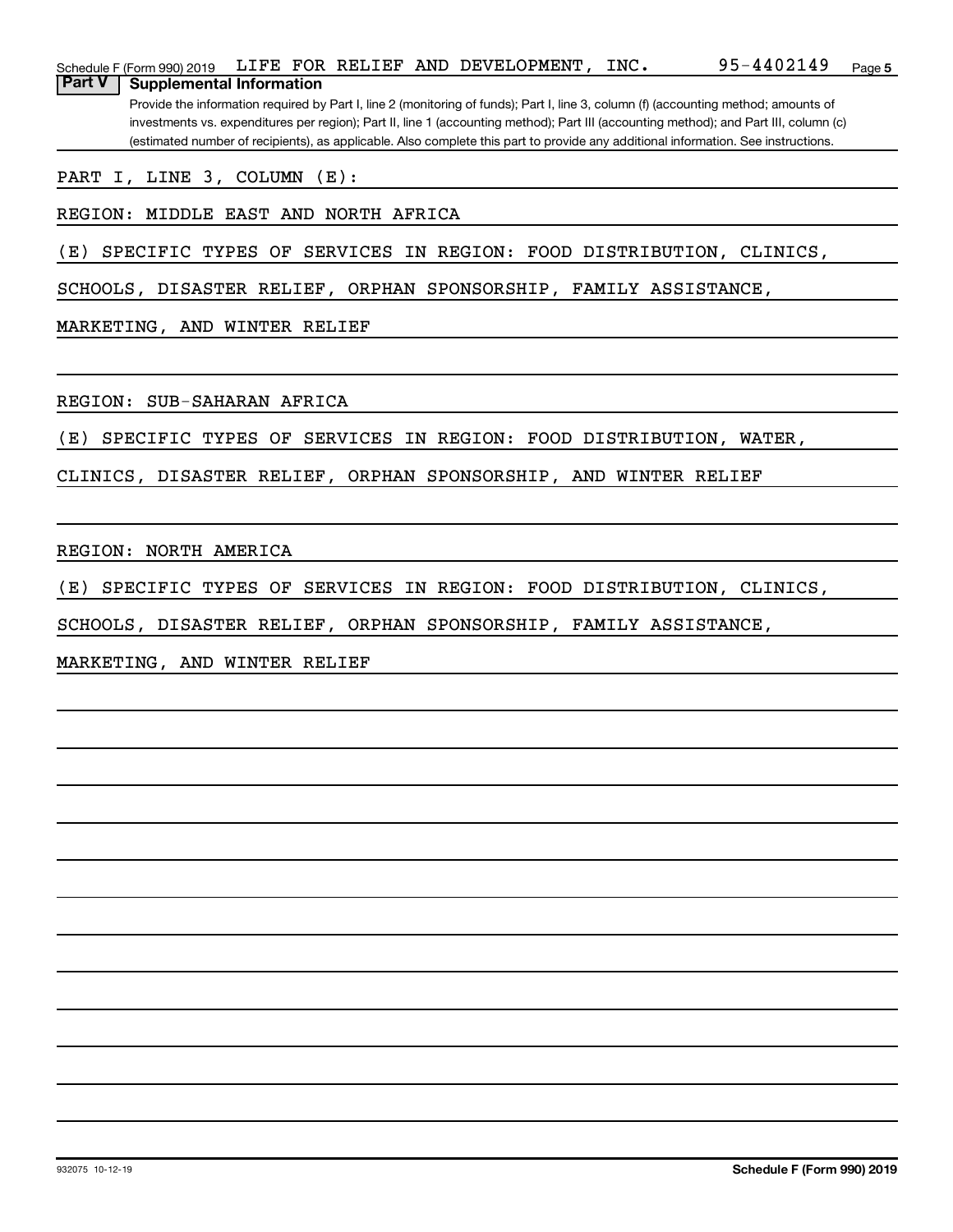## **SCHEDULE M (Form 990)**

# **Noncash Contributions**

OMB No. 1545-0047

| Department of the Treasury |
|----------------------------|
| Internal Revenue Service   |

◆ Complete if the organizations answered "Yes" on Form 990, Part IV, lines 29 or 30.<br>▶ Complete if the organizations answered "Yes" on Form 990, Part IV, lines 29 or 30.

**Attach to Form 990.** J

 **Go to www.irs.gov/Form990 for instructions and the latest information.** J

**Open to Public Inspection**

|  | Name of the organization |
|--|--------------------------|
|--|--------------------------|

**Employer identification number** LIFE FOR RELIEF AND DEVELOPMENT, INC. 495-4402149

| Part I | <b>Types of Property</b>                                                                                                                                                                                                                                                                                                                                                                                                                                                              |                               |                                      |                                                    |    |                                                              |            |     |    |
|--------|---------------------------------------------------------------------------------------------------------------------------------------------------------------------------------------------------------------------------------------------------------------------------------------------------------------------------------------------------------------------------------------------------------------------------------------------------------------------------------------|-------------------------------|--------------------------------------|----------------------------------------------------|----|--------------------------------------------------------------|------------|-----|----|
|        |                                                                                                                                                                                                                                                                                                                                                                                                                                                                                       | (a)<br>Check if<br>applicable | (b)<br>Number of<br>contributions or | (c)<br>Noncash contribution<br>amounts reported on |    | (d)<br>Method of determining<br>noncash contribution amounts |            |     |    |
|        |                                                                                                                                                                                                                                                                                                                                                                                                                                                                                       |                               |                                      | items contributed Form 990, Part VIII, line 1g     |    |                                                              |            |     |    |
| 1      |                                                                                                                                                                                                                                                                                                                                                                                                                                                                                       |                               |                                      |                                                    |    |                                                              |            |     |    |
| 2      | Art - Historical treasures                                                                                                                                                                                                                                                                                                                                                                                                                                                            |                               |                                      |                                                    |    |                                                              |            |     |    |
| З      |                                                                                                                                                                                                                                                                                                                                                                                                                                                                                       | $\overline{\textbf{x}}$       |                                      |                                                    |    |                                                              |            |     |    |
| 4      | Books and publications                                                                                                                                                                                                                                                                                                                                                                                                                                                                | $\overline{\mathtt{x}}$       |                                      |                                                    |    | 4, 177, 898. FAIR VALUE                                      |            |     |    |
| 5      | Clothing and household goods                                                                                                                                                                                                                                                                                                                                                                                                                                                          |                               |                                      |                                                    |    | 1,973,671. FAIR VALUE                                        |            |     |    |
| 6      |                                                                                                                                                                                                                                                                                                                                                                                                                                                                                       |                               |                                      |                                                    |    |                                                              |            |     |    |
| 7      |                                                                                                                                                                                                                                                                                                                                                                                                                                                                                       |                               |                                      |                                                    |    |                                                              |            |     |    |
| 8      |                                                                                                                                                                                                                                                                                                                                                                                                                                                                                       |                               |                                      |                                                    |    |                                                              |            |     |    |
| 9      | Securities - Publicly traded                                                                                                                                                                                                                                                                                                                                                                                                                                                          |                               |                                      |                                                    |    |                                                              |            |     |    |
| 10     | Securities - Closely held stock                                                                                                                                                                                                                                                                                                                                                                                                                                                       |                               |                                      |                                                    |    |                                                              |            |     |    |
| 11     | Securities - Partnership, LLC, or                                                                                                                                                                                                                                                                                                                                                                                                                                                     |                               |                                      |                                                    |    |                                                              |            |     |    |
|        | trust interests                                                                                                                                                                                                                                                                                                                                                                                                                                                                       |                               |                                      |                                                    |    |                                                              |            |     |    |
| 12     | Securities - Miscellaneous                                                                                                                                                                                                                                                                                                                                                                                                                                                            |                               |                                      |                                                    |    |                                                              |            |     |    |
| 13     | Qualified conservation contribution -                                                                                                                                                                                                                                                                                                                                                                                                                                                 |                               |                                      |                                                    |    |                                                              |            |     |    |
|        |                                                                                                                                                                                                                                                                                                                                                                                                                                                                                       |                               |                                      |                                                    |    |                                                              |            |     |    |
| 14     | Qualified conservation contribution - Other                                                                                                                                                                                                                                                                                                                                                                                                                                           |                               |                                      |                                                    |    |                                                              |            |     |    |
| 15     |                                                                                                                                                                                                                                                                                                                                                                                                                                                                                       |                               |                                      |                                                    |    |                                                              |            |     |    |
| 16     | Real estate - Commercial                                                                                                                                                                                                                                                                                                                                                                                                                                                              |                               |                                      |                                                    |    |                                                              |            |     |    |
| 17     |                                                                                                                                                                                                                                                                                                                                                                                                                                                                                       |                               |                                      |                                                    |    |                                                              |            |     |    |
| 18     |                                                                                                                                                                                                                                                                                                                                                                                                                                                                                       |                               |                                      |                                                    |    |                                                              |            |     |    |
| 19     |                                                                                                                                                                                                                                                                                                                                                                                                                                                                                       | $\overline{\textbf{x}}$       | 1                                    |                                                    |    | 1,241,049. FAIR VALUE                                        |            |     |    |
| 20     | Drugs and medical supplies                                                                                                                                                                                                                                                                                                                                                                                                                                                            | $\overline{\text{x}}$         | 3                                    |                                                    |    | 6,429,231. FAIR VALUE                                        |            |     |    |
| 21     |                                                                                                                                                                                                                                                                                                                                                                                                                                                                                       |                               |                                      |                                                    |    |                                                              |            |     |    |
| 22     |                                                                                                                                                                                                                                                                                                                                                                                                                                                                                       |                               |                                      |                                                    |    |                                                              |            |     |    |
| 23     |                                                                                                                                                                                                                                                                                                                                                                                                                                                                                       |                               |                                      |                                                    |    |                                                              |            |     |    |
| 24     |                                                                                                                                                                                                                                                                                                                                                                                                                                                                                       |                               |                                      |                                                    |    |                                                              |            |     |    |
| 25     | Other $\blacktriangleright$                                                                                                                                                                                                                                                                                                                                                                                                                                                           |                               |                                      |                                                    |    |                                                              |            |     |    |
| 26     | Other $\blacktriangleright$                                                                                                                                                                                                                                                                                                                                                                                                                                                           |                               |                                      |                                                    |    |                                                              |            |     |    |
| 27     | Other $\blacktriangleright$<br>$\label{eq:2.1} \frac{1}{\sqrt{2}}\left(\frac{1}{\sqrt{2}}\right)^{2} \left(\frac{1}{\sqrt{2}}\right)^{2} \left(\frac{1}{\sqrt{2}}\right)^{2} \left(\frac{1}{\sqrt{2}}\right)^{2} \left(\frac{1}{\sqrt{2}}\right)^{2} \left(\frac{1}{\sqrt{2}}\right)^{2} \left(\frac{1}{\sqrt{2}}\right)^{2} \left(\frac{1}{\sqrt{2}}\right)^{2} \left(\frac{1}{\sqrt{2}}\right)^{2} \left(\frac{1}{\sqrt{2}}\right)^{2} \left(\frac{1}{\sqrt{2}}\right)^{2} \left(\$ |                               |                                      |                                                    |    |                                                              |            |     |    |
| 28     | Other                                                                                                                                                                                                                                                                                                                                                                                                                                                                                 |                               |                                      |                                                    |    |                                                              |            |     |    |
| 29     | Number of Forms 8283 received by the organization during the tax year for contributions                                                                                                                                                                                                                                                                                                                                                                                               |                               |                                      |                                                    |    |                                                              |            |     |    |
|        | for which the organization completed Form 8283, Part IV, Donee Acknowledgement                                                                                                                                                                                                                                                                                                                                                                                                        |                               |                                      |                                                    | 29 |                                                              |            | 0   |    |
|        |                                                                                                                                                                                                                                                                                                                                                                                                                                                                                       |                               |                                      |                                                    |    |                                                              |            | Yes | No |
|        | 30a During the year, did the organization receive by contribution any property reported in Part I, lines 1 through 28, that it                                                                                                                                                                                                                                                                                                                                                        |                               |                                      |                                                    |    |                                                              |            |     |    |
|        | must hold for at least three years from the date of the initial contribution, and which isn't required to be used for                                                                                                                                                                                                                                                                                                                                                                 |                               |                                      |                                                    |    |                                                              |            |     |    |
|        |                                                                                                                                                                                                                                                                                                                                                                                                                                                                                       |                               |                                      |                                                    |    |                                                              | <b>30a</b> |     | x  |
|        | <b>b</b> If "Yes," describe the arrangement in Part II.                                                                                                                                                                                                                                                                                                                                                                                                                               |                               |                                      |                                                    |    |                                                              |            |     |    |
| 31     | Does the organization have a gift acceptance policy that requires the review of any nonstandard contributions?                                                                                                                                                                                                                                                                                                                                                                        |                               |                                      |                                                    |    |                                                              | 31         |     | x  |
|        | 32a Does the organization hire or use third parties or related organizations to solicit, process, or sell noncash                                                                                                                                                                                                                                                                                                                                                                     |                               |                                      |                                                    |    |                                                              |            |     |    |
|        | contributions?                                                                                                                                                                                                                                                                                                                                                                                                                                                                        |                               |                                      |                                                    |    |                                                              | 32a        | х   |    |
|        | <b>b</b> If "Yes," describe in Part II.                                                                                                                                                                                                                                                                                                                                                                                                                                               |                               |                                      |                                                    |    |                                                              |            |     |    |
| 33     | If the organization didn't report an amount in column (c) for a type of property for which column (a) is checked,                                                                                                                                                                                                                                                                                                                                                                     |                               |                                      |                                                    |    |                                                              |            |     |    |
|        | describe in Part II.                                                                                                                                                                                                                                                                                                                                                                                                                                                                  |                               |                                      |                                                    |    |                                                              |            |     |    |
| LHA    | For Paperwork Reduction Act Notice, see the Instructions for Form 990.                                                                                                                                                                                                                                                                                                                                                                                                                |                               |                                      |                                                    |    | Schedule M (Form 990) 2019                                   |            |     |    |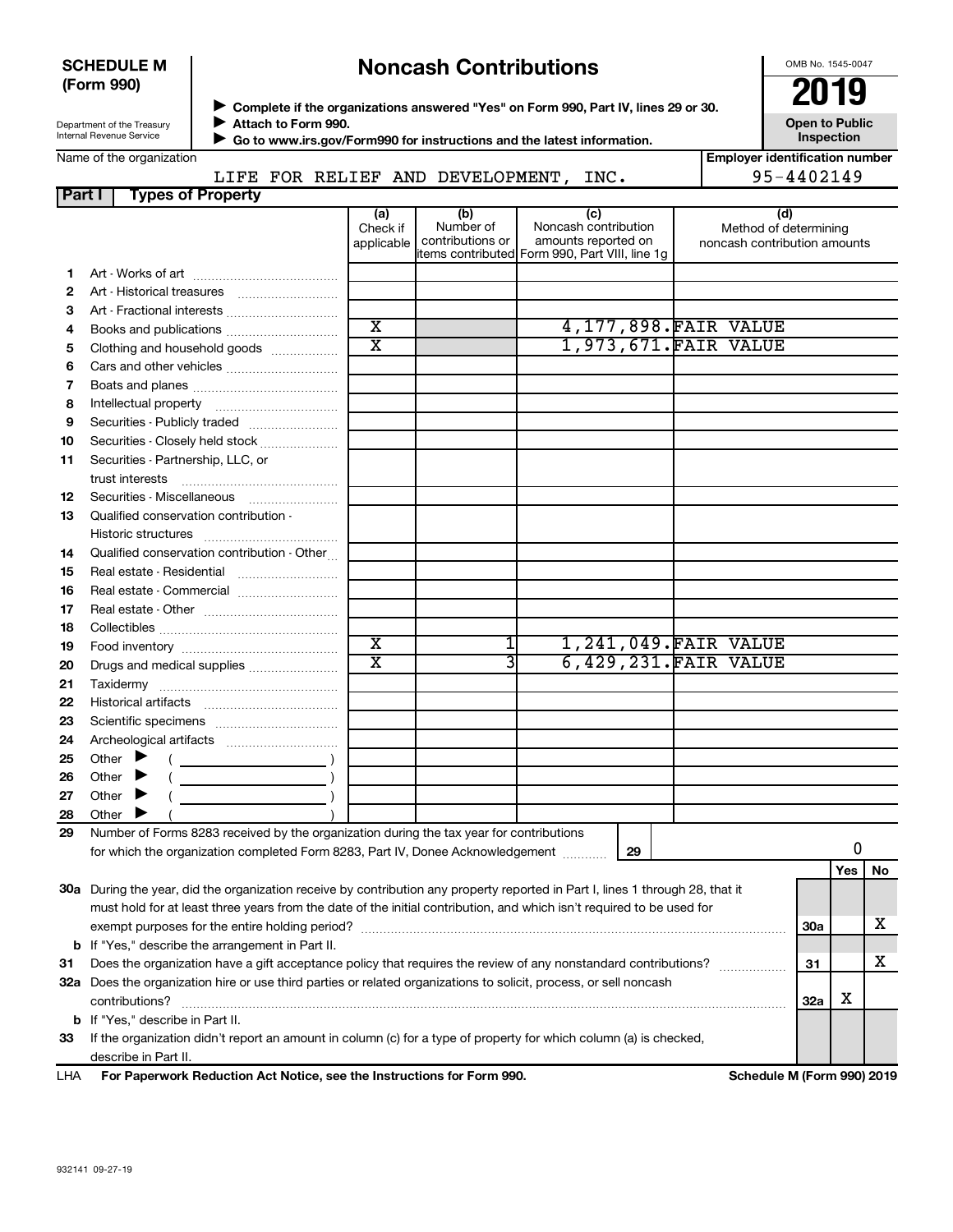|         | Schedule M (Form 990) 2019 |                                                                 |  |  |  | LIFE FOR RELIEF AND DEVELOPMENT, INC. |  | 95-4402149                                                                                                                                                                                                                                                           | Page 2 |
|---------|----------------------------|-----------------------------------------------------------------|--|--|--|---------------------------------------|--|----------------------------------------------------------------------------------------------------------------------------------------------------------------------------------------------------------------------------------------------------------------------|--------|
| Part II |                            |                                                                 |  |  |  |                                       |  | Supplemental Information. Provide the information required by Part I, lines 30b, 32b, and 33, and whether the organization<br>is reporting in Part I, column (b), the number of contributions, the number of items received, or a combination of both. Also complete |        |
|         |                            | this part for any additional information.                       |  |  |  |                                       |  |                                                                                                                                                                                                                                                                      |        |
|         |                            | SCHEDULE M, LINE 32B:                                           |  |  |  |                                       |  |                                                                                                                                                                                                                                                                      |        |
|         |                            |                                                                 |  |  |  |                                       |  | ON CERTAIN OCCASIONS, THE ORGANIZATION HAS TO ASSIST IN HUMANITARIAN                                                                                                                                                                                                 |        |
|         |                            | RELIEF AT LOCATIONS WHERE THE ORGANIZATION DOES NOT HAVE ACTIVE |  |  |  |                                       |  |                                                                                                                                                                                                                                                                      |        |
|         |                            |                                                                 |  |  |  |                                       |  | OFFICES; HENCE, OTHER ORGANIZATIONS ARE USED TO EXPEDITE THE RELIEF.                                                                                                                                                                                                 |        |
|         |                            |                                                                 |  |  |  |                                       |  |                                                                                                                                                                                                                                                                      |        |
|         |                            |                                                                 |  |  |  |                                       |  |                                                                                                                                                                                                                                                                      |        |
|         |                            |                                                                 |  |  |  |                                       |  |                                                                                                                                                                                                                                                                      |        |
|         |                            |                                                                 |  |  |  |                                       |  |                                                                                                                                                                                                                                                                      |        |
|         |                            |                                                                 |  |  |  |                                       |  |                                                                                                                                                                                                                                                                      |        |
|         |                            |                                                                 |  |  |  |                                       |  |                                                                                                                                                                                                                                                                      |        |
|         |                            |                                                                 |  |  |  |                                       |  |                                                                                                                                                                                                                                                                      |        |
|         |                            |                                                                 |  |  |  |                                       |  |                                                                                                                                                                                                                                                                      |        |
|         |                            |                                                                 |  |  |  |                                       |  |                                                                                                                                                                                                                                                                      |        |
|         |                            |                                                                 |  |  |  |                                       |  |                                                                                                                                                                                                                                                                      |        |
|         |                            |                                                                 |  |  |  |                                       |  |                                                                                                                                                                                                                                                                      |        |
|         |                            |                                                                 |  |  |  |                                       |  |                                                                                                                                                                                                                                                                      |        |
|         |                            |                                                                 |  |  |  |                                       |  |                                                                                                                                                                                                                                                                      |        |
|         |                            |                                                                 |  |  |  |                                       |  |                                                                                                                                                                                                                                                                      |        |
|         |                            |                                                                 |  |  |  |                                       |  |                                                                                                                                                                                                                                                                      |        |
|         |                            |                                                                 |  |  |  |                                       |  |                                                                                                                                                                                                                                                                      |        |
|         |                            |                                                                 |  |  |  |                                       |  |                                                                                                                                                                                                                                                                      |        |
|         |                            |                                                                 |  |  |  |                                       |  |                                                                                                                                                                                                                                                                      |        |
|         |                            |                                                                 |  |  |  |                                       |  |                                                                                                                                                                                                                                                                      |        |
|         |                            |                                                                 |  |  |  |                                       |  |                                                                                                                                                                                                                                                                      |        |
|         |                            |                                                                 |  |  |  |                                       |  |                                                                                                                                                                                                                                                                      |        |
|         |                            |                                                                 |  |  |  |                                       |  |                                                                                                                                                                                                                                                                      |        |
|         |                            |                                                                 |  |  |  |                                       |  |                                                                                                                                                                                                                                                                      |        |
|         |                            |                                                                 |  |  |  |                                       |  |                                                                                                                                                                                                                                                                      |        |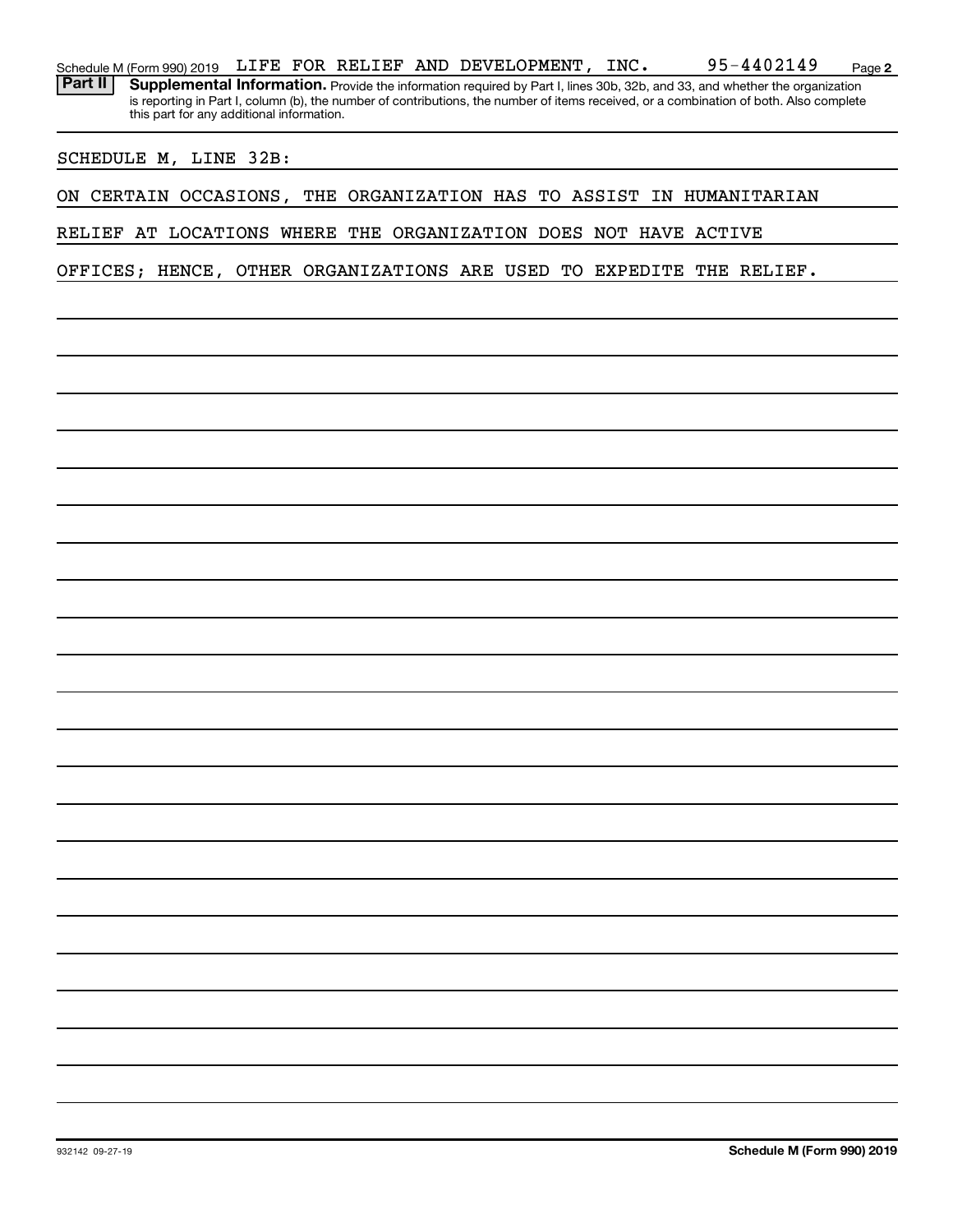**(Form 990 or 990-EZ)**

Department of the Treasury Internal Revenue Service

Name of the organization

**Complete to provide information for responses to specific questions on Form 990 or 990-EZ or to provide any additional information. | Attach to Form 990 or 990-EZ. | Go to www.irs.gov/Form990 for the latest information.** SCHEDULE O **Supplemental Information to Form 990 or 990-EZ** 2019<br>(Form 990 or 990-EZ)



LIFE FOR RELIEF AND DEVELOPMENT, INC. | 95-4402149

FORM 990, PART I, LINE 1, DESCRIPTION OF ORGANIZATION MISSION:

TO ALLEVIATE HUMAN SUFFERING, REGARDLESS OF RACE, COLOR, RELIGION, OR

CULTURAL BACKGROUND, TO PROVIDE ASSISTANCE TO PEOPLE ACROSS THE GLOBE

BY OFFERING HUMANITARIAN SERVICES, SUCH AS HEALTH CARE AND EDUCATION,

AND TO CATER TO CASUALTIES OF SOCIAL AND ECONOMIC TURMOIL.

FORM 990, PART III, LINE 4D, OTHER PROGRAM SERVICES:

FOOD BASKET PROGRAMS - THE FOOD BASKET PROGRAMS INCLUDE VARIOUS

SEASONAL PROJECTS THAT HELP FEED NEEDY FAMILIES IN MANY COUNTRIES

THROUGHOUT THE WORLD. DURING RAMADAN, THE ORGANIZATION DISTRIBUTES

FOOD BASKETS TO POOR AND NEEDY INDIVIDUALS AND ALSO PROVIDES HOT COOKED

MEALS TO VARIOUS COMMUNITIES. ADDITIONALLY, THE ORGANIZATION PARTNERS

WITH ISLAMIC CENTERS, GROCERY STORES, AND SUPERMARKETS IN COMMUNITIES

IN THE UNITED STATES TO DISTRIBUTE UDHIYAH AND QURBANI TO INDIVIDUALS

AND FAMILIES THAT MAY OTHERWISE NOT HAVE ACCESS TO MEAT THROUGHOUT THE

YEAR. THROUGH THE CHRISTMAS AND THANKSGIVING PROGRAMS, THE

ORGANIZATION MAY ALSO SUPPORT A COMMUNITY EVENT BY PROVIDING A MEAL AND

GIFTS OR MAY DISTRIBUTE FOOD BASKETS FOR THANKSGIVING TO POOR AND

HOMELESS INDIVIDUALS.

EXPENSES \$ 2,306,800. INCLUDING GRANTS OF \$ 0. REVENUE \$ 0.

EMERGENCY DISASTER RELIEF PROGRAM - IN RESPONSE TO AREAS SUFFERING FROM NATURAL OR MAN-MADE DISASTERS, THE ORGANIZATION PROVIDES EMERGENCY HUMANITARIAN RELIEF TO THOSE IN NEED IN THE FORM OF SHELTERS, FOOD,

WATER, AND URGENT MEDICAL CARE.

EXPENSES \$ 81,807. INCLUDING GRANTS OF \$ 0. REVENUE \$ 0.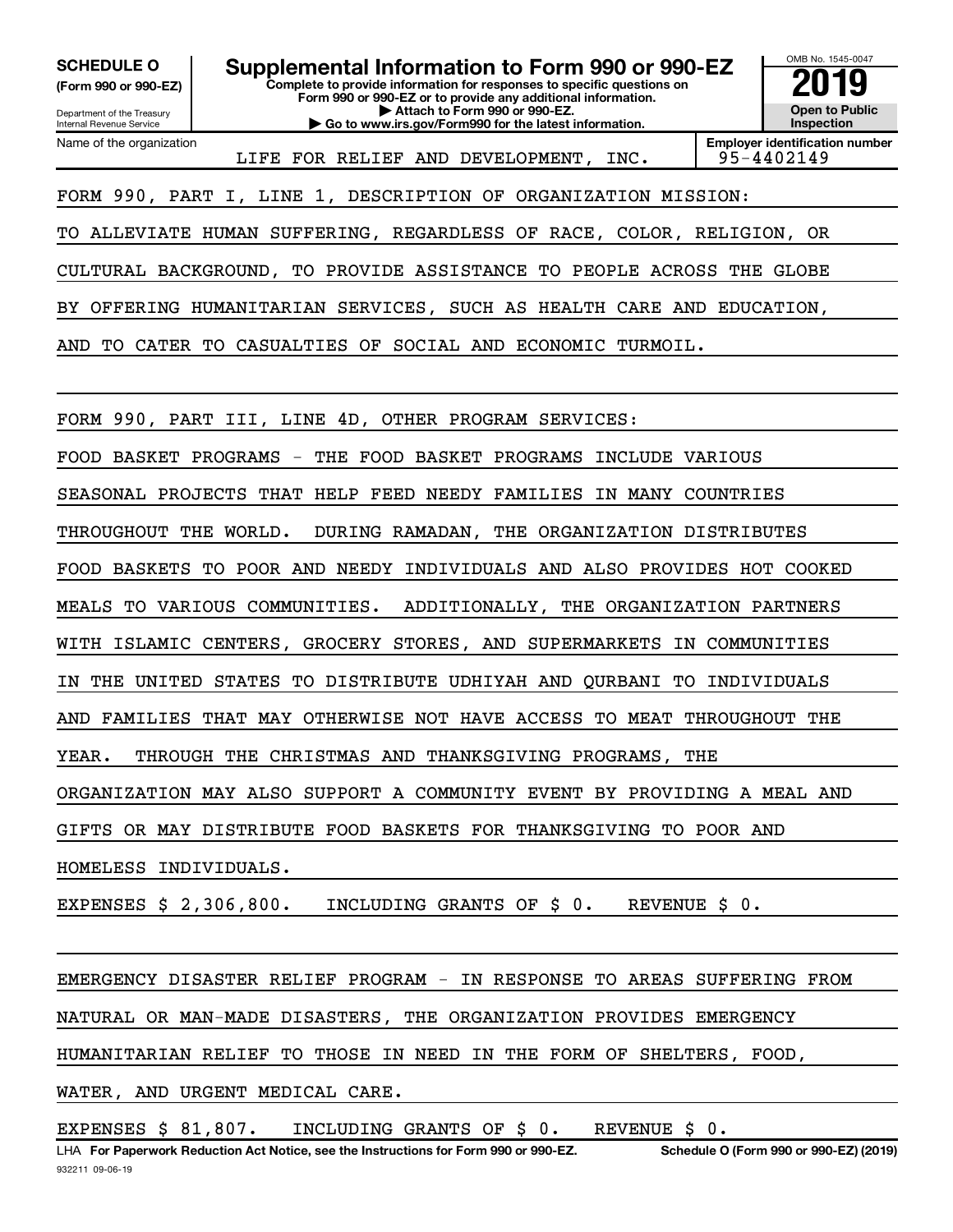Name of the organization LIFE FOR RELIEF AND DEVELOPMENT, INC. 95-4402149

CLEAN WATER PROJECT PROGRAMS - THROUGH THE CLEAN WATER PROGRAMS, THE ORGANIZATION ASSISTS COMMUNITIES THAT HAVE LITTLE OR NO ACCESS TO CLEAN WATER BY CONSTRUCTING WATER WELLS OR PROVIDING WATER TANKS. WATER IS A NECESSITY OF LIFE NEEDED FOR PROPER HEATH, HYGIENE, AND SANITATION AND FOR LIVESTOCK POPULATIONS.

EXPENSES \$ 232,089. INCLUDING GRANTS OF \$ 0. REVENUE \$ 0.

COMMUNITY DEVELOPMENT PROGRAMS - THE ORGANIZATION BUILDS COMMUNITY

CENTERS WHERE COMMUNITY MEMBERS GATHER FOR SOCIAL EVENTS, AND ALSO

FUNDS SMALL HUMAN DEVELOPMENT PROJECTS FOR POOR FAMILIES TO ENABLE THEM

TO START THEIR OWN BUSINESSES TO SUPPORT THEIR FAMILIES.

EXPENSES \$ 2,216,677. INCLUDING GRANTS OF \$ 0. REVENUE \$ 0.

FAMILY ASSISTANCE PROGRAM - THE FAMILY ASSISTANCE PROGRAM WORKS TO IMPROVE THE LIVING CONDITIONS OF VULNERABLE SINGLE MOTHERS AND DISABLED HEADS OF HOUSEHOLDS IN VARIOUS COUNTRIES, WHO HAVE LOST EVERYTHING FROM THE DEVASTATING IMPACT OF WAR AND FAMINE. THROUGH THIS PROGRAM, THE ORGANIZATION ALSO PROVIDES WINTER AID TO FAMILIES, WHICH MAY INCLUDE WARM BLANKETS, WINTER CLOTHES, AND JACKETS.

EXPENSES \$ 144,904. INCLUDING GRANTS OF \$ 0. REVENUE \$ 0.

FORM 990, PART VI, SECTION A, LINE 8B:

THE COMMITTEE DOES NOT HAVE THE AUTHORITY TO ACT ON BEHALF OF THE GOVERNING BODY; RATHER, IT SUBMITS RECOMMENDATIONS TO THE GOVERNING BODY FOR A FINAL DECISION.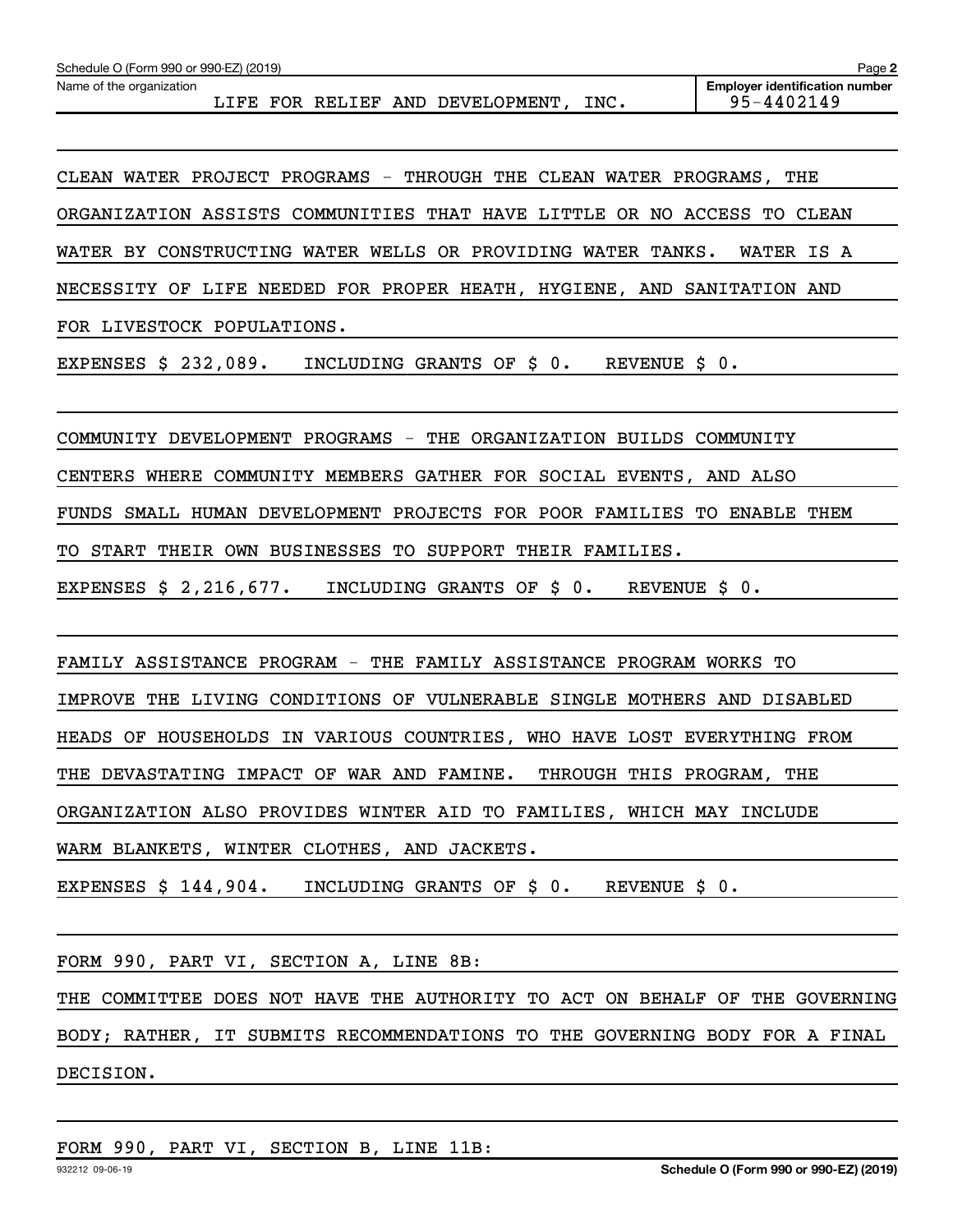| THE ORGANIZATION HAS A FIXED SCHEDULE FOR MONITORING AND ENFORCING                                          |                                        |
|-------------------------------------------------------------------------------------------------------------|----------------------------------------|
| COMPLIANCE WITH AN ESTABLISHED POLICY.                                                                      |                                        |
|                                                                                                             |                                        |
| FORM 990, PART VI, SECTION B, LINE 15:                                                                      |                                        |
| THE ORGANIZATION REVIEWED BENCHMARKS AND COMPARABILITY DATA FOR SIMILAR                                     |                                        |
| ORGANIZATIONS.                                                                                              |                                        |
|                                                                                                             |                                        |
| FORM 990, PART VI, LINE 17, LIST OF STATES RECEIVING COPY OF FORM 990:                                      |                                        |
| AL, AZ, AR, CA, CO, CT, DE, FL, GA, ID, IL, IN, IA, KS, KY, LA, ME, MD, MA, MI, MN, MS, MO, MT, NE          |                                        |
| NV , NH , NJ , NM , NC , ND , OH , OK , OR , PA , RI , SC , SD , TN , TX , UT , VT , VA , WA , WV , WI , WY |                                        |
|                                                                                                             |                                        |
| FORM 990, PART VI, SECTION C, LINE 19:                                                                      |                                        |
| THE ORGANIZATION MAKES ITS GOVERNING DOCUMENTS, CONFLICT OF INTEREST                                        |                                        |
| POLICY, AND FINANCIAL STATEMENTS AVAILABLE TO THE PUBLIC UPON REQUEST.                                      |                                        |
|                                                                                                             |                                        |
| FORM 990, PART IX, LINE 24E, ALL OTHER FUNCTIONAL EXPENSES:                                                 |                                        |
| COMMUNITY DEVELOPMENT PROGRAM:                                                                              |                                        |
| PROGRAM SERVICE EXPENSES                                                                                    | 2,105,920.                             |
| MANAGEMENT AND GENERAL EXPENSES                                                                             | 0.                                     |
| FUNDRAISING EXPENSES                                                                                        | 0.                                     |
| TOTAL EXPENSES                                                                                              | 2,105,920.                             |
|                                                                                                             |                                        |
| FUNDRAISING EVENTS:                                                                                         |                                        |
| PROGRAM SERVICE EXPENSES                                                                                    | 0.                                     |
| MANAGEMENT AND GENERAL EXPENSES                                                                             | 0.                                     |
| 932212 09-06-19                                                                                             | Schedule O (Form 990 or 990-EZ) (2019) |
|                                                                                                             |                                        |

# Name of the organization

Schedule O (Form 990 or 990-EZ) (2019)

LIFE FOR RELIEF AND DEVELOPMENT, INC.

**Employer identification number**

THE BOARD REVIEWS FORM 990 BEFORE FILING.

FORM 990, PART VI, SECTION B, LINE 12C:

- - -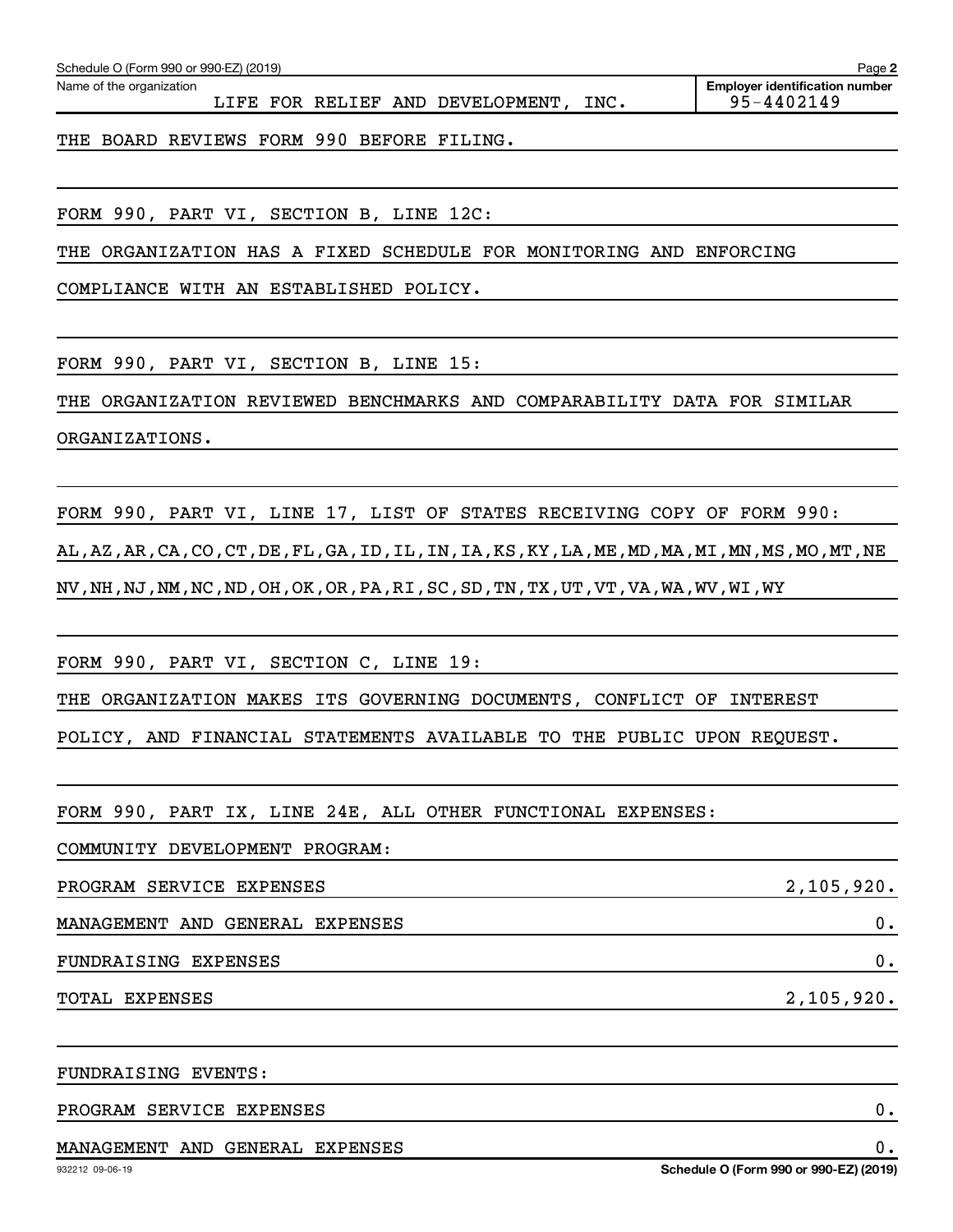| Schedule O (Form 990 or 990-EZ) (2019)                                  | Page 2                                              |
|-------------------------------------------------------------------------|-----------------------------------------------------|
| Name of the organization<br>LIFE FOR RELIEF AND DEVELOPMENT, INC.       | <b>Employer identification number</b><br>95-4402149 |
| FUNDRAISING EXPENSES                                                    | 595,546.                                            |
| TOTAL EXPENSES                                                          | 595,546.                                            |
| OTHER PROGRAMS:                                                         |                                                     |
| PROGRAM SERVICE EXPENSES                                                | 421,094.                                            |
| MANAGEMENT AND GENERAL EXPENSES                                         | 0.                                                  |
| <b>FUNDRAISING EXPENSES</b>                                             | 0.                                                  |
| TOTAL EXPENSES                                                          | 421,094.                                            |
| OTHER EXPENSES:                                                         |                                                     |
| PROGRAM SERVICE EXPENSES                                                | 3,066.                                              |
| MANAGEMENT AND GENERAL EXPENSES                                         | 90,793.                                             |
| <b>FUNDRAISING EXPENSES</b>                                             | 0.                                                  |
| TOTAL EXPENSES                                                          | 93,859.                                             |
| TOTAL OTHER EXPENSES ON FORM 990, PART IX, LINE 24E, COL A              | 3,216,419.                                          |
| FORM 990, PAGE 1, ITEM B - AMENDED RETURN:                              |                                                     |
| FORM 990 IS BEING AMENDED AS A RESULT OF AN AUDIT OF THE ORGANIZATION'S |                                                     |
| FINANCIAL STATEMENTS AND TO PROVIDE MORE ACCURATE INFORMATION. THE      |                                                     |
| ITEMS THAT ARE BEING REVISED ARE AS FOLLOWS:                            |                                                     |
| - PAGE 1, ITEM G                                                        |                                                     |
| - PART I, ITEMS 8, 10, 15, 17, 20, AND 21, "PRIOR YEAR" COLUMN, AND     |                                                     |
| ITEM 6                                                                  |                                                     |
| - PART II, PAID PREPARER SECTION                                        |                                                     |
| - PART III, ITEMS 4A, 4B, 4C, AND 4D                                    |                                                     |
| - PART IV, ITEMS 2, 6, 11D, 12A, AND 33                                 |                                                     |
| - PART V, ITEMS 1A, 2A, 3A, 3B, 7E, 7F, 8, 9A, AND 9B                   |                                                     |
| - PART VI, ITEMS 1A, 1B, 10A, 10B, 17, 18, AND 20                       |                                                     |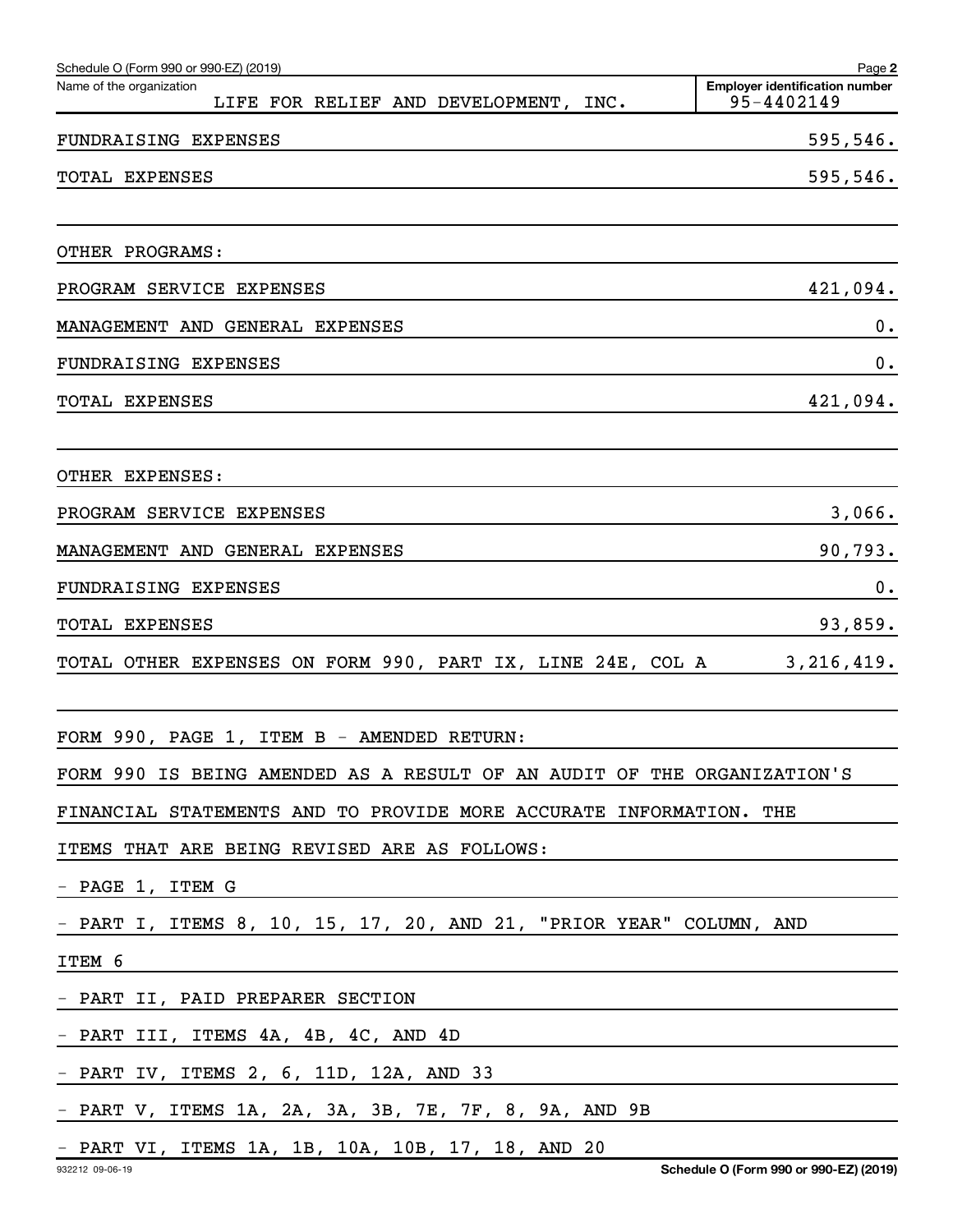| Schedule O (Form 990 or 990-EZ) (2019)                                                                                       | Page 2                                              |
|------------------------------------------------------------------------------------------------------------------------------|-----------------------------------------------------|
| Name of the organization<br>LIFE FOR RELIEF AND DEVELOPMENT, INC.                                                            | <b>Employer identification number</b><br>95-4402149 |
| - PART VII, SECTION A                                                                                                        |                                                     |
| - PART VIII, ITEMS 1F, 1G, 3, AND 11D                                                                                        |                                                     |
| - PART IX, ITEMS 3, 5, 7, 9, 10, 11B, 11C, 11G, 12, 13, 14, 16, 17, 19,                                                      |                                                     |
| 20, 22, 23, 24A, 24B, 24C, 24D, AND 24E                                                                                      |                                                     |
| - PART X, COLUMNS (A) AND (B), ITEMS 1, 3, 8, 9, 10A, 10B, 10C, 15, 17,                                                      |                                                     |
| 27, AND 28, AS WELL AS ITEM 5, COLUMN (A)                                                                                    |                                                     |
| - PART XI, ITEMS 1, 2, 4, AND 8<br>the control of the control of the control of the control of the control of the control of |                                                     |
| - PART XII, ITEM 2B (BASIS OF PRESENTATION)                                                                                  |                                                     |
| - SCHEDULE A, PART II, ITEMS 1 AND 8, COLUMNS (B), (D), AND (E), ITEM                                                        |                                                     |
| 10, COLUMN (E), AND ITEM 15<br><u> 1980 - Johann Barn, amerikansk politiker (d. 1980)</u>                                    |                                                     |
| - SCHEDULE B, PAGE 1, PART I, AND PART II                                                                                    |                                                     |
| - SCHEDULE D, PARTS I, IX, XI, AND XII (NO LONGER REQUIRED TO BE                                                             |                                                     |
| COMPLETED)                                                                                                                   |                                                     |
| - SCHEDULE D, PART VI AND PART XIII                                                                                          |                                                     |
| - SCHEDULE F, PART I                                                                                                         |                                                     |
| - SCHEDULE F, PART V (NO LONGER REQUIRED TO BE COMPLETED)                                                                    |                                                     |
| - SCHEDULE M, PART I, ITEMS 4, 5, 19, 20, 25, AND 26                                                                         |                                                     |
| SCHEDULE R, PART I (NOT PREVIOUSLY COMPLETED)                                                                                |                                                     |
|                                                                                                                              |                                                     |
|                                                                                                                              |                                                     |
|                                                                                                                              |                                                     |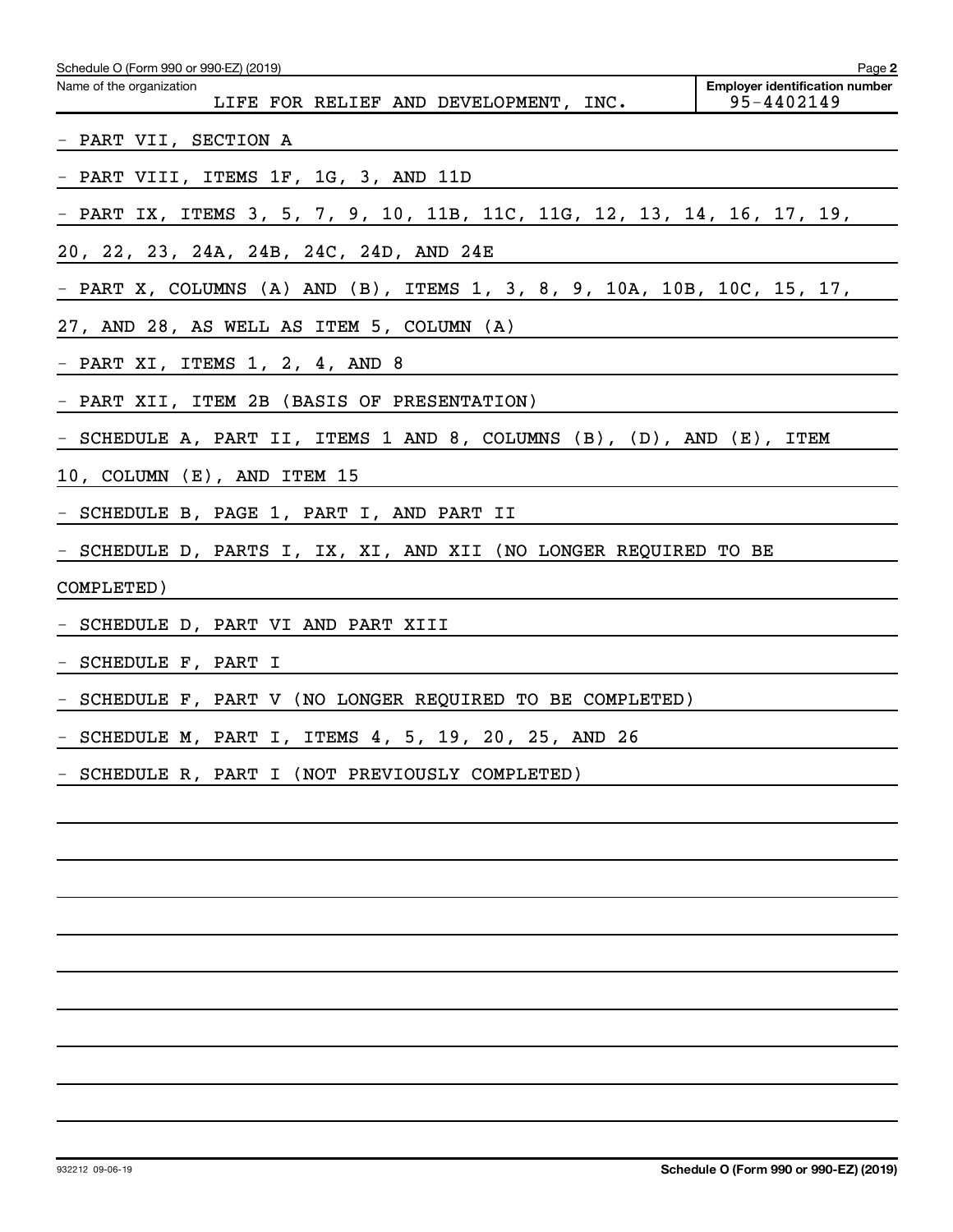| <b>SCHEDULE R</b> |  |  |
|-------------------|--|--|
|                   |  |  |

## Department of the Treasury

## **Related Organizations and Unrelated Partnerships**

**(Form 990) Complete if the organization answered "Yes" on Form 990, Part IV, line 33, 34, 35b, 36, or 37.** |

**Attach to Form 990. Contract to Form 990. Contract to Public** 

OMB No. 1545-0047

**| Go to www.irs.gov/Form990 for instructions and the latest information. Inspection 2019**<br>Open to Public

Internal Revenue Service Name of the organization

LIFE FOR RELIEF AND DEVELOPMENT, INC.

**Employer identification number**

Part I ldentification of Disregarded Entities. Complete if the organization answered "Yes" on Form 990, Part IV, line 33.

| (a)                                    | (b)                 | (c)                      | (d)          | (e)                | (f)                        |
|----------------------------------------|---------------------|--------------------------|--------------|--------------------|----------------------------|
| Name, address, and EIN (if applicable) | Primary activity    | Legal domicile (state or | Total income | End-of-year assets | Direct controlling         |
| of disregarded entity                  |                     | foreign country)         |              |                    | entity                     |
| LIFE MANAGEMENTS, L3C - 80-1946161     |                     |                          |              |                    |                            |
| 500 WOODWARD AVENUE, SUITE 3500        |                     |                          |              |                    | LIFE FOR RELIEF AND        |
| DETROIT, MI 48226-3485                 | MANAGEMENT SERVICES | MICHIGAN                 | $\bm{0}$ .   |                    | 395,497. DEVELOPMENT, INC. |
|                                        |                     |                          |              |                    |                            |
|                                        |                     |                          |              |                    |                            |
|                                        |                     |                          |              |                    |                            |
|                                        |                     |                          |              |                    |                            |
|                                        |                     |                          |              |                    |                            |
|                                        |                     |                          |              |                    |                            |
|                                        |                     |                          |              |                    |                            |
|                                        |                     |                          |              |                    |                            |
|                                        |                     |                          |              |                    |                            |

**Part II** Identification of Related Tax-Exempt Organizations. Complete if the organization answered "Yes" on Form 990, Part IV, line 34, because it had one or more related tax-exempt<br>Part II acconizations during the tax ye organizations during the tax year.

| (a)<br>Name, address, and EIN<br>of related organization | (b)<br>Primary activity | (c)<br>Legal domicile (state or<br>foreign country) | (d)<br><b>Exempt Code</b><br>section | (e)<br>Public charity<br>status (if section | (f)<br>Direct controlling<br>entity |     | $(g)$<br>Section 512(b)(13)<br>controlled<br>entity? |
|----------------------------------------------------------|-------------------------|-----------------------------------------------------|--------------------------------------|---------------------------------------------|-------------------------------------|-----|------------------------------------------------------|
|                                                          |                         |                                                     |                                      | 501(c)(3)                                   |                                     | Yes | No                                                   |
|                                                          |                         |                                                     |                                      |                                             |                                     |     |                                                      |
|                                                          |                         |                                                     |                                      |                                             |                                     |     |                                                      |
|                                                          |                         |                                                     |                                      |                                             |                                     |     |                                                      |
|                                                          |                         |                                                     |                                      |                                             |                                     |     |                                                      |
|                                                          |                         |                                                     |                                      |                                             |                                     |     |                                                      |
|                                                          |                         |                                                     |                                      |                                             |                                     |     |                                                      |
|                                                          |                         |                                                     |                                      |                                             |                                     |     |                                                      |
|                                                          |                         |                                                     |                                      |                                             |                                     |     |                                                      |
|                                                          |                         |                                                     |                                      |                                             |                                     |     |                                                      |
|                                                          |                         |                                                     |                                      |                                             |                                     |     |                                                      |
|                                                          |                         |                                                     |                                      |                                             |                                     |     |                                                      |
|                                                          |                         |                                                     |                                      |                                             |                                     |     |                                                      |

**For Paperwork Reduction Act Notice, see the Instructions for Form 990. Schedule R (Form 990) 2019**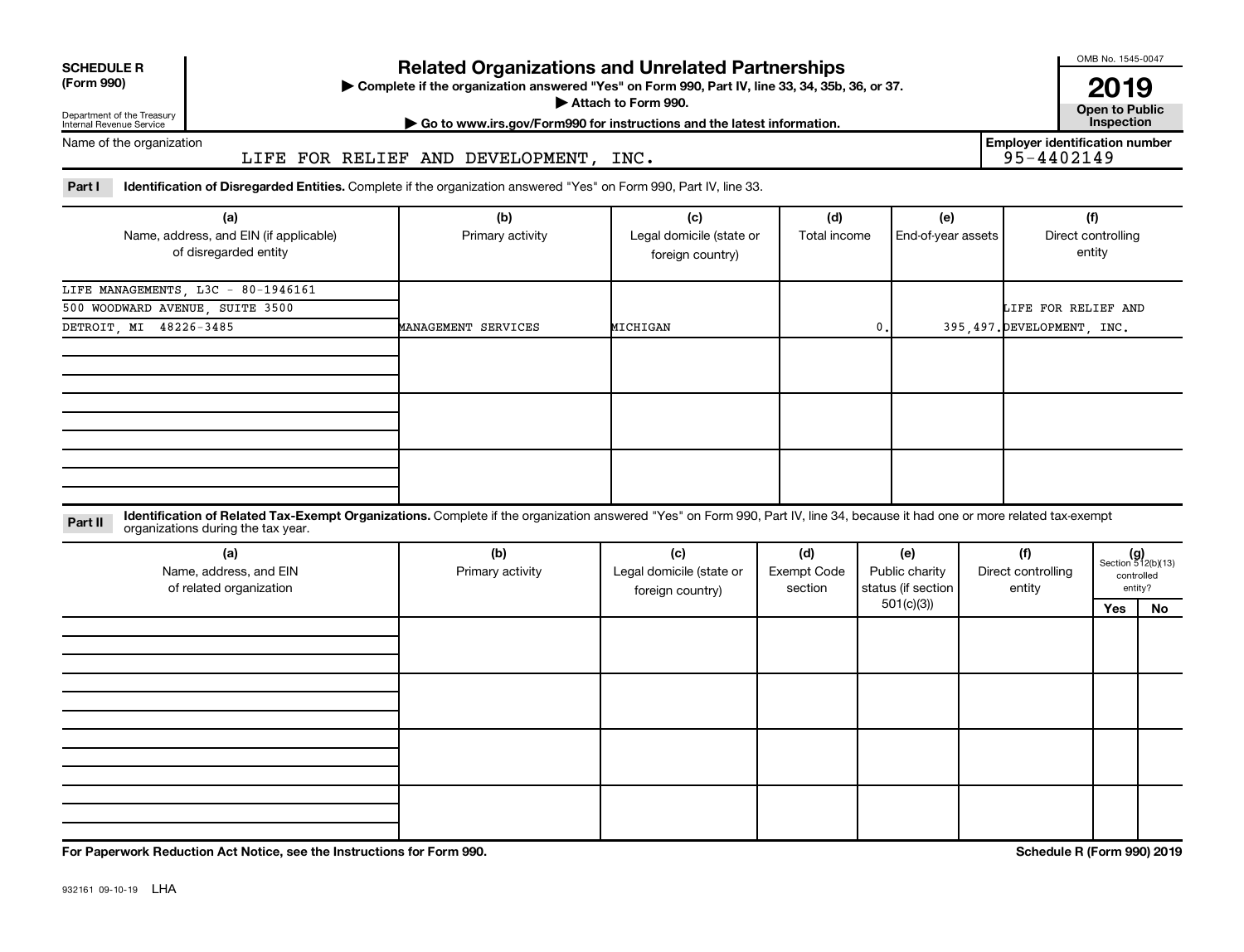### Schedule R (Form 990) 2019 Page LIFE FOR RELIEF AND DEVELOPMENT, INC. 95-4402149

**2**

Part III Identification of Related Organizations Taxable as a Partnership. Complete if the organization answered "Yes" on Form 990, Part IV, line 34, because it had one or more related<br>Read to the organizations tracted as organizations treated as a partnership during the tax year.

| ייטיי<br>reaction of a bacter and a part from the barring and tax your.<br>(a)                                                                                                                                                                                              | (b)              | (d)<br>(c)                                |                              | (e)                             |                                                                                            | (f) |                               | (g)                   |                                   | (h)                   |                                                                                                             | (i)                   |                   | (i)                  | (k)                                                                                                                             |  |
|-----------------------------------------------------------------------------------------------------------------------------------------------------------------------------------------------------------------------------------------------------------------------------|------------------|-------------------------------------------|------------------------------|---------------------------------|--------------------------------------------------------------------------------------------|-----|-------------------------------|-----------------------|-----------------------------------|-----------------------|-------------------------------------------------------------------------------------------------------------|-----------------------|-------------------|----------------------|---------------------------------------------------------------------------------------------------------------------------------|--|
| Name, address, and EIN<br>of related organization                                                                                                                                                                                                                           | Primary activity | Legal<br>domicile<br>(state or<br>foreign | Direct controlling<br>entity |                                 | Predominant income<br>(related, unrelated,<br>excluded from tax under<br>sections 512-514) |     | Share of total<br>income      |                       | Share of<br>end-of-year<br>assets |                       | Code V-UBI<br>Disproportionate<br>amount in box<br>allocations?<br>20 of Schedule<br>K-1 (Form 1065) Yes No |                       |                   | managing<br>partner? | General or Percentage<br>ownership                                                                                              |  |
|                                                                                                                                                                                                                                                                             |                  | country)                                  |                              |                                 |                                                                                            |     |                               |                       |                                   | Yes                   | No                                                                                                          |                       |                   |                      |                                                                                                                                 |  |
|                                                                                                                                                                                                                                                                             |                  |                                           |                              |                                 |                                                                                            |     |                               |                       |                                   |                       |                                                                                                             |                       |                   |                      |                                                                                                                                 |  |
|                                                                                                                                                                                                                                                                             |                  |                                           |                              |                                 |                                                                                            |     |                               |                       |                                   |                       |                                                                                                             |                       |                   |                      |                                                                                                                                 |  |
|                                                                                                                                                                                                                                                                             |                  |                                           |                              |                                 |                                                                                            |     |                               |                       |                                   |                       |                                                                                                             |                       |                   |                      |                                                                                                                                 |  |
|                                                                                                                                                                                                                                                                             |                  |                                           |                              |                                 |                                                                                            |     |                               |                       |                                   |                       |                                                                                                             |                       |                   |                      |                                                                                                                                 |  |
|                                                                                                                                                                                                                                                                             |                  |                                           |                              |                                 |                                                                                            |     |                               |                       |                                   |                       |                                                                                                             |                       |                   |                      |                                                                                                                                 |  |
|                                                                                                                                                                                                                                                                             |                  |                                           |                              |                                 |                                                                                            |     |                               |                       |                                   |                       |                                                                                                             |                       |                   |                      |                                                                                                                                 |  |
|                                                                                                                                                                                                                                                                             |                  |                                           |                              |                                 |                                                                                            |     |                               |                       |                                   |                       |                                                                                                             |                       |                   |                      |                                                                                                                                 |  |
|                                                                                                                                                                                                                                                                             |                  |                                           |                              |                                 |                                                                                            |     |                               |                       |                                   |                       |                                                                                                             |                       |                   |                      |                                                                                                                                 |  |
|                                                                                                                                                                                                                                                                             |                  |                                           |                              |                                 |                                                                                            |     |                               |                       |                                   |                       |                                                                                                             |                       |                   |                      |                                                                                                                                 |  |
| Identification of Related Organizations Taxable as a Corporation or Trust. Complete if the organization answered "Yes" on Form 990, Part IV, line 34, because it had one or more related<br>Part IV<br>organizations treated as a corporation or trust during the tax year. |                  |                                           |                              |                                 |                                                                                            |     |                               |                       |                                   |                       |                                                                                                             |                       |                   |                      |                                                                                                                                 |  |
| (a)<br>Name, address, and EIN                                                                                                                                                                                                                                               |                  | (b)<br>Primary activity                   |                              | (c)<br>Legal domicile           | (d)<br>Direct controlling                                                                  |     |                               | (e)<br>Type of entity |                                   | (f)<br>Share of total |                                                                                                             | (g)<br>Share of       | (h)<br>Percentage |                      | $\begin{array}{c} \textbf{(i)}\\ \text{Section}\\ 512 \text{(b)} \text{(13)}\\ \text{controlled} \\ \text{entity?} \end{array}$ |  |
| of related organization                                                                                                                                                                                                                                                     |                  |                                           |                              | state or<br>foreign<br>country) | entity                                                                                     |     | (C corp, S corp,<br>or trust) |                       | income                            |                       |                                                                                                             | end-of-year<br>assets | ownership         |                      |                                                                                                                                 |  |
|                                                                                                                                                                                                                                                                             |                  |                                           |                              |                                 |                                                                                            |     |                               |                       |                                   |                       |                                                                                                             |                       |                   |                      | Yes   No                                                                                                                        |  |
|                                                                                                                                                                                                                                                                             |                  |                                           |                              |                                 |                                                                                            |     |                               |                       |                                   |                       |                                                                                                             |                       |                   |                      |                                                                                                                                 |  |
|                                                                                                                                                                                                                                                                             |                  |                                           |                              |                                 |                                                                                            |     |                               |                       |                                   |                       |                                                                                                             |                       |                   |                      |                                                                                                                                 |  |
|                                                                                                                                                                                                                                                                             |                  |                                           |                              |                                 |                                                                                            |     |                               |                       |                                   |                       |                                                                                                             |                       |                   |                      |                                                                                                                                 |  |
|                                                                                                                                                                                                                                                                             |                  |                                           |                              |                                 |                                                                                            |     |                               |                       |                                   |                       |                                                                                                             |                       |                   |                      |                                                                                                                                 |  |
|                                                                                                                                                                                                                                                                             |                  |                                           |                              |                                 |                                                                                            |     |                               |                       |                                   |                       |                                                                                                             |                       |                   |                      |                                                                                                                                 |  |
|                                                                                                                                                                                                                                                                             |                  |                                           |                              |                                 |                                                                                            |     |                               |                       |                                   |                       |                                                                                                             |                       |                   |                      |                                                                                                                                 |  |
|                                                                                                                                                                                                                                                                             |                  |                                           |                              |                                 |                                                                                            |     |                               |                       |                                   |                       |                                                                                                             |                       |                   |                      |                                                                                                                                 |  |
|                                                                                                                                                                                                                                                                             |                  |                                           |                              |                                 |                                                                                            |     |                               |                       |                                   |                       |                                                                                                             |                       |                   |                      |                                                                                                                                 |  |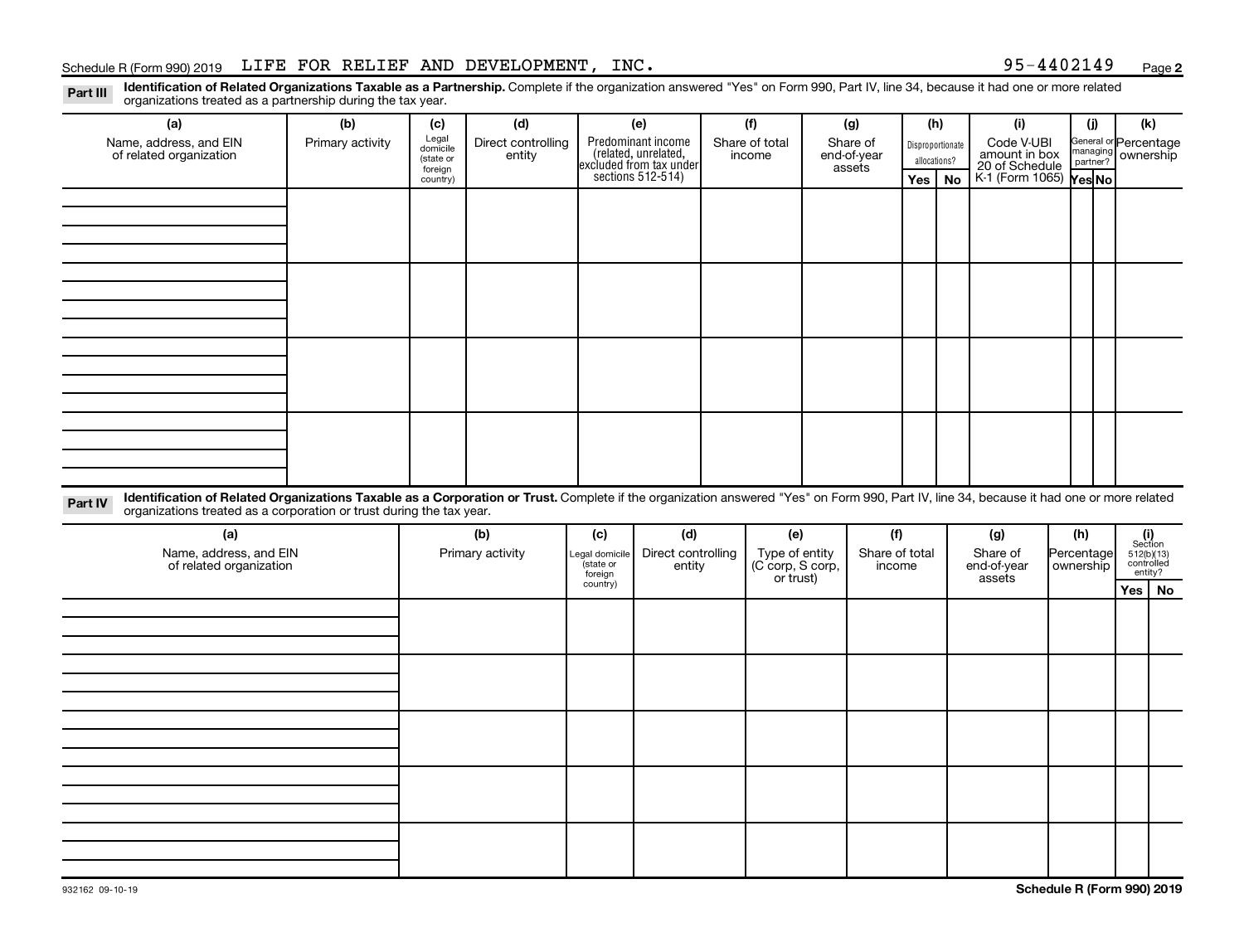### Schedule R (Form 990) 2019 Page LIFE FOR RELIEF AND DEVELOPMENT, INC. 95-4402149

|    | Note: Complete line 1 if any entity is listed in Parts II, III, or IV of this schedule.                                                                                                                                        |                    |                        |                                              |                 |  | Yes   No |
|----|--------------------------------------------------------------------------------------------------------------------------------------------------------------------------------------------------------------------------------|--------------------|------------------------|----------------------------------------------|-----------------|--|----------|
|    | During the tax year, did the organization engage in any of the following transactions with one or more related organizations listed in Parts II-IV?                                                                            |                    |                        |                                              |                 |  |          |
|    |                                                                                                                                                                                                                                |                    |                        |                                              | 1a              |  |          |
|    | b Gift, grant, or capital contribution to related organization(s) manufaction content and content and contribution to related organization(s) manufaction content and content and contribution to related organization(s) manu |                    |                        |                                              | 1 <sub>b</sub>  |  |          |
|    | 1 <sub>c</sub>                                                                                                                                                                                                                 |                    |                        |                                              |                 |  |          |
|    |                                                                                                                                                                                                                                |                    |                        |                                              | 1 <sub>d</sub>  |  |          |
|    | e Loans or loan guarantees by related organization(s) manufaction content to content the manufacture content of the manufacture content of the manufacture content of the manufacture content of the local content of the manu |                    |                        |                                              | 1e              |  |          |
|    |                                                                                                                                                                                                                                |                    |                        |                                              |                 |  |          |
|    | Dividends from related organization(s) www.andron.com/www.andron.com/www.andron.com/www.andron.com/www.andron.com/www.andron.com/www.andron.com/www.andron.com/www.andron.com/www.andron.com/www.andron.com/www.andron.com/www |                    |                        |                                              | 1f              |  |          |
| a  | Sale of assets to related organization(s) material contents and content to content the state of assets to related organization(s) material content of the set of assets to related organization(s) material content of the set |                    |                        |                                              | 1g              |  |          |
|    | h Purchase of assets from related organization(s) manufactured and content to content and content of assets from related organization(s)                                                                                       |                    |                        |                                              | 1 <sub>h</sub>  |  |          |
|    |                                                                                                                                                                                                                                |                    |                        |                                              | 11              |  |          |
|    |                                                                                                                                                                                                                                |                    |                        |                                              | 1j              |  |          |
|    |                                                                                                                                                                                                                                |                    |                        |                                              |                 |  |          |
|    |                                                                                                                                                                                                                                |                    |                        |                                              | 1k              |  |          |
|    |                                                                                                                                                                                                                                |                    |                        |                                              | 11              |  |          |
|    |                                                                                                                                                                                                                                |                    |                        |                                              | 1 <sub>m</sub>  |  |          |
|    |                                                                                                                                                                                                                                |                    |                        |                                              | 1n              |  |          |
|    | o Sharing of paid employees with related organization(s) material contents and content to the star of paid employees with related organization(s) material contents and the star of the star of the star of the star of the st |                    |                        |                                              | 10 <sub>o</sub> |  |          |
|    |                                                                                                                                                                                                                                |                    |                        |                                              |                 |  |          |
| D. | Reimbursement paid to related organization(s) for expenses [111] Research Manuscritics [21] Reimbursement paid to related organization(s) for expenses [11] Manuscritics [21] Manuscritics [21] Manuscritics [21] Manuscritics |                    |                        |                                              | 1p              |  |          |
|    |                                                                                                                                                                                                                                |                    |                        |                                              | 1q              |  |          |
|    |                                                                                                                                                                                                                                |                    |                        |                                              |                 |  |          |
|    | Other transfer of cash or property to related organization(s) www.communities.com/www.communities/communities/                                                                                                                 |                    |                        |                                              | 1r              |  |          |
|    |                                                                                                                                                                                                                                |                    |                        |                                              | 1s              |  |          |
|    | 2 If the answer to any of the above is "Yes," see the instructions for information on who must complete this line, including covered relationships and transaction thresholds.                                                 |                    |                        |                                              |                 |  |          |
|    |                                                                                                                                                                                                                                |                    |                        |                                              |                 |  |          |
|    | (a)<br>Name of related organization                                                                                                                                                                                            | (b)<br>Transaction | (c)<br>Amount involved | (d)<br>Method of determining amount involved |                 |  |          |
|    |                                                                                                                                                                                                                                | type (a-s)         |                        |                                              |                 |  |          |

|     | Name of related organization                                                                                          | $\mathbf{v}$<br>Transaction<br>type (a-s) | $\sqrt{ }$<br>Amount involved | $\sim$<br>Method of determining amount involved |
|-----|-----------------------------------------------------------------------------------------------------------------------|-------------------------------------------|-------------------------------|-------------------------------------------------|
| (1) |                                                                                                                       |                                           |                               |                                                 |
| (2) |                                                                                                                       |                                           |                               |                                                 |
| (3) | <u> 1989 - Johann Stein, marwolaethau a bhann an t-Amhain ann an t-Amhain an t-Amhain an t-Amhain an t-Amhain an </u> |                                           |                               |                                                 |
| (4) |                                                                                                                       |                                           |                               |                                                 |
| (5) |                                                                                                                       |                                           |                               |                                                 |
| (6) |                                                                                                                       |                                           |                               |                                                 |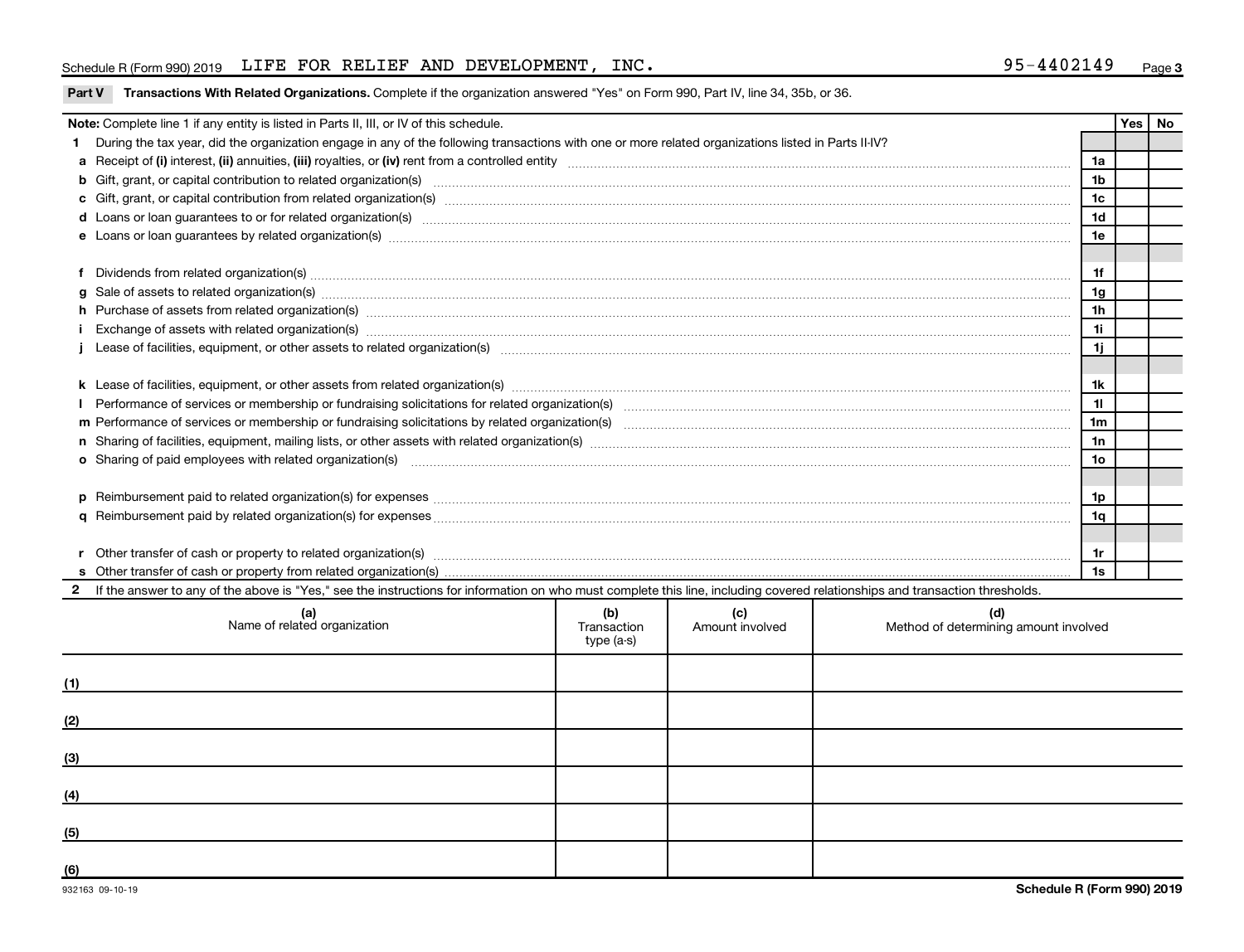### Schedule R (Form 990) 2019 Page LIFE FOR RELIEF AND DEVELOPMENT, INC. 95-4402149

#### Part VI Unrelated Organizations Taxable as a Partnership. Complete if the organization answered "Yes" on Form 990, Part IV, line 37.

Provide the following information for each entity taxed as a partnership through which the organization conducted more than five percent of its activities (measured by total assets or gross revenue) that was not a related organization. See instructions regarding exclusion for certain investment partnerships.

| (a)<br>Name, address, and EIN<br>of entity | . ت<br>(b)<br>Primary activity | (c)<br>Legal domicile<br>(state or foreign<br>country) | (d)<br>Predominant income<br>(related, unrelated,<br>excluded from tax under<br>sections 512-514) | (e)<br>Are all<br>partners sec.<br>$501(c)(3)$<br>orgs.?<br>Yes No | (f)<br>Share of<br>total<br>income | (g)<br>Share of<br>end-of-year<br>assets | (h)<br>Dispropor-<br>tionate<br>allocations?<br>Yes No | (i)<br>Code V-UBI<br>amount in box 20 managing<br>of Schedule K-1<br>(Form 1065)<br>$\overline{V}$ ves No | (i)<br>Yes NO | $(\mathsf{k})$ |
|--------------------------------------------|--------------------------------|--------------------------------------------------------|---------------------------------------------------------------------------------------------------|--------------------------------------------------------------------|------------------------------------|------------------------------------------|--------------------------------------------------------|-----------------------------------------------------------------------------------------------------------|---------------|----------------|
|                                            |                                |                                                        |                                                                                                   |                                                                    |                                    |                                          |                                                        |                                                                                                           |               |                |
|                                            |                                |                                                        |                                                                                                   |                                                                    |                                    |                                          |                                                        |                                                                                                           |               |                |
|                                            |                                |                                                        |                                                                                                   |                                                                    |                                    |                                          |                                                        |                                                                                                           |               |                |
|                                            |                                |                                                        |                                                                                                   |                                                                    |                                    |                                          |                                                        |                                                                                                           |               |                |
|                                            |                                |                                                        |                                                                                                   |                                                                    |                                    |                                          |                                                        |                                                                                                           |               |                |
|                                            |                                |                                                        |                                                                                                   |                                                                    |                                    |                                          |                                                        |                                                                                                           |               |                |
|                                            |                                |                                                        |                                                                                                   |                                                                    |                                    |                                          |                                                        |                                                                                                           |               |                |
|                                            |                                |                                                        |                                                                                                   |                                                                    |                                    |                                          |                                                        |                                                                                                           |               |                |

**Schedule R (Form 990) 2019**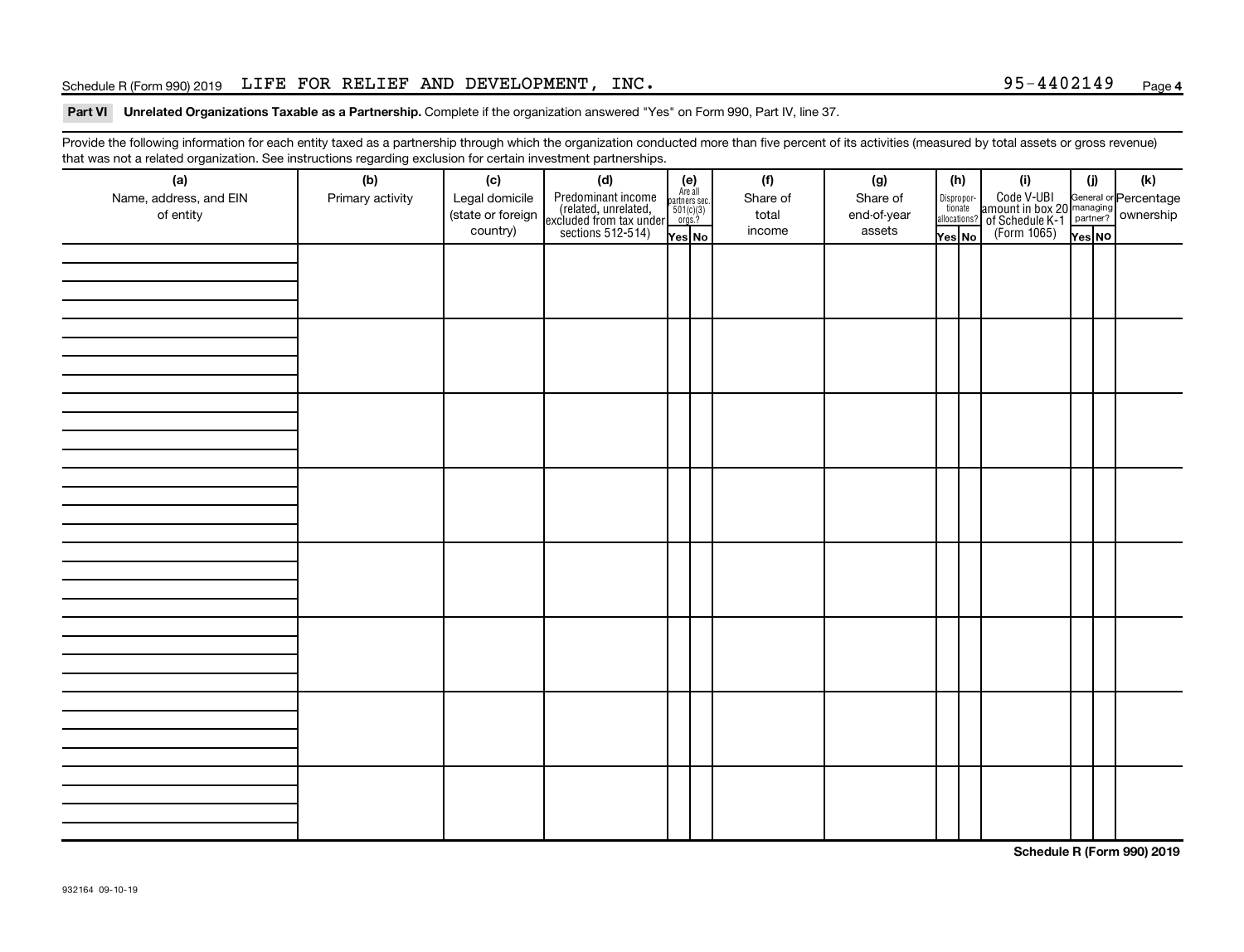|  | Schedule R (Form 990) 2019 |
|--|----------------------------|
|--|----------------------------|

# **Part VII Supplemental Information**

Provide additional information for responses to questions on Schedule R. See instructions.